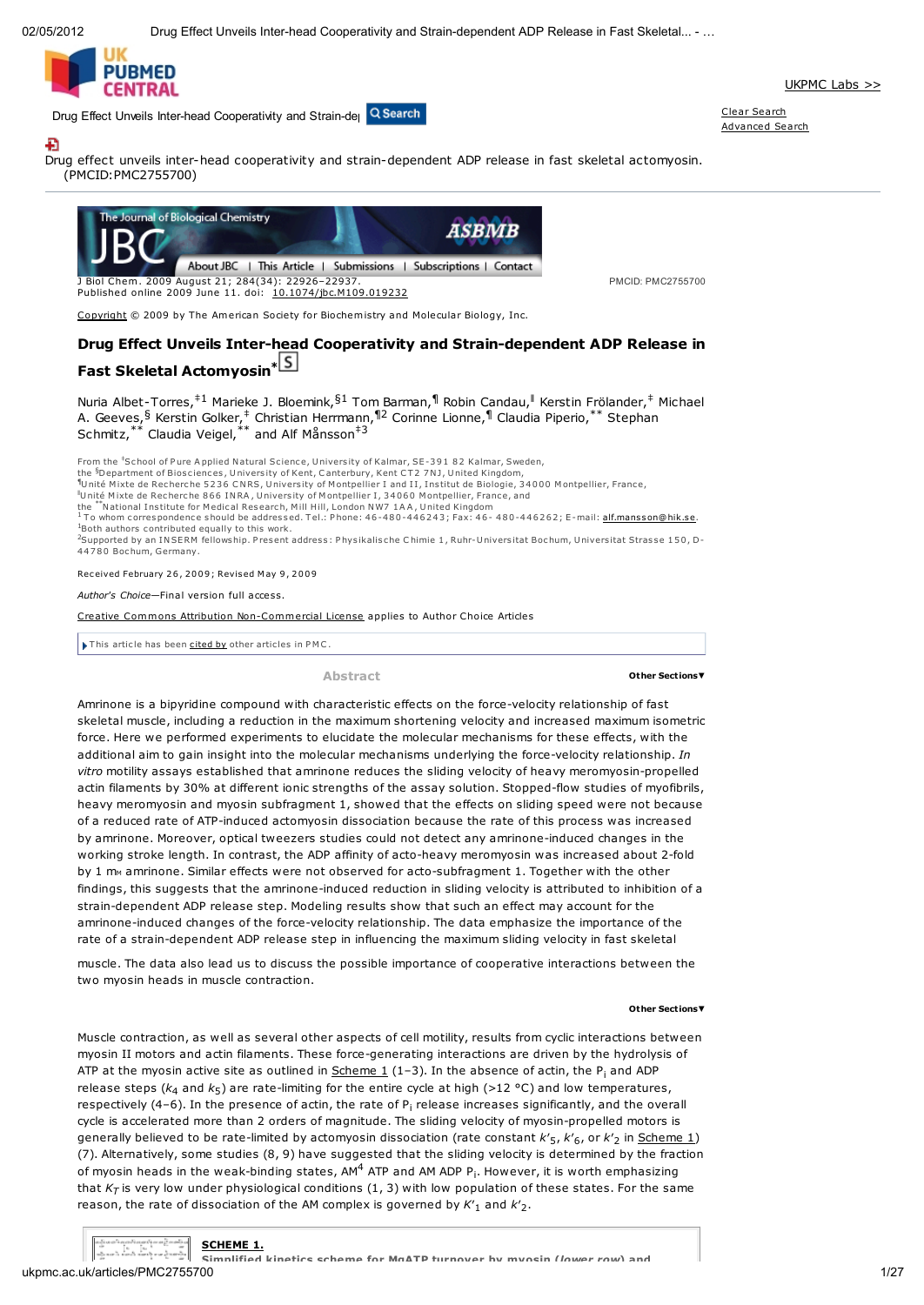Simplified kinetics scheme for MgATP turnover by myosin (lower row) and actomyosin (upper row). Inorganic phosphate is denoted by  $P_i$ ; MgATP is denoted by ATP, and MgADP is denoted by ADP; myosin is denoted by M. The states AM\*ADP and AM ADP correspond (more ...)

For the study of contractile mechanisms in both muscle and other types of cells, drugs may be useful as pharmacological tools affecting different transitions or states in the force-generating cycle. Whereas the use of drugs as tools may be less specific than site-directed mutagenesis, it also has advantages. The motor protein function may be studied in vivo, with maintained ordering of the protein components, e.g. as in the muscle sarcomere, allowing more insight into the relationship between specific molecular events and contractile properties of muscle. A drug that has been used quite extensively in this context is butanedione monoxime. The usefulness of this drug is based on firm characterization of its effect on actomyosin function on the molecular level (3, 10–13). More recently other drugs, like N-benzyl-p-toluene sulfonamide (14, 15) and blebbistatin (16), have been found to affect myosin function, and their effects at the molecular level have also been elucidated in some detail (14, 15, 17, 18). Both these drugs appear to affect the actomyosin interaction in a similar way as butanedione monoxime by inhibiting a step before (or very early in) the myosin power stroke, leading to the inhibition of actomyosin cross-bridge formation and force production.

In contrast to the reduced isometric force, caused by the above mentioned drugs, the bipyridine compound amrinone (Fig. 1A) has been found to increase the isometric force production of fast intact skeletal muscles of the frog (19, 20) and mouse (21) and also of fast (but much less slow) skinned muscle fibers of the rat (22). In all the fast myosin preparations, the effect of about 1  $m<sub>M</sub>$  amrinone on isometric force was associated with characteristic changes of the force-velocity relationship (Fig. 1B), including a reduced maximum velocity of shortening (19–22) and a reduced curvature of the force-velocity relationship (19–22). The latter effect was accompanied (20, 21) by a less pronounced deviation of the force-velocity relationship from the hyperbolic shape (23) at high loads. There have been different interpretations of the drug effects. It has been proposed (20–22) that amrinone might competitively inhibit the MgATP binding by myosin. However, more recently, results from in vitro motility assay experiments (24) challenged this idea. These results showed that amrinone reduces the sliding velocity ( $V_{\sf max}$ ) at saturating MgATP concentrations but not at MgATP concentrations close to, or below, the  $K_m$  value for the hyperbolic relationship between MgATP concentration and sliding velocity. Such a combination of effects is consistent with a reduced MgADP release rate (24) but not with competitive inhibition of substrate binding. However, effects of amrinone on the MgADP release rate have not been directly demonstrated. Additionally, in view of the uncertainty about what step actually determines the sliding velocity at saturating [MgATP] (see above and Refs. 7–9), it is of interest to consider other possible drug effects that could account for the data of Klinth et al. (24). These include the following: 1) an increased drag force, e.g. because of enhancement of weak actomyosin interactions; 2) a reduced step length; and 3) effects of the drug on the rate of MgATP-induced dissociation of actomyosin.



#### FIGURE 1.

A, structure of amrinone. B, experimental force-velocity data obtained in the presence (filled symbols) and absence (open symbols) of  $1.1 \text{ m}$  amrinone. The data, from intact single frog muscle fibers, were obtained at 2 °C and fitted by Hill's (more ...)

To differentiate between these hypotheses for the amrinone effects, and to gain more general insight into fundamental aspects of muscle function (e.g. mechanisms underlying the force-velocity relationship), we here study the molecular effects of amrinone on fast skeletal muscle myosin preparations in the presence and absence of actin.

In vitro motility assay studies at different ionic strengths suggest that drag forces, caused by increased fraction of myosin heads in weak binding states, are not important for the effect of amrinone on sliding velocity. Likewise, optical tweezers studies showed no effect of the drug on the myosin step length. Finally, ideas that amrinone should reduce sliding velocity by reduced rate of MgATP-induced dissociation could be discarded because the drug actually increased the rate of this process. Instead, we found an amrinone-induced increase in the MgADP affinity of heavy meromyosin (HMM) in the presence of actin. Interestingly, similar effects of amrinone were not observed using myosin S1. As discussed below, this result and other results point to an amrinone-induced reduction in the rate of a strain-dependent MgADP release step. Simulations, using a model modified from that of Edman et al. (25), support this proposed mechanism of action. The results are discussed in relation to fundamental mechanisms underlying the force-velocity relationship of fast skeletal muscle, including which step determines shortening velocity and the possible importance of inter-head cooperativity.

#### MATERIALS AND METHODS

Other Sections▼

### Protein Preparations

Actin was prepared from rabbit skeletal muscle (26) as described previously and, for some experiments, labeled with pyrene (27) and phalloidin or with TRITC-Ph (Invitrogen) (28). Myosin was purified from fast rabbit skeletal muscle (either white leg or psoas muscles).

ukpmc.ac.uk/articles/PMC2755700 2/27 For the in vitro motility assay and steady-state MgATP turnover experiments, fresh myosin was cleaved by a-chymotrynein to obtain HMM (24–28) or by papain (in the presence of Ma<sup>2+</sup>) (28) to obtain papain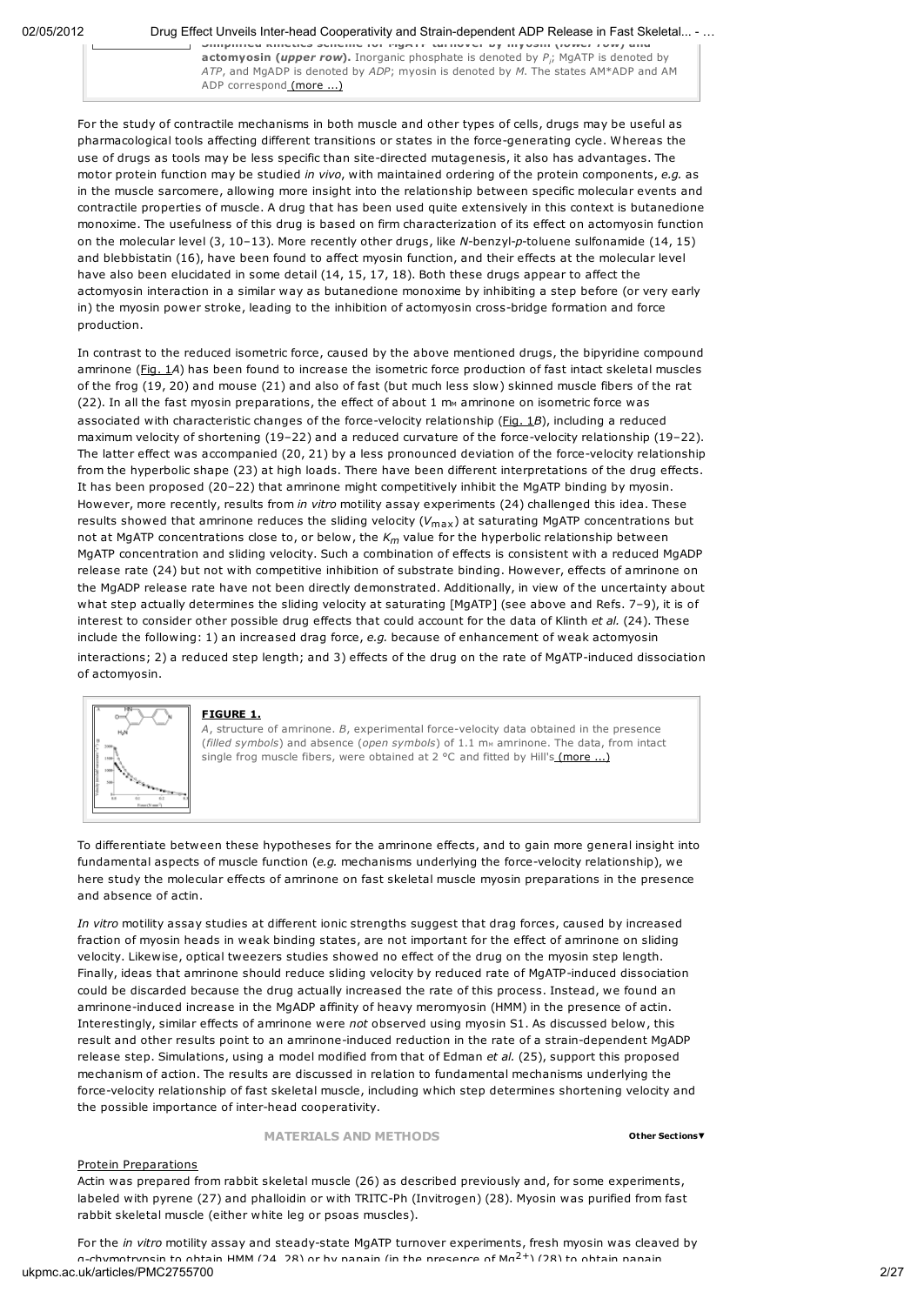- αποτελεία - στο συναιστικό που που του συγκριματική από συμπερισμένονται σε το συναιστικό προστατικό που συν<br>α-chymotrypsin to obtain mini (4-7, 28) or by papain (in the presence or Mg - ) (28) to obtain papain subfragment 1 (papain S1). Aliquots of both HMM and S1 were frozen in liquid nitrogen and stored at −80 °C until use.

For transient kinetics experiments, S1 and HMM were prepared by α-chymotryptic digestion of rabbit skeletal muscle myosin based on the protocols of Weeds and Taylor (29) and Margossian and Lowey (30). Papain S1 for transient kinetics and optical tweezers studies was prepared according to Margossian and Lowey (30). Both HMM and S1 for the kinetics experiments were purified by ion exchange on DEAE-Sephacryl using a linear KCl gradient. Protein concentrations were measured spectrophotometrically (28).

### Myofibrils

Myofibrils were prepared from rabbit psoas muscle (10, 31) and stored at 4 °C for up to 3 days in a storage buffer (50 mm Tris, 100 mm potassium acetate, 5 mm KCl, 2 mm magnesium acetate, 2 mm dithiothreitol, 0.5 mm sodium azide, 0.2 mm phenylmethylsulfonyl fluoride, 10 μm leupeptin, and 5 μm pepstatin, adjusted to pH 7.4 at room temperature with acetic acid). Pyrene-labeled myofibrils were prepared as described by Ma and Taylor (32), and myosin head concentration was measured according to Houadjeto et al. (33). Control experiments showed that the steady-state ATPases in the presence of Ca<sup>2+</sup> or EGTA for pyrene-labeled myofibrils are the same as for the unlabeled myofibrils (34) suggesting the lack

of major myofibril function alteration with pyrene labeling.

#### Amrinone Solutions

Stock solutions of amrinone were prepared in lactic acid (24). Several control experiments (e.g. myosin ATPase, motility assays; see also Klinth et al. (24)) suggested that lactic acid per se did not affect actomyosin or myosin function (provided that pH was controlled). However, despite this fact we took care to ensure similar concentrations of lactic acid in solutions with and without amrinone.

### Steady-state ATPase

The steady-state ATPase activity of myosin or HMM was obtained by the method of Kodama et al. (35) (room temperature, 20–25 °C in different experiments). Myosin or HMM was diluted in a buffer (Buffer A: 50–500 mm KCl, 20 mm MOPS, 10 mm MgCl<sub>2</sub> (pH 7.2)). The final protein concentration was 1 mg ml<sup>−1</sup> (2 µm) for myosin or 120 μg ml $^{-1}$  (0.34 μm) for HMM. The reaction was initiated by addition of MgATP to a final concentration of 1 m<sub>M</sub> (pH 7.2) and was quenched after different time periods by addition of perchloroacetic acid at a final concentration of 0.3 M. A "zero time blank" was obtained for each concentration of amrinone by adding perchloroacetic acid to the mixture of myosin, drug, and MgATP immediately after addition of MgATP to the myosin/drug mixture. After centrifugation for 1 min at 17,900  $\times g$ , a sample was withdrawn from each perchloroacetic acid-treated reaction solution. This sample was transferred to a 96-well plate and allowed to react with malachite green-molybdate reagent (35) followed by reading of absorbance at 620 nm. In each experiment the absorbance was related to that of a phosphate standard where a solution of KH<sub>2</sub>PO<sub>4</sub> (P<sub>i</sub>) at different concentrations had been mixed and allowed to react with the malachite greenmolybdate reagent as described above. Generally, the relationship between  $[P_i]$  and absorbance was highly linear ( $r^2 > 0.998$ ) and not affected by the presence of lactic acid or amrinone. For studies of calcium-ATPase, MgCl<sub>2</sub> was exchanged for CaCl<sub>2</sub>. The ionic strength was calculated using the software winmaxc 3.2, version 2.05, with stability constants for metal complexes obtained from the NIST Standard Reference Data base 46 version 8.0 (NIST Standard Reference Data, Gaithersburg, MD).

#### Transient Kinetics, Chymotryptic S1 in the Absence of Actin

Transient kinetics with S1 were carried out in a home-built, thermostatically controlled, rapid quench flow apparatus (5). The procedure was to mix S1 with  $[v^{-32}P]$ ATP in the apparatus. With ADP displacement technique, the procedure was to preincubate S1 and ADP and to mix them with  $[\gamma^{-32}P]$ ATP. In both experimental conditions, the reaction mixtures were quenched at different times in acid (22% trichloroacetic acid, 1 m<sub>M</sub> KH<sub>2</sub>PO<sub>4</sub>), and the total P<sub>i</sub> concentrations were determined by the filter paper method (36). This type of experiment allows the measurement of the kinetics of total  $P_i$  formation, i.e. free  $P_i$  plus myosin head bound  $P_i$ . The kinetics was fitted using linear or nonlinear regression. It is important to note that the measurement error estimated from the residuals of the fits is lower than total experimental error, including mass and volume imprecision during S1 suspension and ATP solution preparations. To minimize this source of error, amrinone and control experiments were performed on the same day with the same buffers and preparations.

#### Transient Kinetics with Actin, Myofibrils, HMM, and S1

All kinetic measurements were done with a High-Tech Scientific SF-61 DX2 stopped-flow system. Experiments on acto-HMM or acto-S1 were performed at 20 °C in 20 mM MOPS, 100 mM KCl, 5 mM MgCl<sub>2</sub>, and 1 m<sub>M</sub> azide (pH 7), unless indicated otherwise. Pyrene actin fluorescence was excited at 365 nm, and emission was detected after passing through a KV389 nm cutoff filter (Schott, Mainz, Germany). The stated concentrations of reactants are those after mixing in the stopped-flow observation cell unless indicated otherwise.

For studies of myofibrils, changes in either pyrene fluorescence or tryptophan fluorescence were observed. In the latter case the excitation wavelength was 295 nm, and emission was higher than 320 nm. A series of 20–30 shots was performed and averaged for each experimental condition. The dependences of rate constant of the fast component ( $k_{obs}$ ) on the MgATP concentration were hyperbolic and fitted using the equation  $k_{obs} = k_{obs(max)} \times [ATP]/(K_{0.5} + [ATP])$ , where  $K_{0.5}$  is the concentration of ATP giving 50% of the  $k_{\text{obs(max)}}$  value. Stopped-flow data were analyzed using the software provided by Hi-Tech (KinetAsyst, Bradford-on-Avon, UK) and the Origin software (OriginLab Corp.).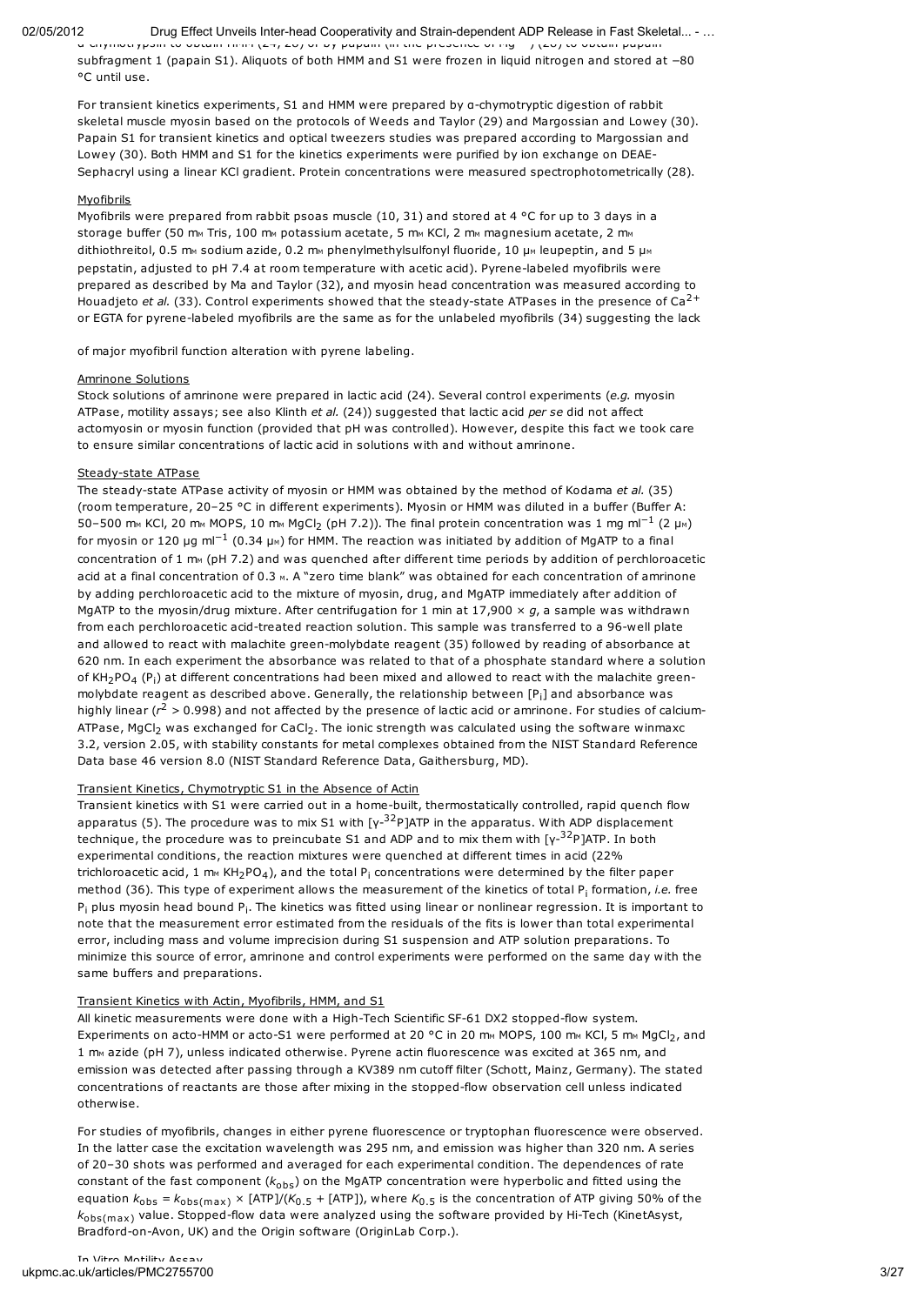Flow cells were prepared, and motility assays were performed essentially as described previously (24, 37), using assay solutions of the following composition (with or without amrinone): 20 mM MOPS (pH 7.2), 1 mM Na<sub>2</sub>ATP, 2 m<sub>M</sub> MgCl<sub>2</sub>, 5–150 m<sub>M</sub> KCl, 0.1 m<sub>M</sub> EGTA, 10 m<sub>M</sub> dithiothreitol, and an anti-photobleach mixture of 3 mg ml<sup>−1</sup> glucose, 20 units ml<sup>−1</sup> glucose oxidase, 920 units ml<sup>−1</sup> catalase (24). In assay solutions of ionic strength >40  $\text{m}_\text{M}$ , methylcellulose was added at a final concentration of 0.6%. For rinsing between incubation steps, a wash solution of the following composition was used: 25 mm imidazole-HCl (pH 7.4), 4 mM MgCl<sub>2</sub>, 25 mM KCl, 1 mM EGTA, 1 mM dithiothreitol. In vitro motility assay experiments were retained for analysis only if the fraction of motile filaments in the control solution exceeded 0.60, and generally, this fraction was >0.8. The temperature varied between 23 and 30 °C between experiments as described below but was constant to within ±0.7 °C during a given experiment. Filament sliding was recorded by a Nikon Eclipse TE300 inverted microscope equipped with a cooled CCD camera (37), and the sliding velocities were analyzed as described previously (24, 38).

#### Optical Tweezers Experiment

The optical tweezers transducer was built around a Zeiss Axiovert microscope (39). Experiments were performed with flow cells made from a microscope slide and pieces of coverslip. Glass beads (2 μm diameter) were applied to the coverslip surface as a suspension in 0.1% (w/v) nitrocellulose/amyl acetate. Papain S1 was allowed to bind to the coverslip surface, with 0.5 mg ml<sup>-1</sup> of protein in buffered salt solution (containing (in m<sub>M</sub>): 25 KCl, 25 imidazole, 4 MgCl<sub>2</sub>, 1 EGTA (pH 7.4), 23 °C). The solution was replaced by one containing TRITC-Ph-labeled actin filaments and 1.1-μm diameter polystyrene beads that had been precoated with N-ethylmaleimide-modified myosin. The salt solution was supplemented with (in m<sub>M</sub>) 2 creatine phosphate, 20 dithiothreitol, 0.01 to 0.1 ATP, and (in mg ml<sup>−1</sup>) 1 creatine phosphokinase, 0.5 bovine serum albumin, 3 glucose, 0.1 glucose oxidase, 0.02 catalase. An actin filament (average length ∼4 μm) was bound at either end to 1.1-μm polystyrene beads held in optical tweezers. A pretension of ∼2 p<sub>N</sub> was applied to the suspended actin filament by moving one of the traps in parallel to the actin filament axis. The bead-actin-bead assembly was then positioned in the vicinity of a surface-bound glass bead. Interactions between actin filament and myosin were recorded by casting the image of the polystyrene beads onto four-quadrant photodetectors. With the actin filament pulled taut but in the absence of myosin binding, the root mean square amplitude of the thermal motion was  $(k_bT/2\kappa_{\rm trap})^{0.5} \sim 12$  nm, with  $k_bT$  being the thermal energy and  $\kappa_{\rm trap}$  being the optical tweezers stiffness = 0.015–0.02 p<sub>^</sub>·nm<sup>−1</sup>. When myosin bound to actin, the motion of the beads parallel to the actin filament axis was restrained by the trap stiffness κ<sub>trap</sub> plus an additional stiffness κ<sub>add</sub>, which reduced the root mean square amplitude of thermal motion to ( $k_b$ T/K $_{\rm tot}$ ) $^{0.5}$ , with k $_{\rm tot}$  = 2 $_{\rm K_{trap}}$  + K $_{\rm add}$  (39, 40). Brownian motion of the trapped beads showed a Lorentzian power density distribution with a roll-off frequency  $f_c = \kappa_{\text{tot}}/2$ πβ ~500 Hz (where β = 6πη*r*; η = solution viscosity,  $r =$  bead radius = 0.55 µm). Data were collected at 1 kHz, whereas a 100-nm amplitude sine wave oscillation was applied to one of the traps (41). Changes in the amplitude in this signal pick up were used as a sensitive indicator of system stiffness, i.e. myosin binding events. All experiments were carried out at 23 °C.

### Simulation of Force-Velocity Data of Muscle

The model of Edman et al. (25), in its original form, accounts for the nonhyperbolic shape of the forcevelocity relationship as well as for isometric tension transients and the time course of tension development during an isometric tetanus. For the present purposes, the model was modified as described in the supplemental material. To simulate steady-state force-velocity data, systems of ordinary differential equations were solved (25) by numerical integration using the fourth order Runge-Kutta-Fehlberg method implemented in the software Simnon (version 1.3; SSPA, Gothenburg, Sweden). Increasing the time step in the numerical integration 10 times did not appreciably affect the outcome of the simulations. For further details, see supplemental material and Edman et al. (25).

#### Statistical Analysis and Graphics

Experimental and simulated force-velocity data were fitted to the Hill (42) hyperbolic equation for forces <80% of the maximum (isometric) force as shown in Equation 1,

$$
v = \frac{(P_0^* - P) \cdot b}{P + a}
$$



Here, v is shortening velocity; P is measured force, and  $P_0^*$  is the maximum force obtained by extrapolation of the Hill equation to the force axis. The quantities  $a$  and  $b$  are constants that are related to the curvature of the force-velocity relationship. Here we use the ratio  $a/P_0^*$  as a measure of this curvature. Moreover, we use the ratio  $P_0^*/P_0$  as a measure of the deviation of the force-velocity relationship from the Hill hyperbola at high force (see Ref. 20). As  $P_0$  is the measured maximum (isometric) force, a large value of the ratio,  $P_0^*/P_0$ , suggests a large deviation of the force-velocity data from a hyperbola.

If not otherwise stated, statistical analyses, including linear and nonlinear regression (Levenberg-Marquardt algorithm), were performed using the GraphPad Prism software (versions 4.0 and 5.0 GraphPad Software, San Diego). Data are given as means ± S.E. unless otherwise stated.

#### **RESULTS**

Other Sections▼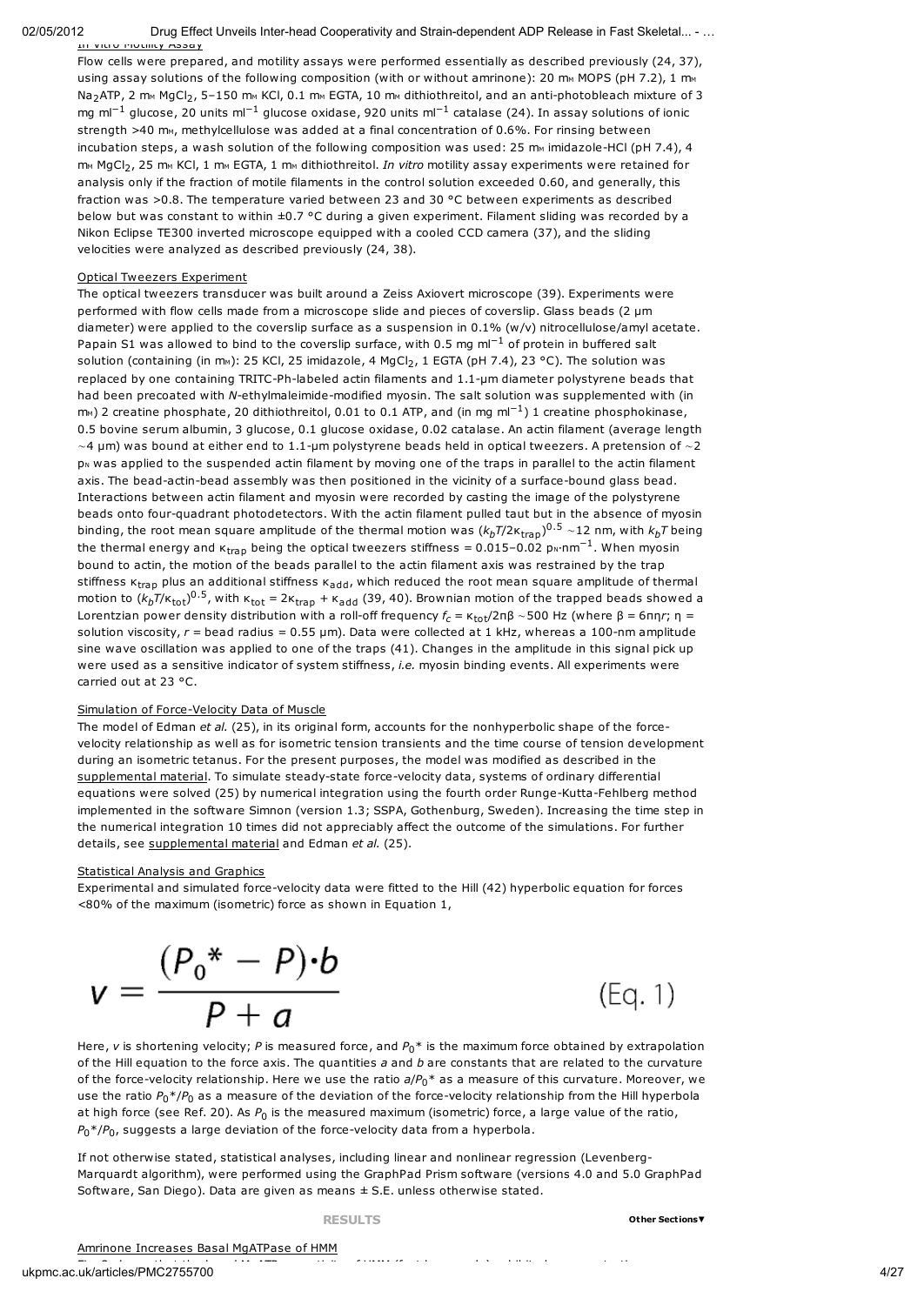Fig. 2 shows that the basal MgATPase activity of HMM (fast leg muscle) exhibited a concentrationdependent increase in response to amrinone. The effects of the drug on the MgATPase activity of HMM and full-length myosin were compared in separate experiments and were found to exhibit quantitatively similar magnitude and concentration dependence (data not shown).



#### FIGURE 2.

**Effects of amrinone on HMM MgATPase.** Effect of amrinone concentration (error bars, 95% confidence intervals) on basal MgATPase of HMM (white rabbit leg muscle). Because altered ionic strength did not influence the amrinone effect (supplemental Fig. 1 (more ...)

Detailed studies in the absence of actin were performed using chymotryptic S1, and the results have been summarized in supplemental Table 2. Quench flow studies at low temperature (see supplemental Figs. 2 and 3) suggested that the rate constant of the transition limiting MgADP release ( $k_5$ ) increases slightly, from 0.016 s $^{-1}$  to 0.026 s $^{-1}$  upon addition of amrinone (1–2 m<sub>M</sub>). There was also a small effect on the rate constant of P<sub>i</sub> release (k<sub>4</sub>), which increased from 0.087 s<sup>−1</sup> (no amrinone) to 0.108 s<sup>−1</sup> (with amrinone). Rapid quench flow experiments with MgADP displacement from chymotryptic S1 were conducted at 4 and 25 °C (Fig. 3). Each curve is biphasic; a P<sub>i</sub> burst phase that is followed by a steady-state turnover phase. The presence of 1 m<sub>M</sub> amrinone did not alter the P<sub>i</sub> burst phase either at 4 (Fig. 3A) or 25 °C (Fig. 3B) suggesting that amrinone has no effect on the actual MgADP release step ( $K_6$  in Scheme 1) (10). Neither was there a significant effect of amrinone on the steady-state turnover phase (Fig. 3), consistent with very small effects of amrinone on both  $k_4$  and  $k_5$ . To summarize, the main results of this section are that amrinone increases the basal MgATPase activity of HMM, but the effects on MgATP turnover by S1 are less consistent.



#### FIGURE 3.

Displacement of MgADP from S1 by MgATP. Data in the control solution (○) and in the presence of 1 mm amrinone (•) at 4 °C (A) and 25 °C (B) S1 (2  $\mu$ m) plus MgADP (5  $\mu$ m) were mixed with [γ-<sup>32</sup>P]MgATP (more ...)

#### Amrinone Enhances Actomyosin Dissociation

The effect of amrinone on the MgATP-induced dissociation of acto-S1 (chymotryptic S1) is depicted in Fig. 4. Here 0.5  $\mu$ <sub>M</sub> acto-S1 (using pyrene-labeled actin) in the presence or absence of 1 m<sub>M</sub> amrinone was rapidly mixed with various MgATP concentrations. The pyrene fluorescence signal could be fitted to a single exponential, and the resulting rate constant,  $k_{\rm obs}$ , is plotted as a function of ATP concentration (<u>Fig. 4</u>A). From the slope, one can determine the MgATP-induced dissociation rate constant  $K'_{1}k'_{2}$ . This was increased from 1.09  $\pm$  0.02  $\mu$ m $^{-1}$  s $^{-1}$  in the absence of drug to 1.52  $\pm$  0.09  $\mu$ m $^{-1}$  s $^{-1}$  in the presence of 1 m<sub>M</sub> amrinone. Fig. 4B shows the results after incubating acto-S1 with variable amounts of amrinone before rapidly mixing with 25  $\mu$ M ATP. In the presence of amrinone, the observed rates ( $k_{\text{obs}}$ ) increased slightly from  $k_{\rm obs}$  = 38 s $^{-1}$  (no amrinone present) to  $k_{\rm obs}$  = 52 s $^{-1}$  (1.6 mm amrinone). The measured amplitudes were reduced at high amrinone concentrations, because of an inner filter effect of amrinone at 365 nm (data not shown). The increase of the MgATP-induced dissociation rates in the presence of amrinone was also seen with HMM using MgATP concentrations in the range  $25-100 \mu$ M (data not shown).



#### FIGURE 4.

Effect of amrinone on the MgATP-induced dissociation of acto-S1.  $A$ , 0.5  $\mu$ M acto-S1 in the presence ( $\blacksquare$ ) or absence ( $\Box$ ) of 1 m<sub>M</sub> amrinone was rapidly mixed with various MgATP concentrations. The fluorescence signal could be fitted (more ...)

The increase in ATP-induced dissociation in the presence of amrinone was corroborated using stopped-flow studies of myofibrils at low temperature (4 °C). After rapidly mixing myofibrils (3 μm; myosin head concentration) in the presence or absence of amrinone (100  $\mu$ M) with variable amounts of MgATP, the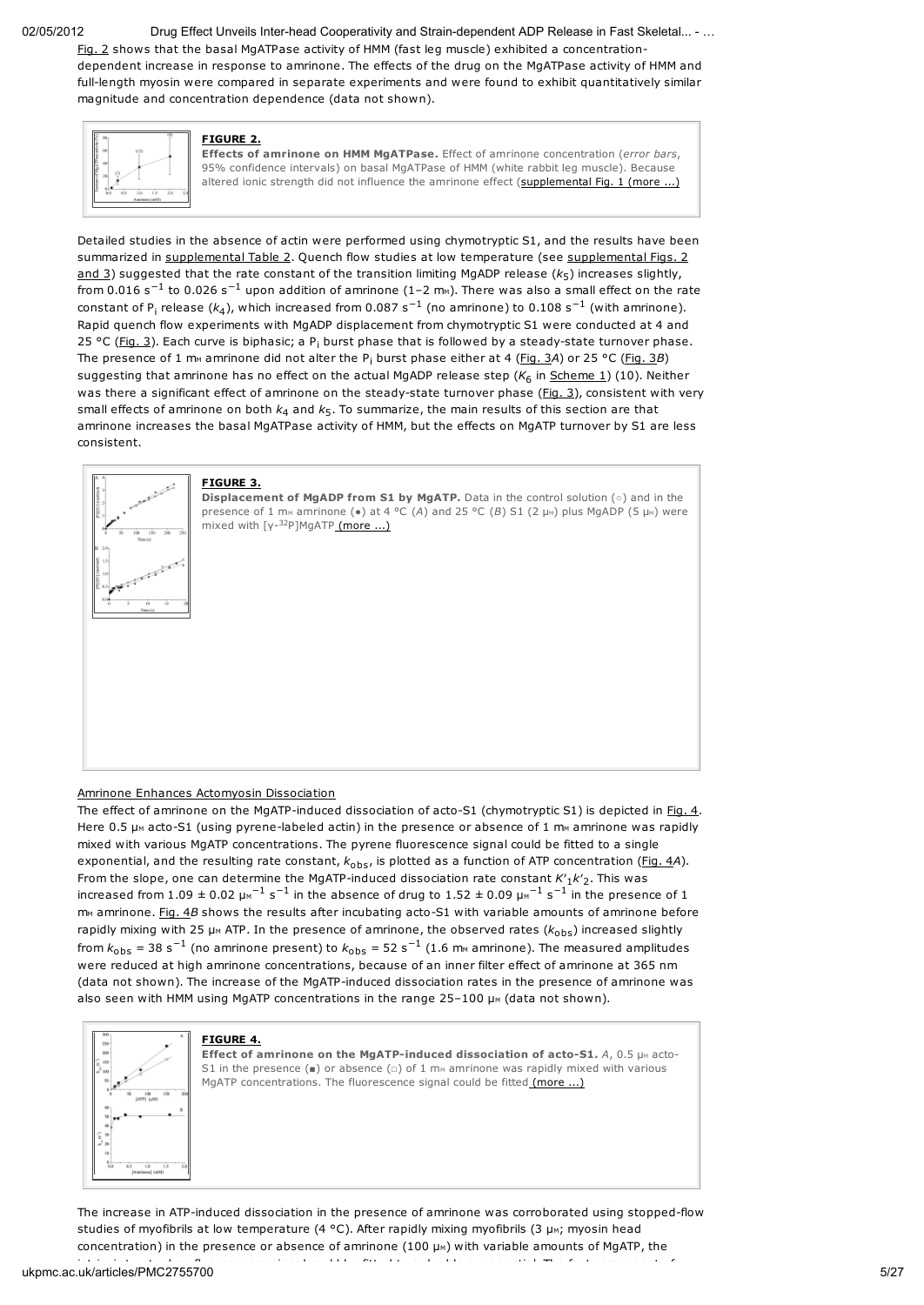02/05/2012 Drug Effect Unveils Inter-head Cooperativity and Strain-dependent ADP Release in Fast Skeletal... - ... intrinsic tryptophan fluorescence signal could be fitted to a double exponential. The fast component of tryptophan fluorescence kinetics gives information about myosin head detachment induced by the MgATP binding, whereas the slow component is because of the ATP cleavage step (step 3 in Scheme 1) (8). The maximum amrinone concentration that could be studied using intrinsic tryptophan fluorescence changes was 100 μm because higher concentrations markedly decreased the signal magnitude due to an inner filter effect caused by amrinone at 295 nm. At 100 μ<sub>M</sub> amrinone, no effect could be determined for the slow component. However, for the fast phase, an increase in MgATP-induced dissociation rate was found, compared with controls (Fig. 5A). To test the effect of higher amrinone concentrations (2 mm) on MgATPinduced detachment, pyrene-labeled myofibrils were used because the dependences of pyrene rate and tryptophan fast rate constants are very similar and report the same phenomenon, i.e. cross-bridge detachment. There was no slow phase in the pyrene signal. A fit to a hyperbola (Fig. 5B) suggests that 2 m<sub>M</sub> amrinone increases  $k_{\sf obs(max)}$  from 213 ± 7 to 381 ± 18 s<sup>−1</sup>. These values would be expected to correspond directly to the rate constant  $k_2$  in Scheme 1. The hyperbolic fits also show that 2 m<sub>M</sub> amrinone increase the constant  $K_{0.5}$  to 1.29  $\pm$  0.12 mm from the control value of 0.55  $\pm$  0.06 mm, corresponding to an ∼2-fold reduction in the association constant K'<sub>1</sub> (Scheme 1). The key result of this section is the finding that amrinone increases the rate constant  $k_2'$ .



#### FIGURE 5.

Effect of amrinone on the ATP-induced actomyosin dissociation in myofibrils, measured using intrinsic tryptophan fluorescence (A) or pyrene fluorescence (B). A, myofibrillar tryptophan fluorescence fast rate constants as a function of MgATP concentration (more ...)

#### Amrinone Increases MgADP Affinity of HMM but Not of S1

The effect of amrinone on the MgADP affinity  $(K_{AD})$  of actomyosin was investigated using stopped-flow techniques. Here  $K_{AD}$  is related to K'<sub>6</sub> (association constant) and K'<sub>5</sub> = k'<sub>5</sub>/k'<sub>-5</sub>. In the experiments (Fig. 6) A), 0.25 μM pActo-HMM, incubated with or without amrinone, was rapidly mixed with 100  $\mu$ M MgATP and varying concentrations of MgADP. Without amrinone, the change in pyrene fluorescence could be fitted to a double exponential with  $k_{\rm obs}$  = 158 s $^{-1}$  for the fast phase (amplitude = 32%) and 21 s $^{-1}$  for the slow phase (amplitude = 3.3%), and both fast and slow rate constants decreased with increasing MgADP concentration. In the presence of 1  $m_M$  amrinone the fluorescence change could also be fitted to a double exponential, resulting in slightly faster rates for the fast and the slow phase compared with the rates measured in the absence of amrinone (about 20% increase in both  $k_{obs}$ ). Plots of the relative rate constant ( $k_{\text{obs}}/k_0$ ) versus MgADP concentration are shown in Fig. 6A. Without amrinone present, the  $K_{AD}$ value was 152  $\pm$  7 and 227  $\pm$  41  $\mu$ M for the fast and slow phase, respectively. The presence of 1 mM amrinone resulted in an ∼2-fold increase of the MgADP affinity, *i.e.* the K<sub>AD</sub> was 81 ± 10 μ<sub>M</sub> for the fast phase and 78  $\pm$  11  $\mu$ <sup>M</sup> for the slow phase.



The effect of amrinone on the MgADP affinity was also investigated using chymotryptic S1 (without the regulatory light chain) or papain S1 (with intact regulatory light chains). The pyrene-labeled acto-S1 complex, in the presence or absence of amrinone, was rapidly mixed with 100  $\mu$ M MgATP and varying concentrations of MgADP. The observed pyrene fluorescence signal could also be fitted to a double exponential with a fast phase (amplitude =  $48\%$ ) and a slow phase (amplitude =  $4.5\%$ ). Both fast and slow rate constants decreased with increasing MgADP concentration as depicted in Fig. 6, B and C, for the two S1 complexes. For clarity, only the fast phase is shown because it has a relative amplitude >90%.

In contrast to the situation with HMM, the MgADP affinity  $(K_{AD})$  of the acto-S1 complexes was very similar in the presence and absence of 1  $m_M$  amrinone. This can be seen for papain S1 in Fig. 6B and for chymotryptic S1 in Fig. 6C. Thus, amrinone increases MgADP affinity of acto-HMM but not of acto-S1.

### Amrinone Reduces Actin Filament Sliding Velocity

The effect of amrinone on actin filament sliding velocity was studied using in vitro motility assays and HMM

ukpmc.ac.uk/articles/PMC2755700 6/27 from fast leg muscle isoforms IIx and IIb (24). The presence of amrinone reduced the sliding velocity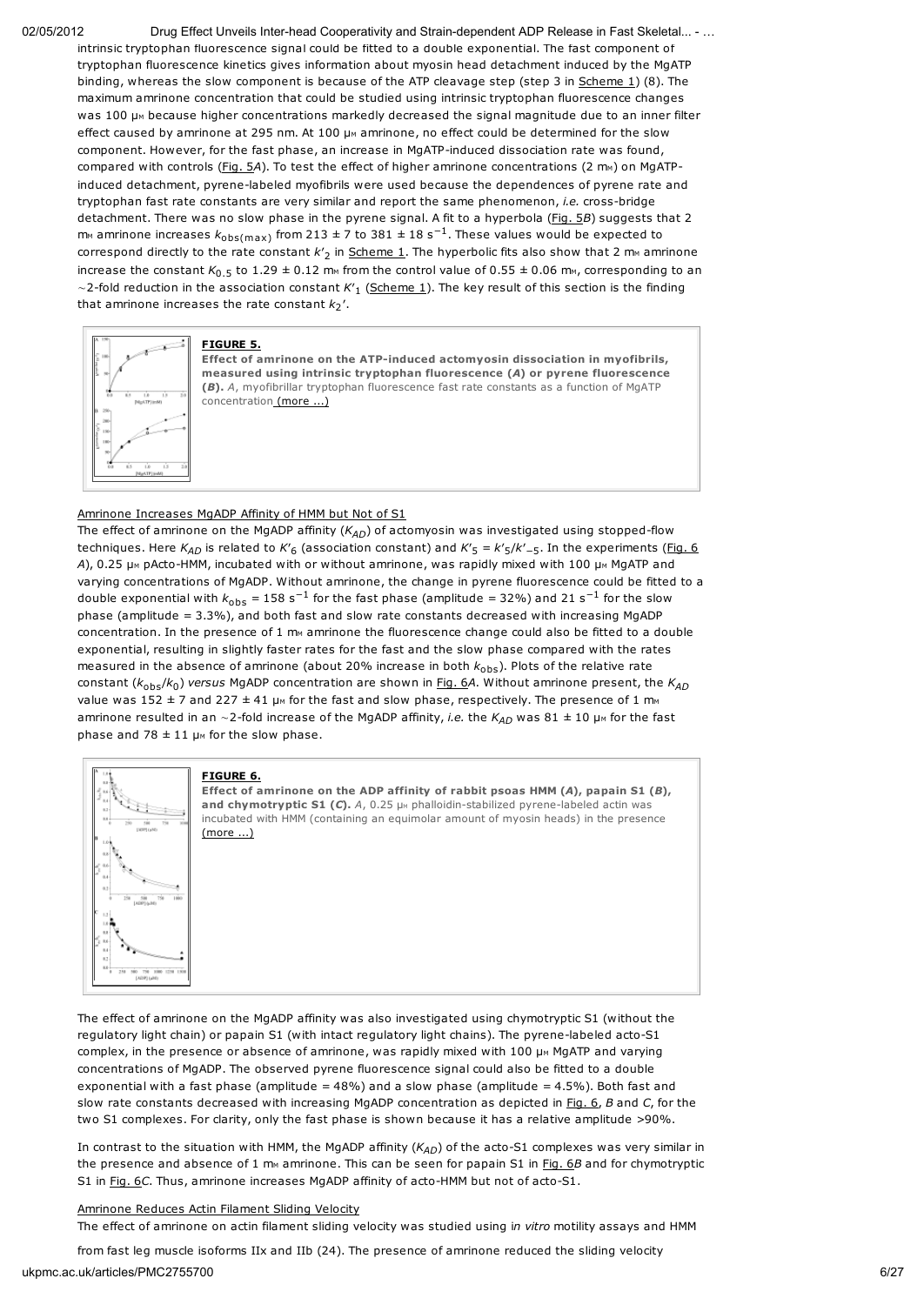significantly, as is depicted in Fig. 7 at various ionic strengths. It can be seen in Fig. 7A that  $1-2$  m amrinone reduced the sliding velocity at all ionic strengths studied, from control values ranging from 3.5 μm s<sup>-1</sup> at the lowest ionic strength to ~10 µm s<sup>-1</sup> at 100 m<sub>M</sub> ionic strength. The percentage reduction of sliding velocity (mean, 31.0  $\pm$  2.5%; n = 15 experiments) in the presence of 1 mM amrinone was similar at different ionic strengths (20-160 mm) of the assay solution (Fig. 7B). It is also shown in Fig. 7A that the effect of amrinone was fully reversible. Thus sliding velocities measured in a given flow cell were virtually identical in a control assay solution before and after incubation of the cell with an amrinone-containing assay solution.



Effects of  $1-2$  m<sub>M</sub> amrinone on the HMM-induced actin filament sliding velocity at pH 7. 2. A, sliding velocities at different ionic strengths of the assay solution without amrinone (open symbols) and in the presence of the drug (filled symbols (more ...)

By reducing the pH from 7.2 to 6.7, the solubility of amrinone was increased, allowing studies at higher drug concentrations (supplemental Table 1). At pH 6.7 we found a similar decrease in sliding velocity at 1  $m_M$  amrinone (average reduction 28.3  $\pm$  10.4%) as at pH 7.2. At higher amrinone concentrations (3 m<sub>M</sub>) there was a moderate further increase in sliding velocity. This indicates that the effect of amrinone may not be fully saturated at the concentration of 1-2 m<sub>M</sub>, as used throughout in the present work for practical reasons.

Data from in vitro motility assay experiments at 23 and 29 °C are compared in a Table 1 both for HMM from fast leg muscles (MHC IIb and MHC IIx) (24) and psoas muscle (MHC IIx) (43). It can be seen that amrinone (1 m<sub>M</sub>) reduced the sliding velocity by ~30% at both temperatures (see also Fig. 7) for HMM from leg muscle. The effect of the drug on the sliding velocity for two HMM preparations (two different myosin preparations) from musculus psoas major, was slightly lower than for the leg muscle, an effect that was enhanced at the lowest temperature. In vitro motility assays were also performed using two different papain-S1 preparations from psoas muscles (29 °C). The average sliding velocity in the control solution was 3.35  $\pm$  0.08 µm s<sup>-1</sup> (n = 4 experiments), and there was a reduction in velocity in response to amrinone. Although the effect of 1  $m_M$  amrinone was small (reduction by 7.8  $\pm$  3.6%), it occurred in all experiments. Moreover, as shown in one experiment, the effect was fully reversible. In this case the velocity was reduced from 3.57  $\pm$  0.05 µm s $^{-1}$  ( $n_f$  = 27 filaments) in the control solution to 3.35  $\pm$  0.05 µm s $^{-1}$  ( $n_f$  = 26) in 1 m<sub>M</sub> amrinone and then back to 3.58 ± 0.04 μm s $^{-1}$  ( $n_f$  = 49) after re-immersion in amrinone-free solution.

|                      | delive sales at the callenger star |
|----------------------|------------------------------------|
| <b>College Color</b> | <b>HALLMARK</b>                    |
|                      |                                    |
|                      |                                    |
|                      |                                    |
|                      |                                    |
|                      |                                    |

TABLE 1

In vitro motility data using HMM and showing the effect of myosin isoform composition and temperature on the amrinone-induced reduction in sliding velocity

To conclude this section, amrinone reduces the sliding velocity of actin filaments propelled by both HMM and S1. Whereas the effect was larger with HMM, it was reversible with both HMM and S1. The effect of amrinone on sliding velocity was similar over a range of ionic strengths.

#### Optical Tweezers Experiments

Optical tweezers experiments were performed to elucidate the effects of amrinone on the working stroke produced by the interactions of a single muscle myosin motor head (papain S1) with F-actin. Fig. 8 shows that the drug had no clear effect on the amplitude of the myosin working stroke or on the rate constant of MgATP-induced detachment. Consistent with other results in this work, there was a slight increase of the <code>MgATP-dependent</code> rate constant for detachment in the presence of amrinone (from 3.5 to 4.1  $\mu$ m $^{-1}$  s $^{-1}$ ).



#### FIGURE 8.

**Optical tweezers study.** A, schematic representation of the three-bead assay used in the single molecule mechanical experiments. A single actin filament is suspended between two 1.1-um polystyrene beads, held in the optical tweezers. The actin (more ...)

### Modeling of the Force-Velocity Relationship

The three attached cross-bridge states in the modified version of the model of Edman et al. (25) (Fig. 9 and supplemental material) may be readily identified with the AMADP·P<sub>i</sub>,  $(A_0)$  AM\*ADP  $(A_1)$  and AMADP/AM/AMATP (A<sub>2</sub>) states in Scheme 1 (see Ref. 44). Attempts to use the original version of the model

ukpmc.ac.uk/articles/PMC2755700 7/27 (25) to account for the amrinone effects were not successful. We therefore introduced minor modifications (supplemental material). Simulation of amrinone effects by a mechanism involving a reduced rate constant of a strain-dependent MgADP release step could be achieved in either of two ways. Thus, either the free energy of the A<sub>1</sub> (AM\*ADP) state is reduced, or the free energy of the A<sub>2</sub> (AM ADP, AM, and AM ATP) state is increased (Fig. 9). Both changes predict the main effects of amrinone on the force-velocity relationship (supplemental material). However, the increase in free energy of the A<sub>2</sub> state is also, in a straightforward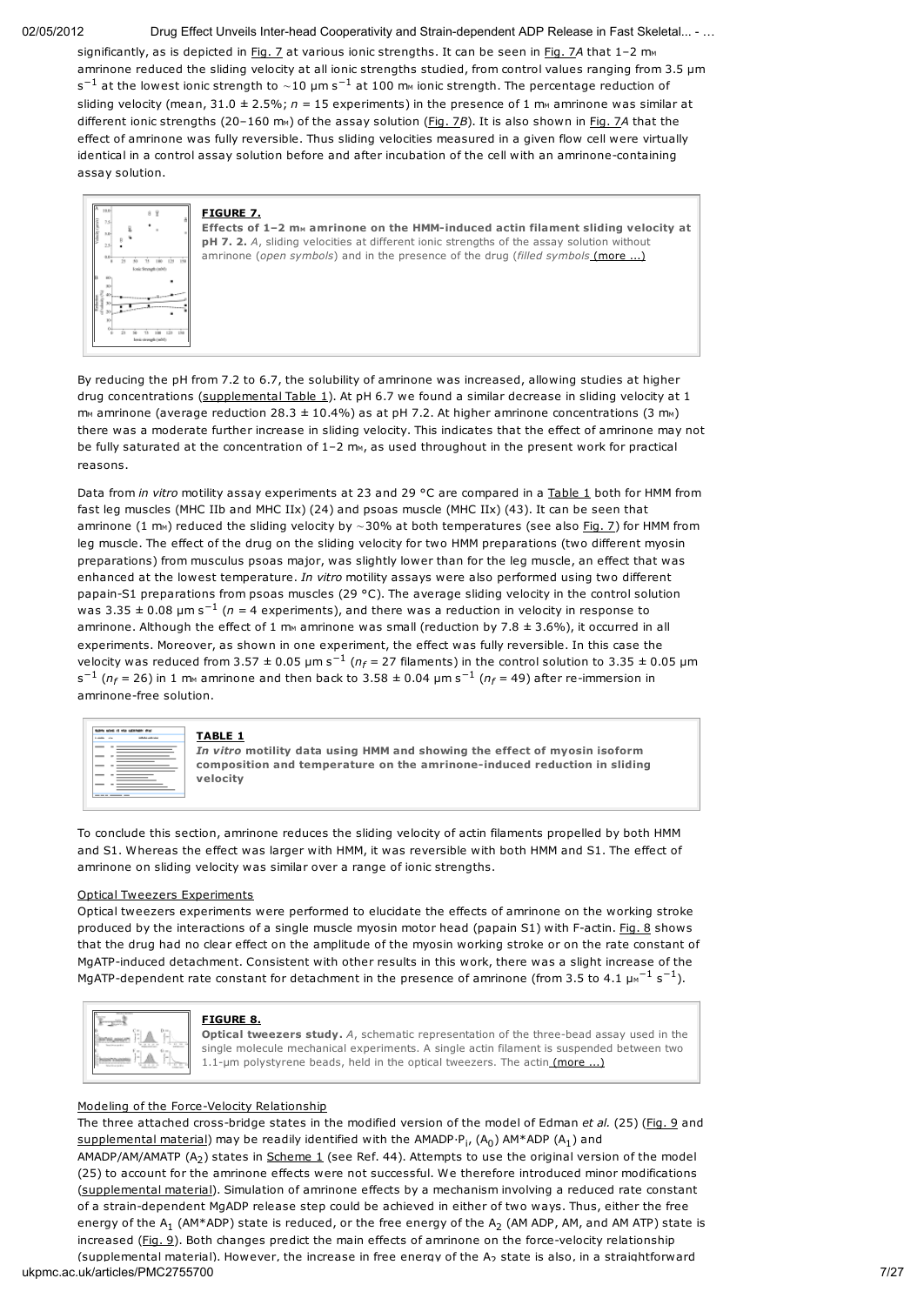(supplemental material). However, the increase in free energy of the A<sup>2</sup> state is also, in a straightforward way, consistent with an increased rate of MgATP-induced detachment of actomyosin. It can be seen in Fig. 10, A and B, that an increase in free energy of the state  $A_2$  both predicts a reduced maximum velocity of shortening and an increased maximum isometric tension. Moreover, there is a tendency toward a reduced curvature of the force-velocity relationship at low forces, and there is a reduced deviation of the force-velocity relationship from a hyperbolic form (23, 42) at high forces. In this simulation it was assumed that  $k'_{6} \ll k'_{2}$  leaving the effect of amrinone on  $k'_{2}$  without any appreciable effect on the rate function  $k_{23}(x)$  in the model (see further supplemental material and "Discussion").



### FIGURE 9.

Free-energy diagrams (A) and important rate constants (B) in modified cross**bridge model of Edman et al. (25).** A, state  $A_0$  is assumed to correspond to biochemical state AM ADP P<sub>i</sub>, whereas the detached state  $A_3$  would correspond to the M ATP and M ADP P (more ...)



#### FIGURE 10.

Simulation of the force-velocity relationship of muscle on basis of modified cross-bridge model of Edman et al. (25) designed to simulate mechanical properties of frog muscle fibers. A, simulated force-velocity data for control conditions (gray open circles (more ...)

In the model of Edman et al. (25), and also in the modified model used here, the rate constant of crossbridge attachment is increased with the sliding velocity (supplemental Fig. 4F). The assumption of an amrinone-induced increase of the rate constant of cross-bridge attachment during shortening (but not in isometric contraction) leads to improved model behavior in certain important respects. Thus the model better reproduces both the amrinone-induced reduction in curvature of the force-velocity relationship at low forces (with a higher ratio  $a/P_0^*$  in the Hill equation (42)) and the reduced deviation of the forcevelocity relationship from the Hill hyperbola at high forces (Fig. 10C).

#### **DISCUSSION**

#### Other Sections▼

In accordance with earlier results for the CaATPase (22) and preliminary studies of basal MgATPase activity (24), amrinone moderately increased the MgATP turnover rate of myosin and HMM in the absence of actin. This suggests (see Introduction) that amrinone increases the rate constant  $k_4$  (Scheme 1). Whereas a small increase in the basal MgATPase activity cannot, per se, cause lower sliding velocity, the combination of reduced velocity and an increased basal MgATPase have been observed in response to several point mutations within the myosin motor domain (45–47). A similar combination of effects has also been observed by exchanging regular MgATP for a fluorescent MgATP analogue (48). The different effects of amrinone on HMM and S1 is considered in the supplemental material.

The fact that the 30% reduction in HMM-induced sliding velocity was independent of the ionic strength of the assay solution indicates that the effect on velocity is not because of drag forces caused by myosin cross-bridges in weak binding states (9, 34). Such forces are expected to increase at reduced ionic strength, which would have resulted in greater reduction of sliding velocity by amrinone under these conditions (49).

The studies of actomyosin kinetics focused on dissociation from strongly bound, force-producing states. Thus the steps in this process (1′–2′ and 5′–6′ in Scheme 1) have been implicated (7, 50) as important determinants of the maximum sliding speed. Results with myofibrils, HMM and S1, suggest that amrinone produces a small to moderate increase of the rate constant,  $k'_{2}$ , for ATP-induced detachment. Clearly such an effect cannot account for the amrinone-induced reduction in sliding velocity. However, it may play a modulatory role (supplemental material). For example, for psoas myosin there are suggestions (7) that the rate-limiting step for actomyosin dissociation may change from  $k'_{6}$  to  $k'_{2}$  at temperatures below about 25 °C. This may be related to the generally lower effect of amrinone on sliding velocity with the psoas preparation (Table 1). The finding that amrinone does not affect the myosin step length is consistent with previous conclusions (24) from studies of sliding velocity at different ATP concentrations.

An amrinone-induced increase of the MgADP affinity was observed with HMM but not with papain S1 (which, like HMM, has an intact regulatory light chain region). This is consistent with the view that mechanically strained myosin heads, with MgADP at the active site, are important for the amrinone effect. In solution, such strained heads would exist only with two-headed myosin motor fragments (51). In contrast, strain occurs also with one-headed motor fragments in the in vitro motility assay because several surface-immobilized S1 motors can act asynchronously on the same actin filament. Therefore, amrinone effects on a strain-dependent MgADP release step can account for the amrinone-induced reduction in actin sliding velocity also with S1.

ukpmc.ac.uk/articles/PMC2755700 8/27 The lack of amrinone effects on the MgADP affinity of S1 agrees with the idea that the drug does not affect the actual MgADP release step (k'<sub>6</sub> in Scheme 1; related to  $K'_{6} = k'_{-6}/k'_{6}$ ) but alters the preceding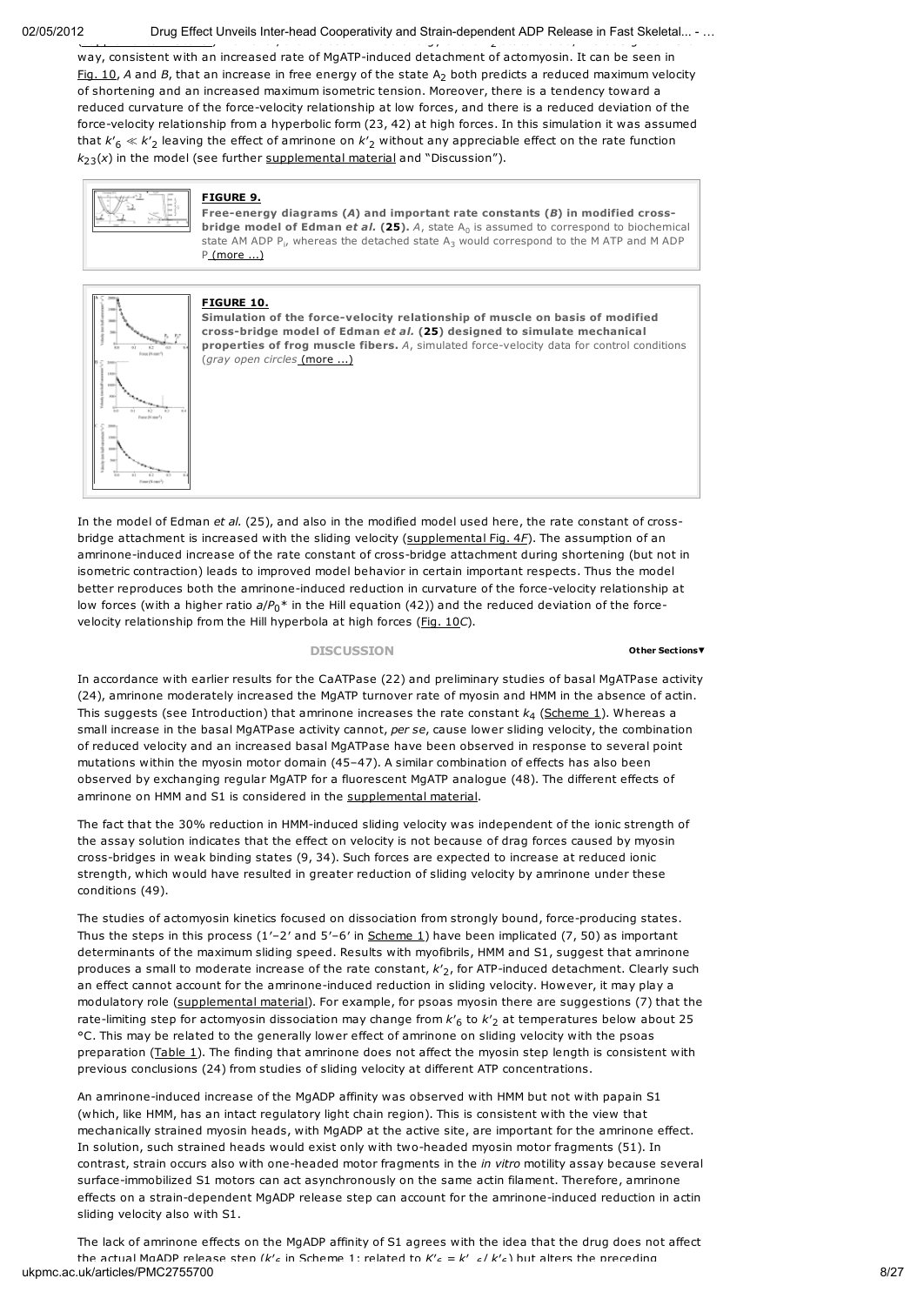the actual MgADP release step (k $|6 \rangle$  in <u>Scheme 1</u>; related to K $|6 - \kappa| = 6$ / k $|6$ ) but alters the preceding isomerization step ( $k'_{5}/k'_{-5}$ ). The existence of such an isomerization between a state with a closed (AM\*ADP) and open (AM ADP) nucleotide pocket has been explicitly incorporated into statistical crossbridge models of muscle contraction (44, 52, 53). It has also been proposed to account for the strain sensitivity and slow MgADP release of several slow myosin II isoforms (54–56). As proposed for these slow isoforms (7), the AM\*ADP-AM ADP transition may also influence the measured value of  $K_{AD}$ . Thus, the idea that amrinone affects this transition would be consistent with the drug-induced reduction of  $K_{AD}$  for acto-HMM. Preliminary transient kinetics results with acto-HMM are consistent with this conclusion (supplemental material). These results suggest that 1 m<sub>M</sub> amrinone markedly alters the multiexponential time course of acto-HMM dissociation following displacement of MgADP at the active site with MgATP. Amrinone increased the amplitude of slow exponential processes at the expense of fast ones and reduced the slow rates but not the fast rates.

In general agreement with the idea of a mechanically strained AM\*ADP state, an MgADP-induced structural change in angle of the myosin light chain binding domain has been observed for slow muscle myosin isoforms and for non-muscle myosin classes (57–62). Moreover, in a series of optical tweezers studies (40, 63–65), slow muscle myosin isoforms as well as non-muscle myosins (classes I, V, and VI) were all found to

exhibit a power stroke in two steps, probably coupled to the release of P<sub>i</sub> and MgADP. Furthermore, single molecule mechanical experiments on smooth muscle and non-muscle myosin class V showed that the dwell time preceding the second step of the working stroke is load-dependent (40, 66). This is consistent with the idea of a load-dependent isomerization preceding the MgADP release step.

The presence of two actomyosin ADP states in skeletal muscle has been implicated before (67, 68), but the properties of these states have been largely unknown (55). Thus, in contrast to the situation for various slow myosin classes, MgADP-induced ultrastructural changes have not been observed for fast skeletal muscle myosin (58, 59). Neither could the existence of a second step be detected in previous optical tweezers studies (63). As pointed out earlier (55), this does not necessarily mean that such a step does not exist. Instead, the population of the state may be low (because of an unfavorable equilibrium), and the kinetics may be fast. Consistent with these ideas, recent optical tweezers studies with improved time resolution (69) have demonstrated two-step force generation also in fast skeletal muscle myosin. The idea that the second step represents the above mentioned isomerization in skeletal muscle was discussed (69) but could not be unambiguously verified. Here, amrinone might be of value as a pharmacological tool in future studies.

The above discussion suggests that the AM\* ADP state becomes more heavily populated during muscle contraction in the presence of amrinone. This is in accordance with the increased isometric force production in response to the drug (19–22) because the AM\* ADP state is likely to be the main force-producing state (40, 63, 69). Amrinone also affects the shape of the force-velocity relationship (see Introduction and Fig. 1) (19-21). The amrinone effects were well simulated by the modified model of Edman et al. (25) (see Figs. 9 and 10). Here amrinone was assumed to reduce the rate constant,  $k'_{5}$ , of the AM\*ADP to AM ADP transition as a result of increased free energy of the state  $A_2$ . The amrinone effects were well reproduced (Fig. 10) without any extensive attempts for optimization of the model. Indeed, the only experimental parameter quantitatively fitted in the simulations was the reduction in maximum sliding velocity.

Simulation of the amrinone effects by increased free energy of the state  $A_2$  rather than by reduced free energy of the state  $A_1$  was favored. In this way both the increase of the rate constant  $k'_2$  and the reduction of the rate constant  $k'$ <sub>5</sub> may be accommodated without the need to postulate that the drug affects the free energy of more than one state (see supplemental material). The fact that the amrinone effect on  $k'_{2}$ , unlike the effect on  $K_{AD}$  (related to  $K'_{5}$  and  $K'_{6}$ ), was observed in both one- and two-headed motor fragments does not preclude that both effects are due to binding to the same site (see supplemental material). Thus, even if an effect on  $k'$ <sub>5</sub> exists also with S1 (cf. in vitro motility assay data above) a two-headed myosin fragment is needed in solution experiments to significantly populate the AM\*ADP state, thus enabling the probing of the strain-dependent AM\*ADP-AM ADP transition.

The potential importance of cooperativity between the two heads of skeletal muscle myosin II is emphasized by the difference in the amrinone effects between S1 and HMM. In analogy with these effects, amrinone might also modulate cooperative effects existing in shortening muscle (e.g. due to prolonged binding of one head in the AM\*ADP state positioning the other head for rapid binding to the next actin site). It is therefore interesting to note that an improved fit of the force-velocity data in the presence of amrinone was obtained by the assumption of an increase of the attachment rate constant at high sliding velocity in the presence of the drug. Whether this corresponds to effects of the drug on inter-head cooperativity deserves further investigation. (cf. Refs. 70, 71).

In conclusion, this study not only addresses the mechanism of action of the myosin inhibitor amrinone but also elucidates several long standing issues of general relevance for mechanistic insight into skeletal muscle biochemistry and physiology. Of particular interest is the finding that the amrinone-induced reduction in sliding velocity can be attributed to inhibition of a strain-dependent MgADP release step. Such a step, associated with a significant population of the AM\* ADP state, has not previously been convincingly demonstrated in fast skeletal muscle. Incorporation of this idea into a simple statistical model allowed faithful simulation of the unique set of amrinone effects on the force-velocity relationship. This provides general support for the validity and explanatory power of the statistical model used and deeper insight into fundamental mechanisms of muscle contraction. It is important to point out that those results that are of greatest general relevance to the understanding of muscle function do not rely on knowledge of the exact binding site of amrinone. Moreover, because determination of this site is very challenging (see supplemental material), it is outside the scope of the present investigation but may be of interest to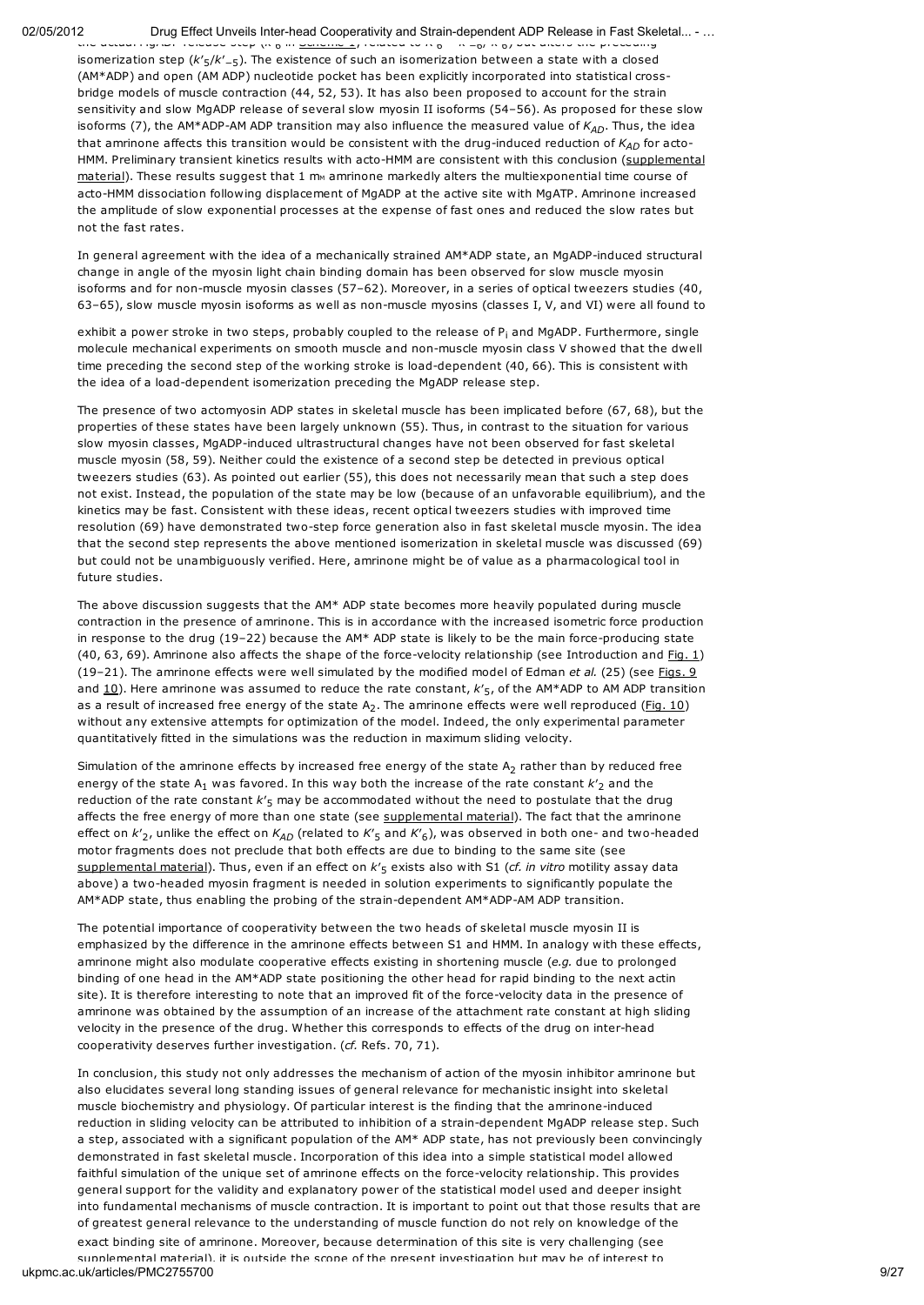supplemental supplemental present investigation but may be of inter elucidate in future studies.

Supplementary Material

#### Supplemental Data

Click here to view.

\*This work was supported in part by The Swedish Research Council Projects 621-2004-3449 and 621-2007-6137 (to A.M.), The C arl T rygger Foundation, T he Knowledge Foundation (KK-s tiftelsen), T he C rafoord Foundation, Faculty of Natural Sc iences and Engineering at the University of Kalmar (to A, M, and N, A,-T,), Program Grant 070021 from the Wellcome Trust (to M, A, G, and M, J. B.), and Biotechnology and Biological Sciences Research Council and Medical Research Council (United Kingdom) (to C.P., S.S., and  $C$   $V$  )

The on-line version of this article (available at http://www.jbc.org) contains supplemental Results, Discussion, Tables 1 and 2, Figs. 1-6, and additional references.

<sup>4</sup>T he abbreviations used are:

AM actomyosin HMM heavy meromyosin TRITC tetramethylrhodamine isothiocyanate TRITC-Ph TRITC conjugated with phalloidin M O P S 4-morpholinepropanes ulfonic acid MHC myosin heavy chain.

#### REFERENCES

Other Sections▼

1. Woledge R. C., Curtin N. A., Homsher E. (1985) Energetic Aspects of Muscle Contraction, Academic Press, London.

2. Geeves M. A., Holmes K. C. (2005) Adv. Protein Chem. 71,161-193. [PubMed]

- 3. Howard J. (2001) Mechanics of Motor Proteins and the Cytoskeleton, Sinauer Associates, Inc., Sunderland, MA.
- 4. Biosca J. A., Travers F., Hillaire D., Barman T. E. (1984) Biochemistry 23,1947-1955. [PubMed]
- 5. Barman T. E., Travers F. (1985) Methods Biochem. Anal. 31,1-59. [PubMed]

6. Trentham D. R., Eccleston J. F., Bagshaw C. R. (1976) Q. Rev. Biophys. 9,217–281. [PubMed]

7. Nyitrai M., Rossi R., Adamek N., Pellegrino M. A., Bottinelli R., Geeves M. A. (2006) J. Mol. Biol. 355,432–442. [PubMed]

8. Stehle R., Brenner B. (2000) Biophys. J. 78,1458-1473. [PMC free article] [PubMed]

#### 9. Amitani I., Sakamoto T., Ando T. (2001) Biophys. J. 80,379-397. [PMC free article] [PubMed]

10. Herrmann C., Wray J., Travers F., Barman T. (1992) Biochemistry 31,12227–12232. [PubMed]

11. Bagni M. A., Cecchi G., Colomo F., Garzella P. (1992) J. Muscle Res. Cell Motil. 13,516-522. [PubMed]

12. Horiuti K., Higuchi H., Umazume Y., Konishi M., Okazaki O., Kurihara S. (1988) J. Muscle Res. Cell Motil. 9,156–164. [PubMed]

13. McKillop D. F., Fortune N. S., Ranatunga K. W., Geeves M. A. (1994) J. Muscle Res. Cell Motil. 15,309–318. [PubMed]

14. Cheung A., Dantzig J. A., Hollingworth S., Baylor S. M., Goldman Y. E., Mitchison T. J., Straight A. F. (2002) Nat. Cell Biol. 4,83–88. [PubMed]

15. Shaw M. A., Ostap E. M., Goldman Y. E. (2003) Biochemistry 42,6128-6135. [PubMed]

16. Straight A. F., Cheung A., Limouze J., Chen I., Westwood N. J., Sellers J. R., Mitchison T. J. (2003) Science 299,1743– 1747. [PubMed]

17. Allingham J. S., Smith R., Rayment I. (2005) Nat. Struct. Mol. Biol. 12,378-379. [PubMed]

18. Kovács M., Tóth J., Hetényi C., Málnási-Csizmadia A., Sellers J. R. (2004) J. Biol. Chem. 279,35557-35563. [PubMed]

19. Månsson A., Edman K. A. (1984) Acta Physiol. Scand. 120,473–475. [PubMed]

20. Månsson A., Edman K. A. (1985) Acta Physiol. Scand. 125,481-493. [PubMed]

21. Månsson A., Mörner J., Edman K. A. (1989) Acta Physiol. Scand. 136,37–45. [PubMed]

22. Bottinelli R., Cappelli V., Morner S. E., Reggiani C. (1993) J. Muscle Res. Cell Motil. 14,110-120. [PubMed]

23. Edman K. A. P. (1988) J. Physiol. 404,301-321. [PubMed]

24. Klinth J., Arner A., Månsson A. (2003) J. Muscle Res. Cell Motil. 24,15-32. [PubMed]

25. Edman K. A., Månsson A., Caputo C. (1997) J. Physiol. 503,141-156. [PubMed]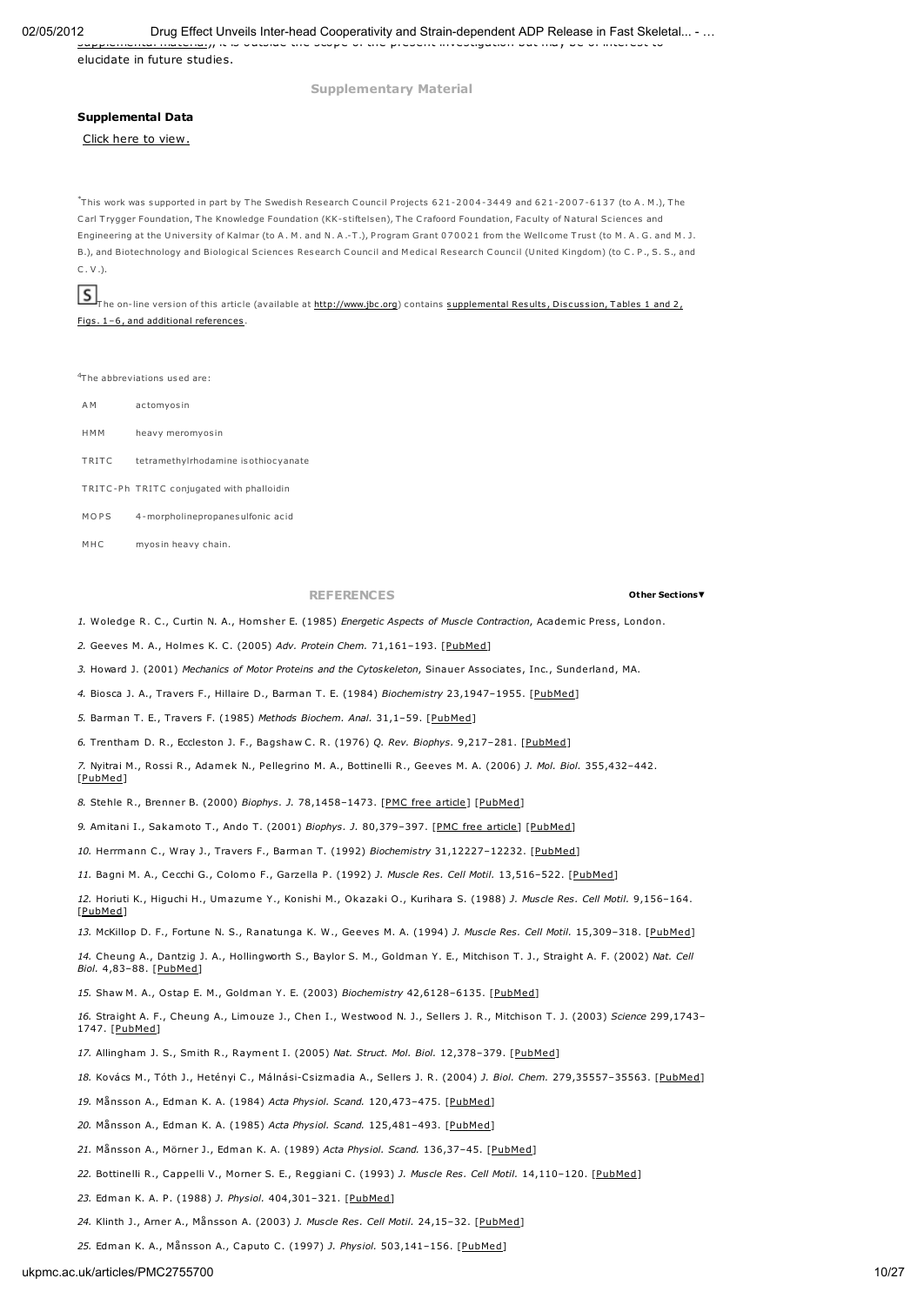- 26. Pardee J. D., Spudich J. A. (1982) Methods Cell Biol. 24,271-289. [PubMed]
- 27. Criddle A. H., Geeves M. A., Jeffries T. (1985) Biochem. J. 232,343-349. [PubMed]
- 28. Kron S. J., Toyoshima Y. Y., Uyeda T. Q., Spudich J. A. (1991) Methods Enzymol. 196,399-416. [PubMed]
- 29. Weeds A. G., Taylor R. S. (1975) Nature 257,54–56. [PubMed]
- 30. Margossian S. S., Lowey S. (1982) Methods Enzymol. 85,55-71. [PubMed]
- 31. Stehle R., Lionne C., Travers F., Barman T. (1998) J. Muscle Res. Cell Motil. 19,381-392. [PubMed]
- 32. Ma Y. Z., Taylor E. W. (1994) Biophys. J. 66,1542-1553. [PMC free article] [PubMed]
- 33. Houadjeto M., Travers F., Barman T. (1992) Biochemistry 31,1564-1569. [PubMed]
- 34. Stehle R., Lionne C., Travers F., Barman T. (2000) Biochemistry 39,7508-7520. [PubMed]
- 35. Kodama T., Fukui K., Kometani K. (1986) J. Biochem. 99,1465-1472. [PubMed]
- 36. Reimann E. M., Umfleet R. A. (1978) Biochim. Biophys. Acta 523,516-521. [PubMed]
- 37. Sundberg M., Balaz M., Bunk R., Rosengren-Holmberg J. P., Montelius L., Nicholls I. A., Omling P., Tågerud S., Månsson A. (2006) Langmuir 22,7302–7312. [PubMed]
- 38. Månsson A., Tågerud S. (2003) Anal. Biochem. 314,281-293. [PubMed]
- 39. Veigel C., Bartoo M. L., White D. C., Sparrow J. C., Molloy J. E. (1998) Biophys. J. 75,1424-1438. [PMC free article] [PubMed]
- 40. Veigel C., Molloy J. E., Schmitz S., Kendrick-Jones J. (2003) Nat. Cell Biol. 5,980-986. [PubMed]
- 41. Batters C., Arthur C. P., Lin A., Porter J., Geeves M. A., Milligan R. A., Molloy J. E., Coluccio L. M. (2004) EMBO J. 23,1433–1440. [PMC free article] [PubMed]
- 42. Hill A. V. (1938) Proc. R. Soc. Lond. B Biol. Sci. 126,136–195.
- 43. Hämäläinen N., Pette D. (1993) J. Histochem. Cytochem. 41,733-743. [PubMed]
- 44. Duke T. A. (1999) Proc. Natl. Acad. Sci. U.S.A. 96,2770-2775. [PMC free article] [PubMed]
- 45. Sasaki N., Sutoh K. (1998) Adv. Biophys. 35,1–24. [PubMed]
- 46. Patterson B., Ruppel K. M., Wu Y., Spudich J. A. (1997) J. Biol. Chem. 272,27612–27617. [PubMed]
- 47. Suzuki Y., Ohkura R., Sugiura S., Yasuda R., Kinoshita K., Jr., Tanokura M., Sutoh K. (1997) Biochem. Biophys. Res. Commun. 234,701–706. [PubMed]
- 48. Balaz M., Sundberg M., Persson M., Kvassman J., Månsson A. (2007) Biochemistry 46,7233-7251. [PubMed]
- 49. Brenner B., Chalovich J. M., Greene L. E., Eisenberg E., Schoenberg M. (1986) Biophys. J. 50,685-691. [PMC free article] [PubMed]
- 50. Siemankowski R. F., Wiseman M. O., White H. D. (1985) Proc. Natl. Acad. Sci. U.S.A. 82,658-662. [PMC free article] [PubMed]
- 51. Kovács M., Thirumurugan K., Knight P. J., Sellers J. R. (2007) Proc. Natl. Acad. Sci. U.S.A. 104,9994–9999. [PMC free article] [PubMed]
- 52. Smith D. A., Geeves M. A. (1995) Biophys. J. 69,524–537. [PMC free article] [PubMed]
- 53. Duke T. (2000) Philos. Trans. R. Soc. Lond. B Biol. Sci. 355,529-538. [PMC free article] [PubMed]
- 54. Berger C. E., Fagnant P. M., Heizmann S., Trybus K. M., Geeves M. A. (2001) J. Biol. Chem. 276,23240–23245. [PubMed]
- 55. Nyitrai M., Geeves M. A. (2004) Philos. Trans. R. Soc. Lond. B Biol. Sci. 359,1867-1877. [PMC free article] [PubMed]
- 56. Bloemink M. J., Adamek N., Reggiani C., Geeves M. A. (2007) J. Mol. Biol. 373,1184-1197. [PMC free article] [PubMed]
- 57. Whittaker M., Wilson-Kubalek E. M., Smith J. E., Faust L., Milligan R. A., Sweeney H. L. (1995) Nature 378,748–751. [PubMed]
- 58. Gollub J., Cremo C. R., Cooke R. (1996) Nat. Struct. Biol. 3,796–802. [PubMed]
- 59. Iwamoto H., Oiwa K., Kovács M., Sellers J. R., Suzuki T., Wakayama J., Tamura T., Yagi N., Fujisawa T. (2007) *J. Mol.*<br>*Biol.* 369,249–264. <u>[PMC free article] [PubMed]</u>
- 60. Jontes J. D., Wilson-Kubalek E. M., Milligan R. A. (1995) Nature 378,751–753. [PubMed]
- 61. Wells A. L., Lin A. W., Chen L. Q., Safer D., Cain S. M., Hasson T., Carragher B. O., Milligan R. A., Sweeney H. L.<br>(1999) *Nature* 401,505–508. <u>[PubMed</u>]
- 62. Volkmann N., Liu H., Hazelwood L., Krementsova E. B., Lowey S., Trybus K. M., Hanein D. (2005) Mol. Cell 19,595– 605. [PubMed]
- 63. Veigel C., Coluccio L. M., Jontes J. D., Sparrow J. C., Milligan R. A., Molloy J. E. (1999) Nature 398,530–533. [PubMed]
- 64. Veigel C., Wang F., Bartoo M. L., Sellers J. R., Molloy J. E. (2002) Nat. Cell Biol. 4,59-65. [PubMed]
- 65. Lister I., Schmitz S., Walker M., Trinick J., Buss F., Veigel C., Kendrick-Jones J. (2004) EMBO J. 23,1729–1738. [PMC free article] [PubMed]
- 66. Veigel C., Schmitz S., Wang F., Sellers J. R. (2005) Nat. Cell Biol. 7,861–869. [PubMed]
- 67. Dantzig J. A., Hibberd M. G., Trentham D. R., Goldman Y. E. (1991) J. Physiol. 432,639-680. [PubMed]
- 68. Sleep J. A., Hutton R. L. (1980) Biochemistry 19,1276–1283. [PubMed]
- ukpmc.ac.uk/articles/PMC2755700 11/27 69. Capitanio M., Canepari M., Cacciafesta P., Lombardi V., Cicchi R., Maffei M., Pavone F. S., Bottinelli R. (2006) Proc.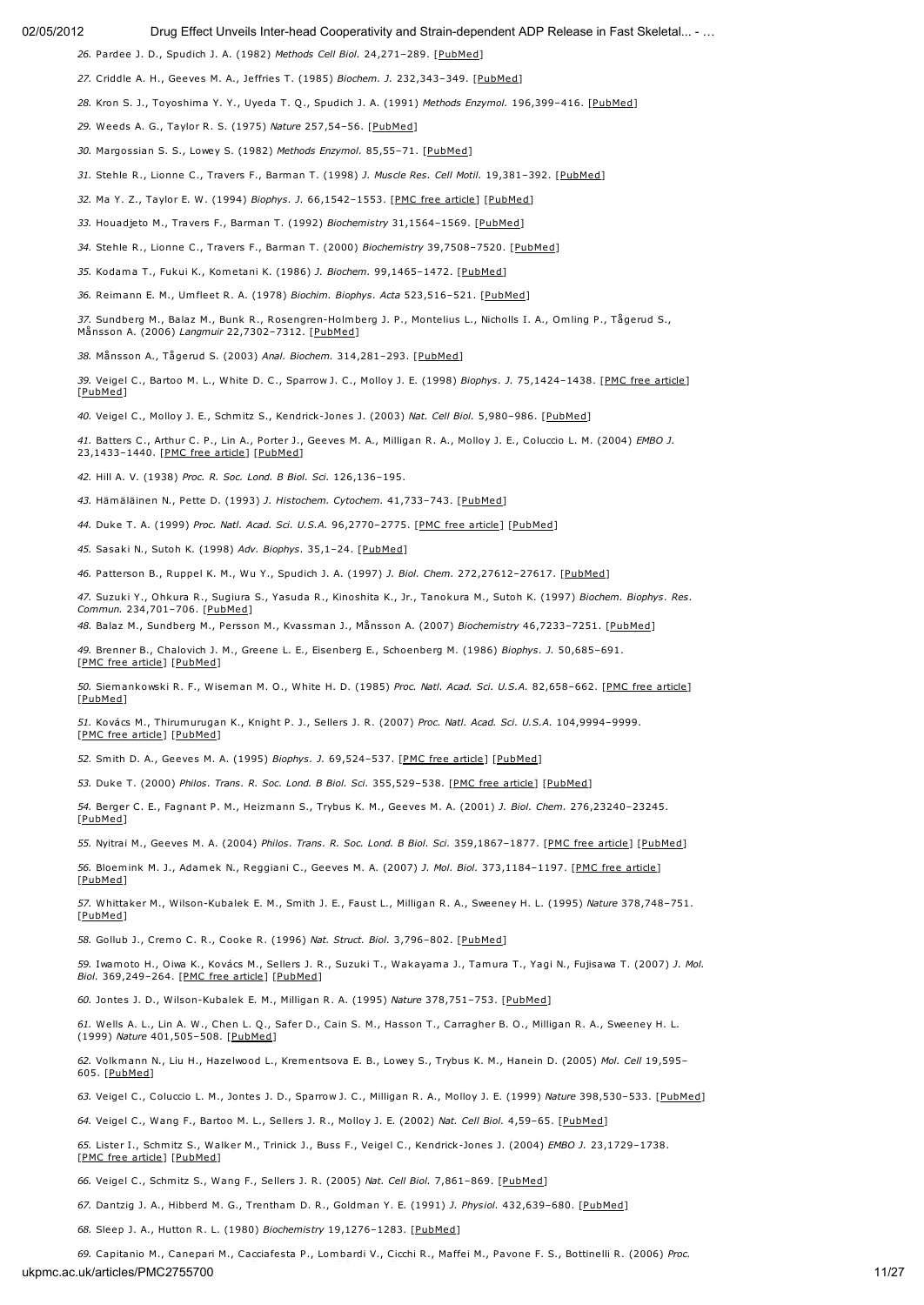Natl. Acad. Sci. U.S.A. 103,87-92. [PMC free article] [PubMed]

70. Conibear P. B., Geeves M. A. (1998) Biophys. J. 75,926-937. [PMC free article] [PubMed]

71. Månsson A., Nicholls I. A., Omling P., Tågerud S., Montelius L. (2007) in Controlled Nanoscale Motion; Nobel Symposium 131 ( Linke H., Månsson A., editors. , eds) pp. 385–406, Lecture Notes in Physics711, Springer Verlag, Berlin.

> Articles from The Journal of Biological Chemistry are provided here courtesy of American Society for Biochemistry and Molecular Biology

> > How does UK PubMed Central derive its citations network?

### Cited By - displaying 1 of 1 citations . Web of Science® times cited (2)- subscription required

Ð

Actomyosin-ADP states, interhead cooperativity, and the force-velocity relation of skeletal muscle. (PMID:20371323)

## Cites the following - displaying 71 of 71 citations

Title not supplied – full information unavailable (Energetic Aspects of Muscle Contraction) Woledge R., Curtin N., Homsher E.. [1985] - Academic Press (London) Ð The molecular mechanism of muscle contraction. (PMID:16230112) Geeves MA, Holmes KC. Adv. Protein Chem. [2005] Title not supplied – full information unavailable (Mechanics of Motor Proteins and the Cytoskeleton) Howard J.. [2001] - Sinauer Associates, Inc. (Sunderland, MA) Ð Cryoenzymic studies on myosin subfragment 1: perturbation of an enzyme reaction by temperature and solvent. (PMID:6232952) Biosca JA, Travers F, Hillaire D, Barman TE. Biochemistry [1984] Ð The rapid-flow-quench method in the study of fast reactions in biochemistry: extension to subzero conditions. (PMID:3160914) Barman TE, Travers F. Methods Biochem Anal [1985] Ð Kinetic analysis of ATPase mechanisms. (PMID:183232) Trentham DR, Eccleston JF, Bagshaw CR. Q. Rev. Biophys. [1976] Ð What limits the velocity of fast-skeletal muscle contraction in mammals? (PMID:16325202) Nyitrai M, Rossi R, Adamek N, Pellegrino MA, Bottinelli R, et al. J. Mol. Biol. [2006] Ð Cross-bridge attachment during high-speed active shortening of skinned fibers of the rabbit psoas muscle: implications for cross-bridge action during maximum velocity of filament sliding. (PMID:10692331) Stehle R, Brenner B. Biophys. J. [2000] Ð Link between the enzymatic kinetics and mechanical behavior in an actomyosin motor. (PMID:11159410) Amitani I, Sakamoto T, Ando T. Biophys. J. [2001] Ð Effect of 2,3-butanedione monoxime on myosin and myofibrillar ATPases. An example of an uncompetitive inhibitor. (PMID:1457420) Herrmann C, Wray J, Travers F, Barman T. ukpmc.ac.uk/articles/PMC2755700 12/27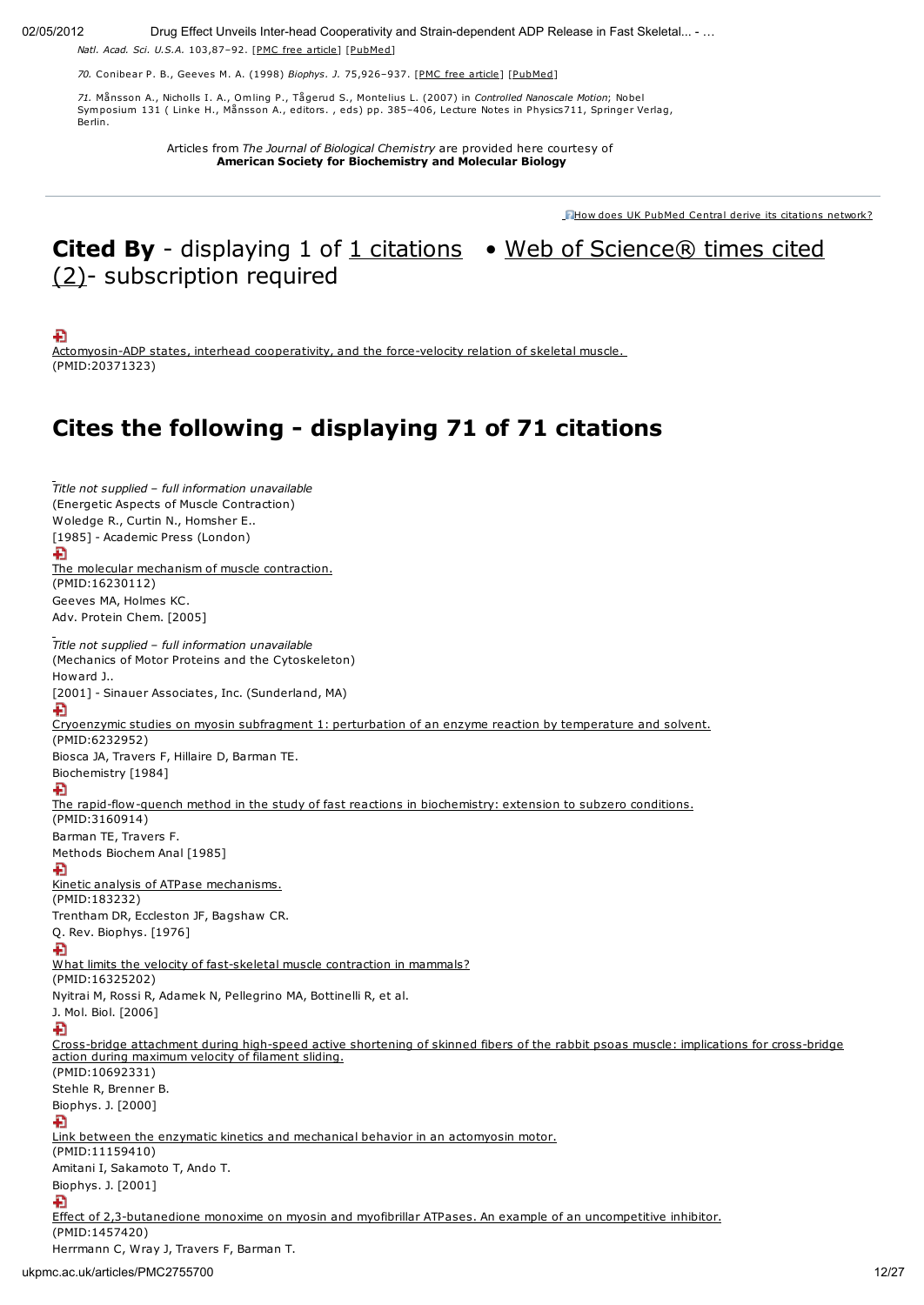02/05/2012 Drug Effect Unveils Inter-head Cooperativity and Strain-dependent ADP Release in Fast Skeletal... - ... Biochemistry [1992] Ð Effects of 2,3-butanedione monoxime on the crossbridge kinetics in frog single muscle fibres. (PMID:1460080) Bagni MA, Cecchi G, Colomo F, Garzella P. J. Muscle Res. Cell. Motil. [1992] Ð Mechanism of action of 2, 3-butanedione 2-monoxime on contraction of frog skeletal muscle fibres. (PMID:2458382) Horiuti K, Higuchi H, Umazume Y, Konishi M, Okazaki O, et al. J. Muscle Res. Cell. Motil. [1988] Ð The influence of 2,3-butanedione 2-monoxime (BDM) on the interaction between actin and myosin in solution and in skinned muscle fibres. (PMID:7929796) McKillop DF, Fortune NS, Ranatunga KW, Geeves MA. J. Muscle Res. Cell. Motil. [1994] Ð A small-molecule inhibitor of skeletal muscle myosin II. (PMID:11744924) Cheung A, Dantzig JA, Hollingworth S, Baylor SM, Goldman YE, et al. Nat. Cell Biol. [2002] Ð Mechanism of inhibition of skeletal muscle actomyosin by N-benzyl-p-toluenesulfonamide. (PMID:12755615) Shaw MA, Ostap EM, Goldman YE. Biochemistry [2003] Ð Dissecting temporal and spatial control of cytokinesis with a myosin II Inhibitor. (PMID:12637748) Straight AF, Cheung A, Limouze J, Chen I, Westwood NJ, et al. Science [2003] Ð The structural basis of blebbistatin inhibition and specificity for myosin II. (PMID:15750603) Allingham JS, Smith R, Rayment I. Nat. Struct. Mol. Biol. [2005] Ð Mechanism of blebbistatin inhibition of myosin II. (PMID:15205456) Kovacs M, Toth J, Hetenyi C, Malnasi-Csizmadia A, Sellers JR. J. Biol. Chem. [2004] Ð Effects of amrinone on twitch, tetanus and force-velocity relationship in frog skeletal muscle. (PMID:6611016) Mansson A, Edman KA. Acta Physiol. Scand. [1984] Ð Effects of amrinone on the contractile behaviour of frog striated muscle fibres. (PMID:3878658) Mansson A, Edman KA. Acta Physiol. Scand. [1985] Ð Effects of amrinone on twitch, tetanus and shortening kinetics in mammalian skeletal muscle. (PMID:2773661) Mansson A, Morner J, Edman KA. Acta Physiol. Scand. [1989] Ð Effects of amrinone on shortening velocity and force development in skinned skeletal muscle fibres. (PMID:8478421) Bottinelli R, Cappelli V, Morner SE, Reggiani C. J. Muscle Res. Cell. Motil. [1993] Ð Double-hyperbolic force-velocity relation in frog muscle fibres. (PMID:3267024) Edman KA. J. Physiol. (Lond.) [1988] Ð Cardiotonic bipyridine amrinone slows myosin-induced actin filament sliding at saturating [MgATP]. (PMID:12953834) Klinth J, Arner A, Mansson A. J. Muscle Res. Cell. Motil. [2003] Ð The biphasic force-velocity relationship in frog muscle fibres and its evaluation in terms of cross-bridge function. (PMID:9288682) Edman KA, Mansson A, Caputo C. ukpmc.ac.uk/articles/PMC2755700 13/27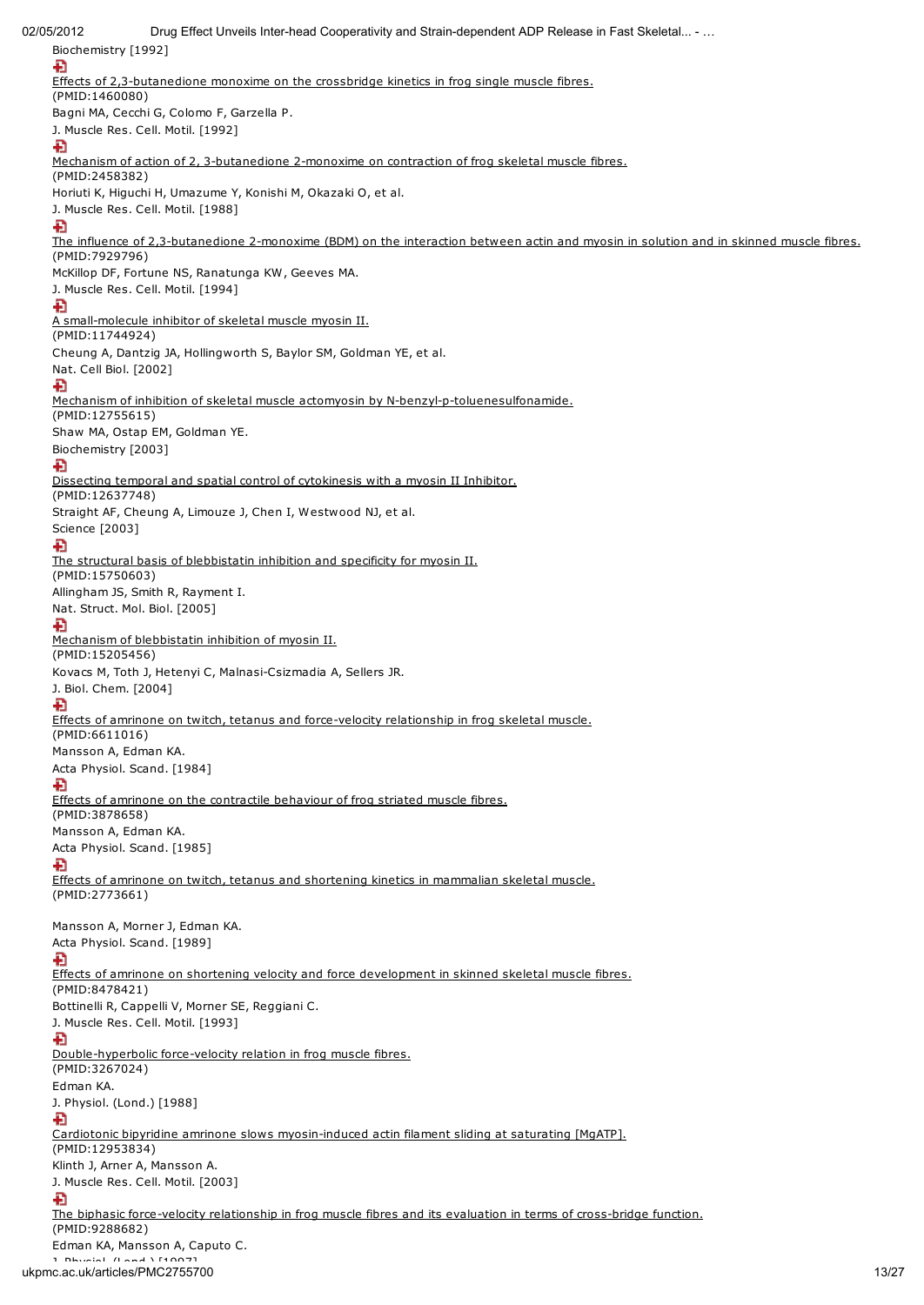| 02/05/2012                         | Drug Effect Unveils Inter-head Cooperativity and Strain-dependent ADP Release in Fast Skeletal -                                              |
|------------------------------------|-----------------------------------------------------------------------------------------------------------------------------------------------|
| J. Physiol. (Lond.) [1997]         |                                                                                                                                               |
| Ð<br>Purification of muscle actin. |                                                                                                                                               |
| (PMID:7098993)                     |                                                                                                                                               |
| Pardee JD, Spudich JA.             |                                                                                                                                               |
| Methods Cell Biol. [1982]          |                                                                                                                                               |
| Đ                                  |                                                                                                                                               |
|                                    | The use of actin labelled with N-(1-pyrenyl)iodoacetamide to study the interaction of actin with myosin subfragments and                      |
| troponin/tropomyosin.              |                                                                                                                                               |
| (PMID:3911945)                     |                                                                                                                                               |
|                                    | Criddle AH, Geeves MA, Jeffries T.                                                                                                            |
| Biochem. J. [1985]<br>Ð            |                                                                                                                                               |
|                                    | Assays for actin sliding movement over myosin-coated surfaces.                                                                                |
| (PMID:2034132)                     |                                                                                                                                               |
|                                    | Kron SJ, Toyoshima YY, Uyeda TQ, Spudich JA.                                                                                                  |
| Meth. Enzymol. [1991]              |                                                                                                                                               |
| Ð                                  |                                                                                                                                               |
| (PMID:125854)                      | Separation of subfragment-1 isoenzymes from rabbit skeletal muscle myosin.                                                                    |
| Weeds AG, Taylor RS.               |                                                                                                                                               |
| Nature [1975]                      |                                                                                                                                               |
| Ð                                  |                                                                                                                                               |
|                                    | Preparation of myosin and its subfragments from rabbit skeletal muscle.                                                                       |
| (PMID:6214692)                     |                                                                                                                                               |
| Margossian SS, Lowey S.            |                                                                                                                                               |
| Meth. Enzymol. [1982]              |                                                                                                                                               |
| Ð                                  |                                                                                                                                               |
| (PMID:9635281)                     | Probing the coupling of Ca2+ and rigor activation of rabbit psoas myofibrillar ATPase with ethylene glycol.                                   |
|                                    | Stehle R, Lionne C, Travers F, Barman T.                                                                                                      |
|                                    | J. Muscle Res. Cell. Motil. [1998]                                                                                                            |
| Ð                                  |                                                                                                                                               |
|                                    | Kinetic mechanism of myofibril ATPase.                                                                                                        |
| (PMID:8061203)                     |                                                                                                                                               |
| Ma YZ, Taylor EW.                  |                                                                                                                                               |
| Biophys. J. [1994]                 |                                                                                                                                               |
| Ð                                  | $Ca(2+)$ -activated myofibrillar ATPase: transient kinetics and the titration of its active sites.                                            |
| (PMID:1531296)                     |                                                                                                                                               |
|                                    | Houadjeto M, Travers F, Barman T.                                                                                                             |
| Biochemistry [1992]                |                                                                                                                                               |
| Ð                                  |                                                                                                                                               |
|                                    | Kinetics of the initial steps of rabbit psoas myofibrillar ATPases studied by tryptophan and pyrene fluorescence stopped-flow and rapid flow- |
| (PMID:10858300)                    | guench. Evidence that cross-bridge detachment is slower than ATP binding.                                                                     |
|                                    | Stehle R, Lionne C, Travers F, Barman T.                                                                                                      |
| Biochemistry [2000]                |                                                                                                                                               |
| Ð                                  |                                                                                                                                               |
|                                    | The initial phosphate burst in ATP hydrolysis by myosin and subfragment-1 as studied by a modified malachite green method for                 |
|                                    | determination of inorganic phosphate.                                                                                                         |
| (PMID:2940237)                     | Kodama T, Fukui K, Kometani K.                                                                                                                |
| J. Biochem. [1986]                 |                                                                                                                                               |
| Ð                                  |                                                                                                                                               |
|                                    | Selective precipitation of 32Pi onto filter papers. Application to ATPase and cyclic AMP phosphodiesterase determination.                     |
| (PMID:207336)                      |                                                                                                                                               |
| Reimann EM, Umfleet RA.            |                                                                                                                                               |
| Biochim. Biophys. Acta [1978]      |                                                                                                                                               |
| Đ                                  | Selective spatial localization of actomyosin motor function by chemical surface patterning.                                                   |
| (PMID:16893230)                    |                                                                                                                                               |
|                                    | Sundberg M, Balaz M, Bunk R, Rosengren-Holmberg JP, Montelius L, et al.                                                                       |
| Langmuir [2006]                    |                                                                                                                                               |
| Ð                                  |                                                                                                                                               |
|                                    | Multivariate statistics in analysis of data from the in vitro motility assay.                                                                 |
| (PMID:12654315)                    |                                                                                                                                               |
| Mansson A, Tagerud S.              |                                                                                                                                               |
| Anal. Biochem. [2003]<br>Ð         |                                                                                                                                               |
|                                    | The stiffness of rabbit skeletal actomyosin cross-bridges determined with an optical tweezers transducer.                                     |
| (PMID:9726944)                     |                                                                                                                                               |
|                                    | Veigel C, Bartoo ML, White DC, Sparrow JC, Molloy JE.                                                                                         |
| Biophys. J. [1998]                 |                                                                                                                                               |
| Ð                                  |                                                                                                                                               |
| (PMID:14578909)                    | Load-dependent kinetics of force production by smooth muscle myosin measured with optical tweezers.                                           |
|                                    |                                                                                                                                               |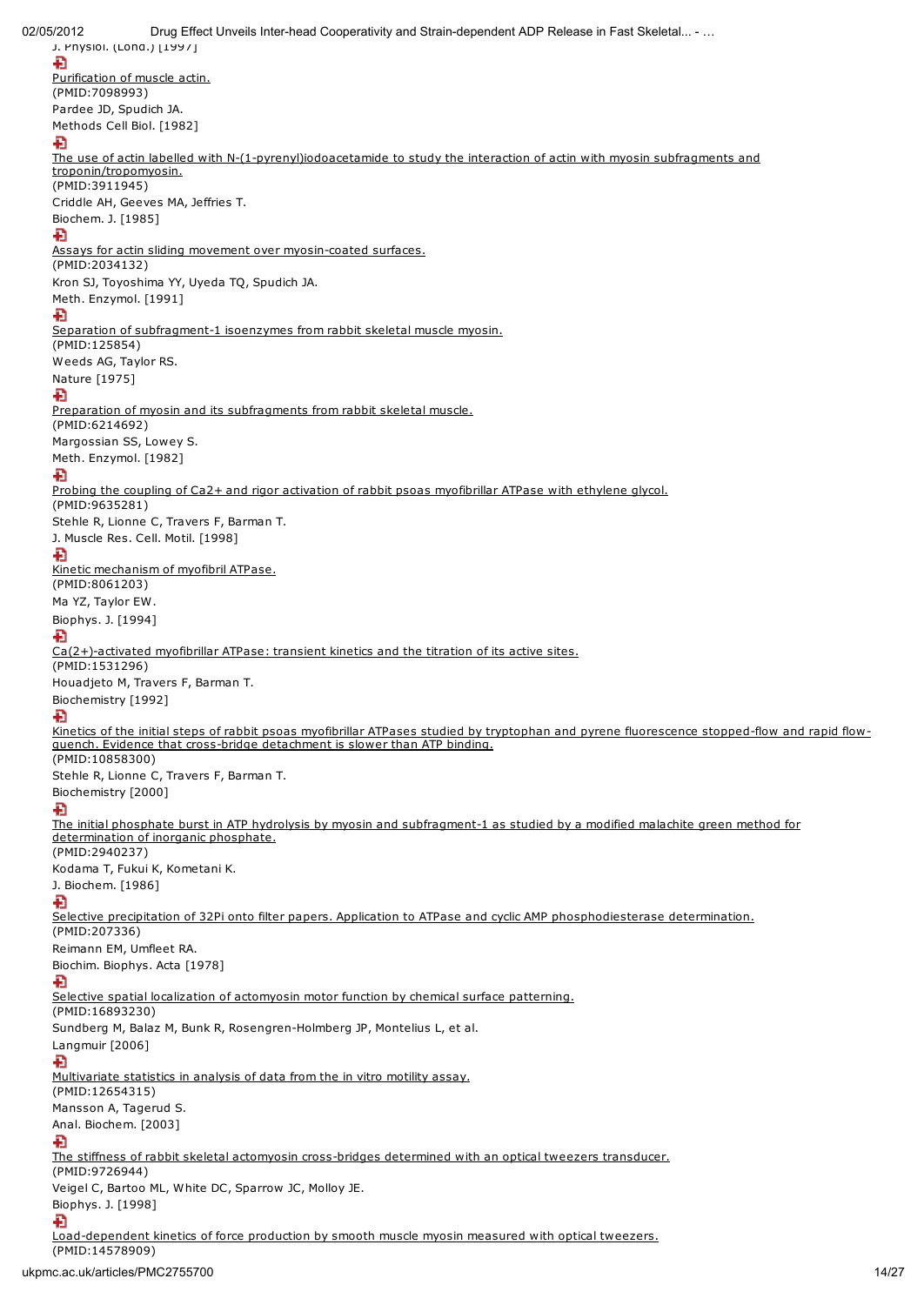02/05/2012 Drug Effect Unveils Inter-head Cooperativity and Strain-dependent ADP Release in Fast Skeletal... - ... Veigel C, Molloy JE, Schmitz S, Kendrick-Jones J. Nat. Cell Biol. [2003] Ð Myo1c is designed for the adaptation response in the inner ear. (PMID:15014434) Batters C, Arthur CP, Lin A, Porter J, Geeves MA, et al. EMBO J. [2004] Title not supplied – full information unavailable (Proc. R. Soc. Lond. B Biol. Sci.) Hill A.. [1938] Ð The histochemical profiles of fast fiber types IIB, IID, and IIA in skeletal muscles of mouse, rat, and rabbit. (PMID:8468455) Hamalainen N, Pette D. J. Histochem. Cytochem. [1993] Đ Molecular model of muscle contraction. (PMID:10077586) Duke TA. Proc. Natl. Acad. Sci. U.S.A. [1999] Ð Structure-mutation analysis of the ATPase site of Dictyostelium discoideum myosin II. (PMID:9949764) Sasaki N, Sutoh K. Adv. Biophys. [1998] Ð Cold-sensitive mutants G680V and G691C of Dictyostelium myosin II confer dramatically different biochemical defects. (PMID:9346898) Patterson B, Ruppel KM, Wu Y, Spudich JA. J. Biol. Chem. [1997] Ð Modulation of actin filament sliding by mutations of the SH2 cysteine in Dictyostelium myosin II. (PMID:9175779) Suzuki Y, Ohkura R, Sugiura S, Yasuda R, Kinoshita K Jr, et al. Biochem. Biophys. Res. Commun. [1997] Ð Effects of surface adsorption on catalytic activity of heavy meromyosin studied using a fluorescent ATP analogue. (PMID:17523677) Balaz M, Sundberg M, Persson M, Kvassman J, Mansson A. Biochemistry [2007] Ð Stiffness of skinned rabbit psoas fibers in MgATP and MgPPi solution. (PMID:3022835) Brenner B, Chalovich JM, Greene LE, Eisenberg E, Schoenberg M. Biophys. J. [1986] Ð ADP dissociation from actomyosin subfragment 1 is sufficiently slow to limit the unloaded shortening velocity in vertebrate muscle. (PMID:3871943) Siemankowski RF, Wiseman MO, White HD. Proc. Natl. Acad. Sci. U.S.A. [1985] Ð Load-dependent mechanism of nonmuscle myosin 2. (PMID:17548820) Kovacs M, Thirumurugan K, Knight PJ, Sellers JR. Proc. Natl. Acad. Sci. U.S.A. [2007] Ð Strain-dependent cross-bridge cycle for muscle. (PMID:8527667) Smith DA, Geeves MA. Biophys. J. [1995] Ð Cooperativity of myosin molecules through strain-dependent chemistry. (PMID:10836506) Duke T. Philos. Trans. R. Soc. Lond., B, Biol. Sci. [2000] Ð ADP binding induces an asymmetry between the heads of unphosphorylated myosin. (PMID:11301326) Berger CE, Fagnant PM, Heizmann S, Trybus KM, Geeves MA. J. Biol. Chem. [2001] Ð Adenosine diphosphate and strain sensitivity in myosin motors. (PMID:15647162)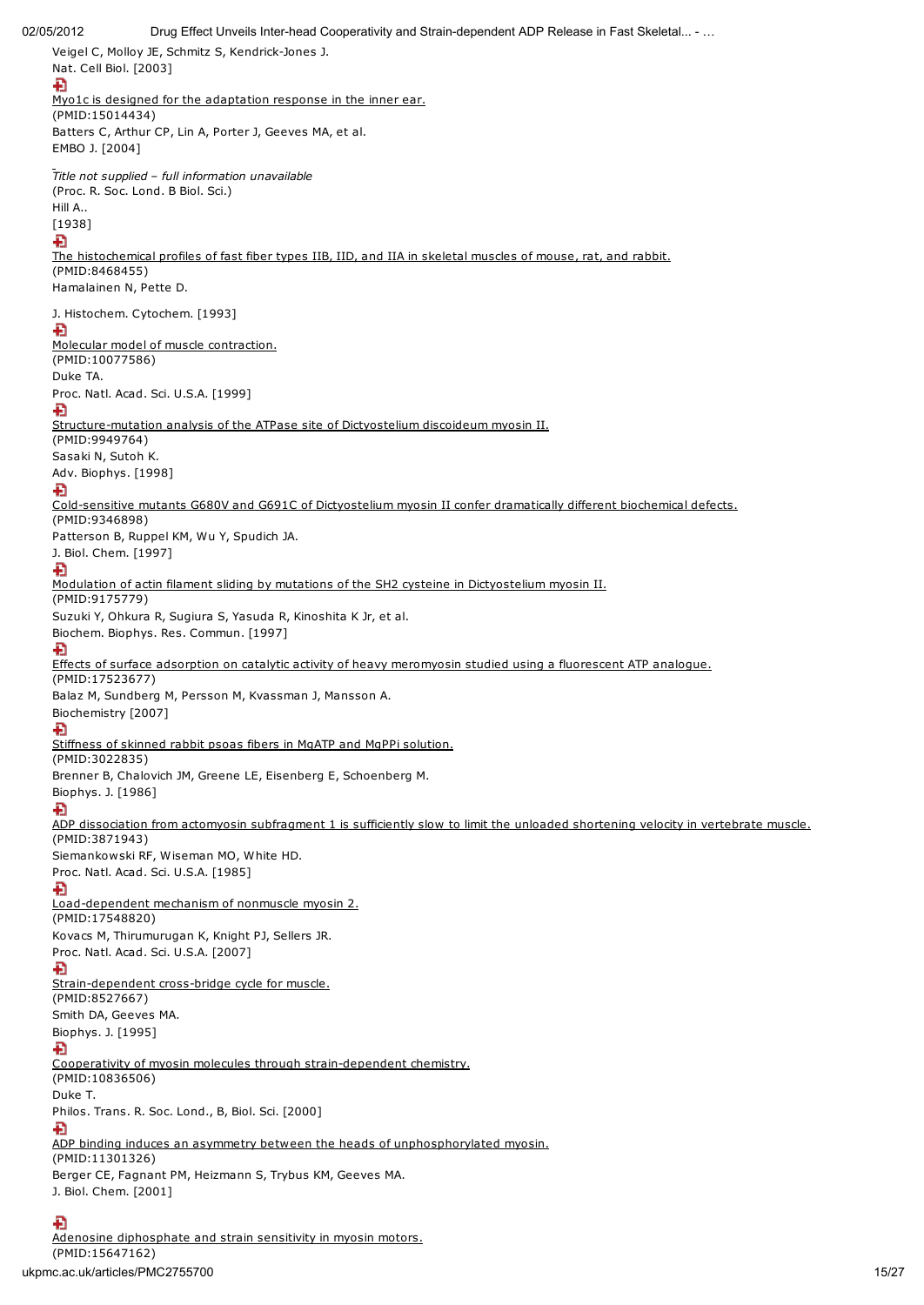Nyitrai M, Geeves MA. Philos. Trans. R. Soc. Lond., B, Biol. Sci. [2004] Ð Kinetic analysis of the slow skeletal myosin MHC-1 isoform from bovine masseter muscle. (PMID:17900618) Bloemink MJ, Adamek N, Reggiani C, Geeves MA. J. Mol. Biol. [2007] Ð A 35-A movement of smooth muscle myosin on ADP release. (PMID:7501026) Whittaker M, Wilson-Kubalek EM, Smith JE, Faust L, Milligan RA, et al. Nature [1995] Đ ADP release produces a rotation of the neck region of smooth myosin but not skeletal myosin. (PMID:8784354) Gollub J, Cremo CR, Cooke R. Nat. Struct. Biol. [1996] Ð Diversity of structural behavior in vertebrate conventional myosins complexed with actin. (PMID:17433365) Iwamoto H, Oiwa K, Kovacs M, Sellers JR, Suzuki T, et al. J. Mol. Biol. [2007] Ð A 32 degree tail swing in brush border myosin I on ADP release. (PMID:7501027) Jontes JD, Wilson-Kubalek EM, Milligan RA. Nature [1995] Ð Myosin VI is an actin-based motor that moves backwards. (PMID:10519557) Wells AL, Lin AW, Chen LQ, Safer D, Cain SM, et al. Nature [1999] Ð The structural basis of myosin V processive movement as revealed by electron cryomicroscopy. (PMID:16137617) Volkmann N, Liu H, Hazelwood L, Krementsova EB, Lowey S, et al. Mol. Cell [2005] Đ The motor protein myosin-I produces its working stroke in two steps. (PMID:10206648) Veigel C, Coluccio LM, Jontes JD, Sparrow JC, Milligan RA, et al. Nature [1999] Ð The gated gait of the processive molecular motor, myosin V. (PMID:11740494) Veigel C, Wang F, Bartoo ML, Sellers JR, Molloy JE. Nat. Cell Biol. [2002] Ð A monomeric myosin VI with a large working stroke. (PMID:15044955) Lister I, Schmitz S, Walker M, Trinick J, Buss F, et al. EMBO J. [2004] Ð Load-dependent kinetics of myosin-V can explain its high processivity. (PMID:16100513) Veigel C, Schmitz S, Wang F, Sellers JR. Nat. Cell Biol. [2005] Ð Cross-bridge kinetics in the presence of MgADP investigated by photolysis of caged ATP in rabbit psoas muscle fibres. (PMID:1886072) Dantzig JA, Hibberd MG, Trentham DR, Goldman YE. J. Physiol. (Lond.) [1991] Ð Exchange between inorganic phosphate and adenosine 5'-triphosphate in the medium by actomyosin subfragment 1. (PMID:6892994) Sleep JA, Hutton RL. Biochemistry [1980] Ð Two independent mechanical events in the interaction cycle of skeletal muscle myosin with actin. (PMID:16371472) Capitanio M, Canepari M, Cacciafesta P, Lombardi V, Cicchi R, et al. Proc. Natl. Acad. Sci. U.S.A. [2006] Ð Cooperativity between the two heads of rabbit skeletal muscle heavy meromyosin in binding to actin. (PMID:9675193) Conibear PB, Geeves MA.ukpmc.ac.uk/articles/PMC2755700 16/27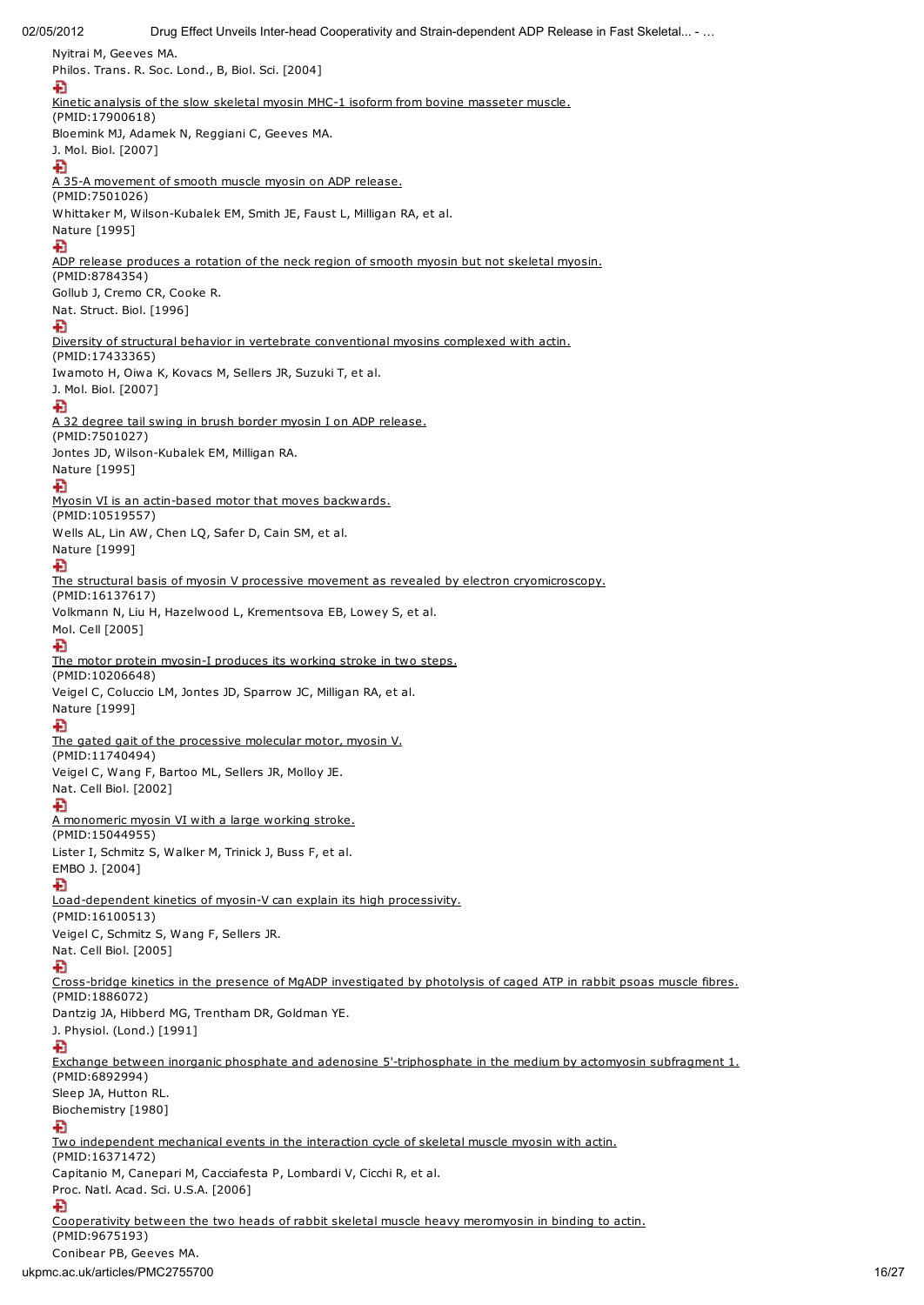Biophys. J. [1998]

Title not supplied – full information unavailable (Controlled Nanoscale Motion) Månsson A., Nicholls I., Omling P., Tågerud S., Montelius L.. [2007] - Springer Verlag (Berlin)

### Genes & Proteins

## Identified 4 unique Genes/Proteins in the Full Text

| $\vert$ actin (34)   |   |
|----------------------|---|
| <u>myosin II (3)</u> | Q |
| serum albumin (1)    | Q |
| chymotrypsin (1)     | Q |

Gene Ontology (GO) Terms

# Identified 17 unique GO Terms in the Full Text

| <u>myosin (50)</u>     | Q              |
|------------------------|----------------|
| Actomyosin (18)        | $\alpha$       |
| myofibrils (15)        | Q              |
| binding $(11)$         | Q              |
| muscle myosin (8)      | $\alpha$       |
| muscle contraction (5) | $\mathbf{Q}$   |
| non-muscle myosin (3)  | $\mathbf{Q}$   |
| myosin binding (2)     | $\alpha$       |
| <u>behavior (1)</u>    | Q              |
| development (1)        | $\alpha$       |
| phosphokinase (1)      | $\pmb{\alpha}$ |
| ATPase activity (1)    | $\alpha$       |
| digestion (1)          | $\pmb{\alpha}$ |
| sarcomere (1)          | Q              |
| mutagenesis (1)        | $\mathbf{Q}$   |
| nucleotide binding (1) | Q              |
| cell motility (1)      | Q              |

Species

## Identified 5 unique Species in the Full Text

| rabbit (6)   |          |
|--------------|----------|
| musculus (2) | $\alpha$ |
| rat $(2)$    | $\alpha$ |
| mouse $(2)$  | Q        |
| bovine $(1)$ |          |

Diseases

# Identified 2 unique Diseases in the Full Text

 $\frac{a}{a}$ tetanus (1) white leg (1)

Chemicals

## Identified 32 unique Chemicals in the Full Text

| HMM (45)                        |        |  |
|---------------------------------|--------|--|
| ADP (36)                        |        |  |
| pyrene (17)                     |        |  |
| .                               | $\sim$ |  |
| ukpmc.ac.uk/articles/PMC2755700 |        |  |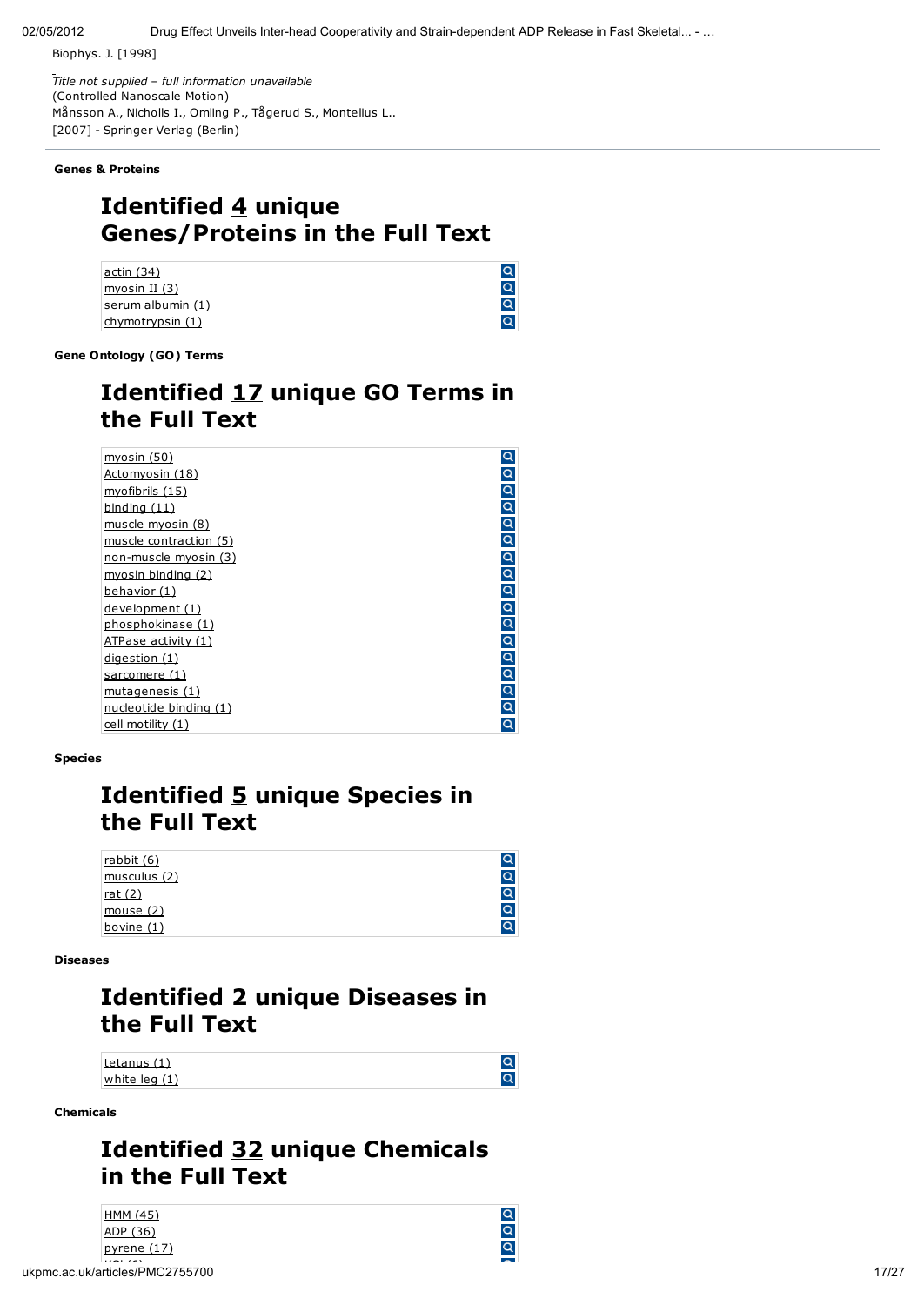| KCl(6)                            | Q                       |
|-----------------------------------|-------------------------|
| MgCl2 (5)                         | $\pmb{\alpha}$          |
| lactic acid (5)                   | $\pmb{\alpha}$          |
| polystyrene (4)                   | $\pmb{\alpha}$          |
| MOPS(3)                           | $\alpha$                |
| EGTA(3)                           | $\alpha$                |
| TRITC (3)                         | $\pmb{\alpha}$          |
| molybdate (2)                     | $\pmb{\alpha}$          |
| azide(2)                          | $\alpha$                |
| acetate (2)                       | $\alpha$                |
| phalloidin (2)                    | $\pmb{\alpha}$          |
| bipyridine (2)                    | $\pmb{\alpha}$          |
| N-ethylmaleimide (1)              | $\pmb{\alpha}$          |
| nitrocellulose (1)                | $\pmb{\alpha}$          |
| imidazole (1)                     | $\pmb{\alpha}$          |
| methylcellulose (1)               | $\alpha$                |
| trichloroacetic acid (1)          |                         |
| CaCl2 (1)                         | $\overline{\mathbf{Q}}$ |
| $Ca2+ (1)$                        |                         |
| acetic acid (1)                   |                         |
| phenylmethylsulfonyl fluoride (1) | a<br>a<br>a             |
| sodium $(1)$                      |                         |
| magnesium (1)                     |                         |
| potassium acetate (1)             |                         |
| Tris(1)                           |                         |
| DEAE(1)                           |                         |
| sulfonamide (1)                   | a a a a a               |
| toluene $(1)$                     |                         |
| benzyl(1)                         | $\pmb{\alpha}$          |
|                                   |                         |

# Reviews - displaying 29 of 29

### Đ

Adenosine diphosphate and strain sensitivity in myosin motors. (PMID:15647162) Nyitrai M, Geeves MA Philosophical transactions of the Royal Society of London. Series B, Biological sciences [2004 Dec 29;359(1452):1867-77] Ð Coupling between phosphate release and force generation in muscle actomyosin. (PMID:15647167) Takagi Y, Shuman H, Goldman YE Philosophical transactions of the Royal Society of London. Series B, Biological sciences [2004 Dec 29;359(1452):1913-20] Ð Smooth muscle myosin: regulation and properties. (PMID:15647168) Somlyo AV, Khromov AS, Webb MR, Ferenczi MA, Trentham DR, He ZH, Sheng S, Shao Z, Somlyo AP Philosophical transactions of the Royal Society of London. Series B, Biological sciences [2004 Dec 29;359(1452):1921-30] Ð Using optical tweezers to relate the chemical and mechanical cross-bridge cycles. (PMID:15647161) Steffen W, Sleep J Philosophical transactions of the Royal Society of London. Series B, Biological sciences [2004 Dec 29;359(1452):1857-65] Ð The cross-bridge cycle and skeletal muscle fatigue. (PMID:18162480) Fitts RH Journal of applied physiology (Bethesda, Md. : 1985) [2008 Feb;104(2):551-8] Ð Force and power generating mechanism(s) in active muscle as revealed from temperature perturbation studies. (PMID:20660565) Ranatunga KW The Journal of physiology [2010 Oct 1;588(Pt 19):3657-70] Ð Age-related decline in actomyosin structure and function. (PMID:17706387) Prochniewicz E, Thompson LV, Thomas DD Experimental gerontology [2007 Oct;42(10):931-8] Đ Spontaneous oscillatory contraction (SPOC) of sarcomeres in skeletal muscle. (PMID:1755363)

Ishiwata S, Okamura N, Shimizu H, Anazawa T, Yasuda K Advances in biophysics [1001+27+277-25]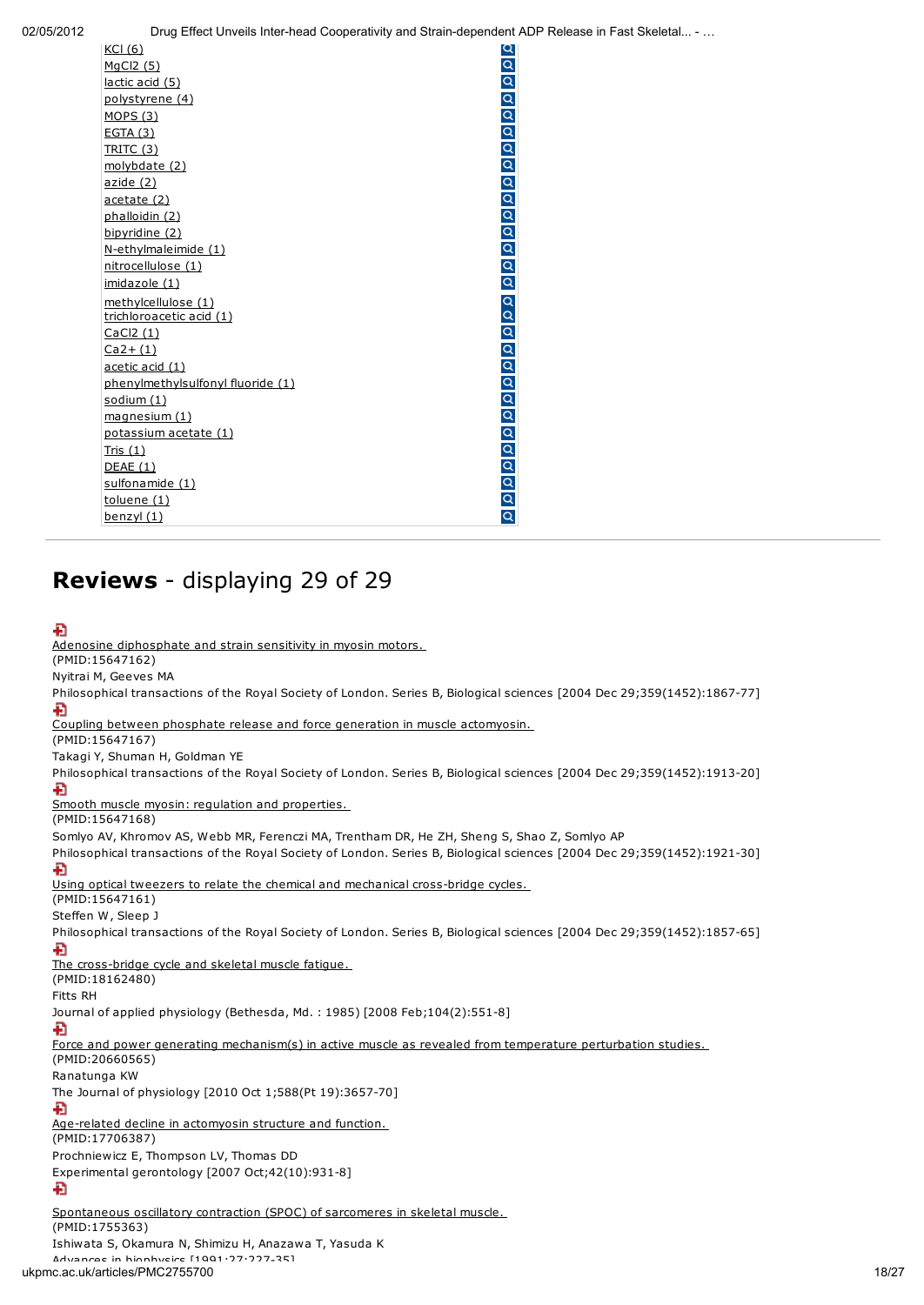02/05/2012 Drug Effect Unveils Inter-head Cooperativity and Strain-dependent ADP Release in Fast Skeletal... - ... Advances in biophysics [1991;27:227-35] Ð Modulation of the actomyosin interaction during fatigue of skeletal muscle. (PMID:17823954) Cooke R Muscle & nerve [2007 Dec;36(6):756-77] Ð Force transmission in skeletal muscle: from actomyosin to external tendons. (PMID:9213097) Patel TJ, Lieber RL Exercise and sport sciences reviews [1997;25:321-63] Ð Force-velocity relationships in actin-myosin interactions causing cytoplasmic streaming in algal cells. (PMID:12756278) Sugi H, Chaen S The Journal of experimental biology [2003 Jun;206(Pt 12):1971-6] Ð Sarcomere dynamics during muscular contraction and their implications to muscle function. (PMID:17530424) Telley IA, Denoth J Journal of muscle research and cell motility [2007;28(1):89-104] Đ In vitro assays of molecular motors--impact of motor-surface interactions. (PMID:18508618) Mansson A, Balaz M, Albet-Torres N, Rosengren KJ Frontiers in bioscience : a journal and virtual library [2008 May 1;13:5732-54] Ð Actomyosin systems of biological motility. (PMID:15627371) Levitsky DI Biochemistry. Biokhimiia [2004 Nov;69(11):1177-89] Ð Imaging and nano-manipulation of single actomyosin motors at work. (PMID:10744353) Ishii Y, Kimura Y, Kitamura K, Tanaka H, Wazawa T, Yanagida T Clinical and experimental pharmacology & physiology [2000 Mar;27(3):229-37] Ð Molecular basis of the catch state in molluscan smooth muscles: a catchy challenge. (PMID:19039672) Galler S Journal of muscle research and cell motility [2008;29(2-5):73-99] Ð The molecular basis of contractility. II. (PMID:4603206) Goody RS, Mannherz HG Basic research in cardiology [1974 Mar-Apr;69(2):204-13] Ð The muscle motor: 'simultaneous' levers or sequential impulses? (PMID:9352373) Elliott GF, Worthington CR International journal of biological macromolecules [1997 Oct;21(3):271-5] Ð Disproportionate changes in skeletal muscle strength and size with resistance training and ageing. (PMID:19724146) Degens H, Erskine RM, Morse CI Journal of musculoskeletal & neuronal interactions [2009 Jul-Sep;9(3):123-9] Ð Analysis of single-molecule mechanical recordings: application to acto-myosin interactions. (PMID:11473786) Knight AE, Veigel C, Chambers C, Molloy JE Progress in biophysics and molecular biology [2001;77(1):45-72] Ð Tropomyosin and the steric mechanism of muscle regulation. (PMID:19209816) Lehman W, Craig R Advances in experimental medicine and biology [2008;644:95-109] Ð Mysteries of muscle contraction. (PMID:18309178) Herzog W, Leonard TR, Joumaa V, Mehta A Journal of applied biomechanics [2008 Feb;24(1):1-13] Ð Temperature change as a probe of muscle crossbridge kinetics: a review and discussion. (PMID:19364742) Woledge RC, Barclay CJ, Curtin NA Proceedings. Biological sciences / The Royal Society [2009 Aug 7;276(1668):2685-95]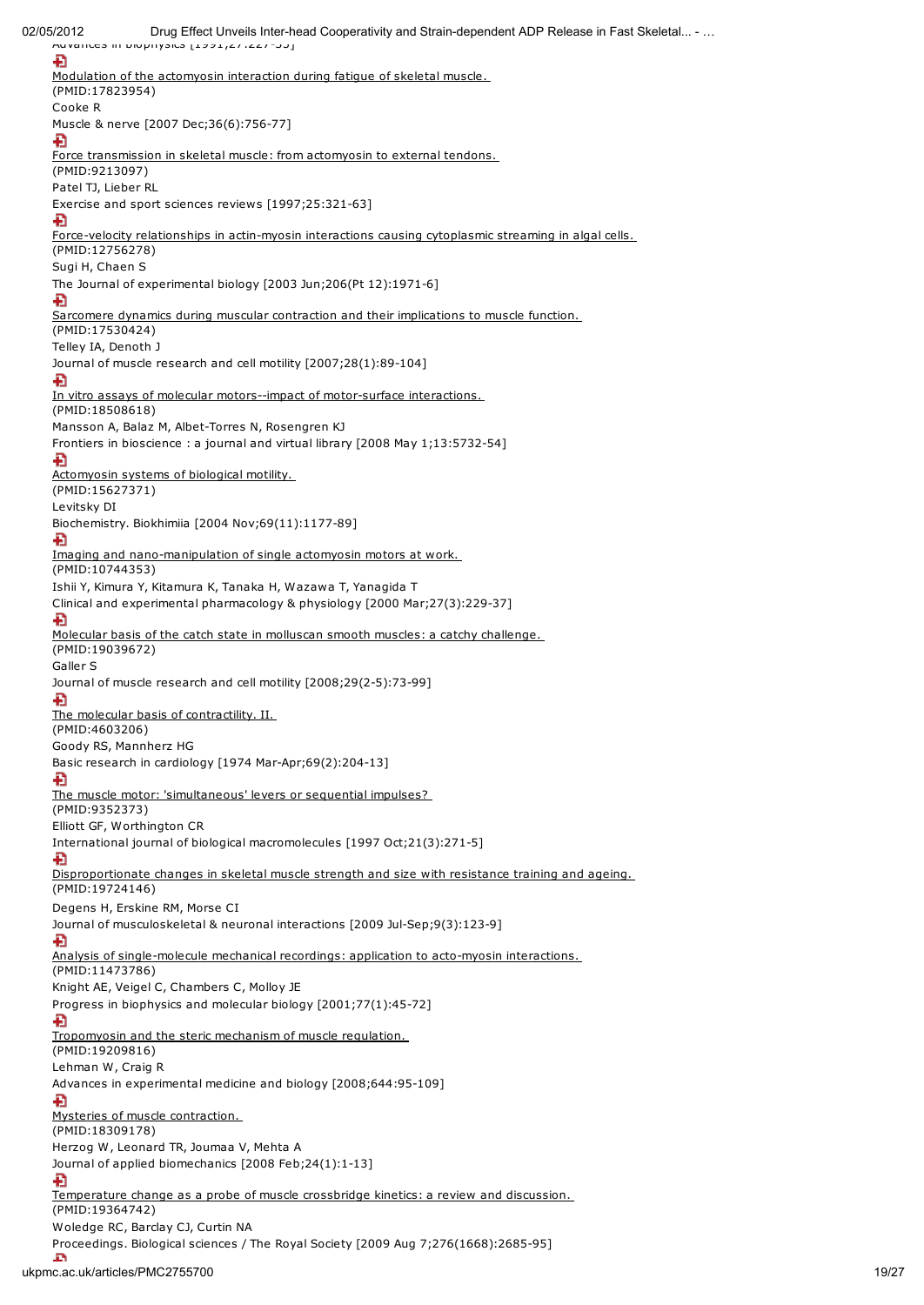02/05/2012 Drug Effect Unveils Inter-head Cooperativity and Strain-dependent ADP Release in Fast Skeletal... - ... mu. The efficiency of muscle contraction. (PMID:15561300) Smith NP, Barclay CJ, Loiselle DS Progress in biophysics and molecular biology [2005 May;88(1):1-58] Ð Cell and molecular biology of the fastest myosins. (PMID:19584016) Higashi-Fujime S, Nakamura A International review of cell and molecular biology [2009;276:301-47] Ð Muscle after spinal cord injury. (PMID:19705475) Biering-Sørensen B, Kristensen IB, Kjaer M, Biering-Sørensen F Muscle & nerve [2009 Oct;40(4):499-519] Ð Calcium-induced calcium release in skeletal muscle. (PMID:19789379) Endo M Physiological reviews [2009 Oct;89(4):1153-76] Đ Calcium inhibition of Physarum myosin as examined by the recombinant heavy mero-myosin. (PMID:17278371) Kawamichi H, Zhang Y, Hino M, Nakamura A, Tanaka H, Farkas L, Nyitray L, Kohama K Advances in experimental medicine and biology [2007;592:265-72] Ð Five models for myosin V. (PMID:19273200) Vilfan A Frontiers in bioscience : a journal and virtual library [2009 Jan 1;14:2269-84]

# Other Related Articles - displaying 100 of 477

Ð

Cardiotonic bipyridine amrinone slows myosin-induced actin filament sliding at saturating [MgATP]. (PMID:12953834) Klinth J, Arner A, Månsson A Journal of muscle research and cell motility [2003;24(1):15-32] Ð What limits the velocity of fast-skeletal muscle contraction in mammals? (PMID:16325202) Nyitrai M, Rossi R, Adamek N, Pellegrino MA, Bottinelli R, Geeves MA Journal of molecular biology [2006 Jan 20;355(3):432-42] Ð Kinetics of nucleoside triphosphate cleavage and phosphate release steps by associated rabbit skeletal actomyosin, measured using a novel fluorescent probe for phosphate. (PMID:9305974) White HD, Belknap B, Webb MR Biochemistry [1997 Sep 30;36(39):11828-36] Ð Isolation and kinetic characterisation of myosin and myosin S1 from the Drosophila indirect flight muscles. (PMID:14870964) Silva R, Sparrow JC, Geeves MA Journal of muscle research and cell motility [2003;24(8):489-98] Ð Effect of phosphorylation on the binding of smooth muscle heavy meromyosin X ADP to actin. (PMID:2951383) Greene LE, Sellers JR The Journal of biological chemistry [1987 Mar 25;262(9):4177-81] Ð Mechanism of inhibition of skeletal muscle actomyosin by N-benzyl-p-toluenesulfonamide. (PMID:12755615) Shaw MA, Ostap EM, Goldman YE Biochemistry [2003 May 27;42(20):6128-35] Ð Actomyosin-ADP states, interhead cooperativity, and the force-velocity relation of skeletal muscle. (PMID:20371323) Månsson A Biophysical journal [2010 Apr 7;98(7):1237-46] Ð Cooperativity between the two heads of rabbit skeletal muscle heavy meromyosin in binding to actin. (PMID:9675193) Conibear PB, Geeves MA Biophysical journal [1998 Aug;75(2):926-37]ukpmc.ac.uk/articles/PMC2755700 20/27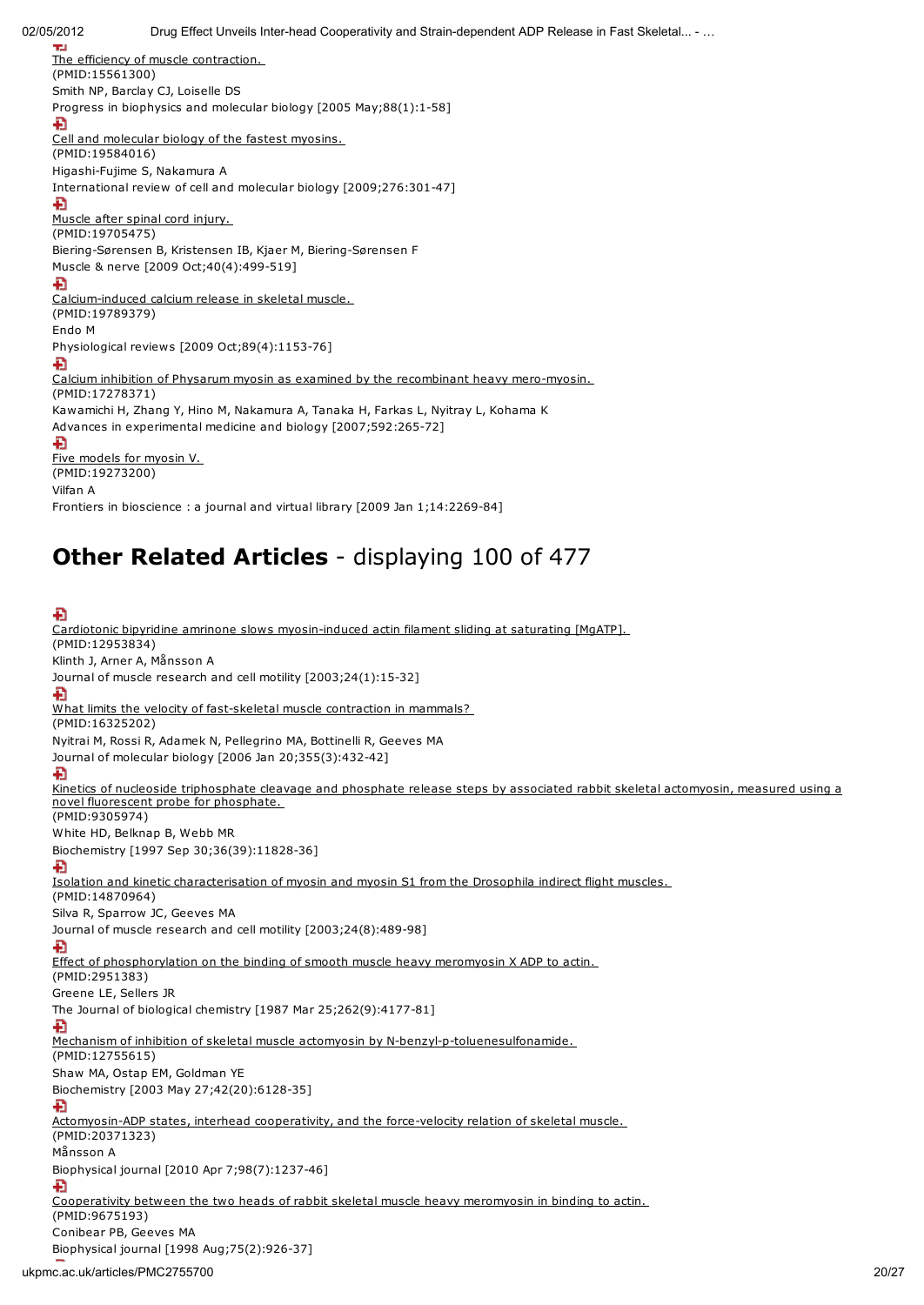الغا Kinetics of ADP dissociation from the trail and lead heads of actomyosin V following the power stroke. (PMID:17965414) Forgacs E, Cartwright S, Sakamoto T, Sellers JR, Corrie JE, Webb MR, White HD The Journal of biological chemistry [2008 Jan 11;283(2):766-73] Ð Mutational analysis of the role of the N terminus of actin in actomyosin interactions. Comparison with other mutant actins and implications for the cross-bridge cycle. (PMID:8987990) Miller CJ, Wong WW, Bobkova E, Rubenstein PA, Reisler E Biochemistry [1996 Dec 24;35(51):16557-65] Ð In vitro actomyosin motility in deuterium oxide. (PMID:15098666) Chaen S, Yamamoto N, Shirakawa I, Sugi H Advances in experimental medicine and biology [2003;538:183-92; discussion 192] Ð Predominant attached state of myosin cross-bridges during contraction and relaxation at low ionic strength. (PMID:6384526) Nagano H, Yanagida T Journal of molecular biology [1984 Aug 25;177(4):769-85] Ð Evidence for increased low force cross-bridge population in shortening skinned skeletal muscle fibers: implications for actomyosin kinetics. (PMID:8519957) Iwamoto H Biophysical journal [1995 Sep;69(3):1022-35] Ð Kinetics of muscle contraction and actomyosin NTP hydrolysis from rabbit using a series of metal-nucleotide substrates. (PMID:15611022) Burton K, White H, Sleep J The Journal of physiology [2005 Mar 15;563(Pt 3):689-711] Ð ADP dissociation from actomyosin subfragment 1 is sufficiently slow to limit the unloaded shortening velocity in vertebrate muscle. (PMID:3871943) Siemankowski RF, Wiseman MO, White HD Proceedings of the National Academy of Sciences of the United States of America [1985 Feb;82(3):658-62] Ð Probing actomyosin interactions with 2,4-dinitrophenol. (PMID:15769593) Ribeiro AS, Salerno VP, Sorenson M Biochimica et biophysica acta [2005 May 15;1748(2):165-73] Ð The effect of genetically expressed cardiac titin fragments on in vitro actin motility. (PMID:8534821) Li Q, Jin JP, Granzier HL Biophysical journal [1995 Oct;69(4):1508-18] Ð Mutational analysis of the role of hydrophobic residues in the 338-348 helix on actin in actomyosin interactions. (PMID:8619986) Miller CJ, Doyle TC, Bobkova E, Botstein D, Reisler E Biochemistry [1996 Mar 26;35(12):3670-6] Ð Mechanism of nucleotide binding to actomyosin VI: evidence for allosteric head-head communication. (PMID:15247304) Robblee JP, Olivares AO, de la Cruz EM The Journal of biological chemistry [2004 Sep 10;279(37):38608-17] Ð Kinetics of the interaction between actin, ADP, and cardiac myosin-S1. (PMID:6715335) Siemankowski RF, White HD The Journal of biological chemistry [1984 Apr 25;259(8):5045-53] Ð Effects of amrinone on shortening velocity and force development in skinned skeletal muscle fibres. (PMID:8478421) Bottinelli R, Cappelli V, Morner SE, Reggiani C Journal of muscle research and cell motility [1993 Feb;14(1):110-20] Ð The direct molecular effects of fatigue and myosin regulatory light chain phosphorylation on the actomyosin contractile apparatus. (PMID:20089714) Greenberg MJ, Mealy TR, Jones M, Szczesna-Cordary D, Moore JR American journal of physiology. Regulatory, integrative and comparative physiology [2010 Apr;298(4):R989-96] Ð

Chemomechanical transduction in the actomyosin molecular motor by 2',3'-dideoxydidehydro-ATP and characterization of its interaction with myosin subfragment 1 in the presence and absence of actin. (PMID:8756479)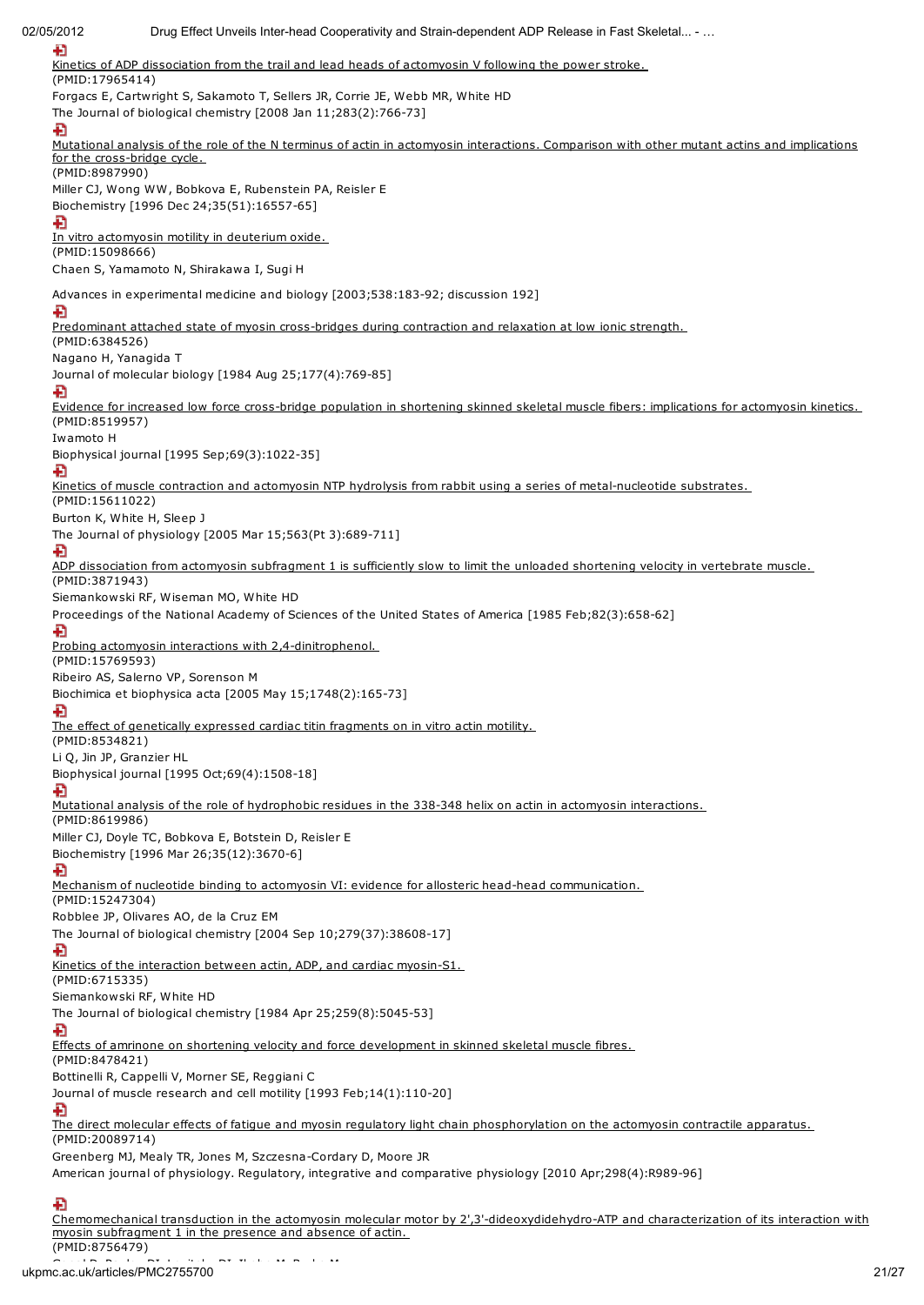| 02/05/2012                                     | Drug Effect Unveils Inter-head Cooperativity and Strain-dependent ADP Release in Fast Skeletal -<br>Gopal D, Pavlov DI, Levitsky DI, Ikebe M, Burke M                                                        |
|------------------------------------------------|--------------------------------------------------------------------------------------------------------------------------------------------------------------------------------------------------------------|
|                                                | Biochemistry [1996 Aug 6;35(31):10149-57]                                                                                                                                                                    |
| Đ                                              | Kinetic studies on the effects of ADP and ionic strength on the interaction between myosin subfragment-1 and actin: implications for load-<br>sensitivity and regulation of the crossbridge cycle.           |
| (PMID:10730576)<br>Conibear PB                 |                                                                                                                                                                                                              |
| Ð                                              | Journal of muscle research and cell motility [1999 Nov;20(8):727-42]                                                                                                                                         |
| (PMID:2773661)                                 | Effects of amrinone on twitch, tetanus and shortening kinetics in mammalian skeletal muscle.                                                                                                                 |
|                                                | Månsson A, Mörner J, Edman KA                                                                                                                                                                                |
|                                                | Acta physiologica Scandinavica [1989 May;136(1):37-45]                                                                                                                                                       |
| (PMID:6454140)<br>Midelfort CF                 | On the mechanism of actomyosin ATPase from fast muscle.                                                                                                                                                      |
|                                                | Proceedings of the National Academy of Sciences of the United States of America [1981 Apr;78(4):2067-71]                                                                                                     |
| Ð<br>(PMID:15041670)                           | Myosin regulatory light chain phosphorylation and strain modulate adenosine diphosphate release from smooth muscle Myosin.                                                                                   |
|                                                | Khromov AS, Webb MR, Ferenczi MA, Trentham DR, Somlyo AP, Somlyo AV<br>Biophysical journal [2004 Apr;86(4):2318-28]                                                                                          |
| Ð                                              | ATP analogs and muscle contraction: mechanics and kinetics of nucleoside triphosphate binding and hydrolysis.                                                                                                |
| (PMID:9635759)<br>Regnier M, Lee DM, Homsher E |                                                                                                                                                                                                              |
| Ð                                              | Biophysical journal [1998 Jun; 74(6): 3044-58]                                                                                                                                                               |
| (PMID:11535124)                                | Dimethyl sulphoxide enhances the effects of P(i) in myofibrils and inhibits the activity of rabbit skeletal muscle contractile proteins.                                                                     |
|                                                | Mariano AC, Alexandre GM, Silva LC, Romeiro A, Cameron LC, Chen Y, Chase PB, Sorenson MM<br>The Biochemical journal [2001 Sep 15;358(Pt 3):627-36]                                                           |
| Đ                                              | Actin cross-linking and inhibition of the actomyosin motor.                                                                                                                                                  |
| (PMID:11772006)                                | Kim E, Bobkova E, Hegyi G, Muhlrad A, Reisler E                                                                                                                                                              |
| Ð                                              | Biochemistry [2002 Jan 8;41(1):86-93]                                                                                                                                                                        |
| (PMID:8637864)                                 | The role of surface loops (residues 204-216 and 627-646) in the motor function of the myosin head.                                                                                                           |
|                                                | Bobkov AA, Bobkova EA, Lin SH, Reisler E<br>Proceedings of the National Academy of Sciences of the United States of America [1996 Mar 19;93(6):2285-9]                                                       |
| Ð                                              | X-ray diffraction evidence for the lack of stereospecific protein interactions in highly activated actomyosin complex.                                                                                       |
| (PMID:11162098)                                | Iwamoto H, Oiwa K, Suzuki T, Fujisawa T                                                                                                                                                                      |
| Ð                                              | Journal of molecular biology [2001 Jan 26;305(4):863-74]                                                                                                                                                     |
| (PMID:7006689)                                 | Effects of actin and calcium ion on chymotryptic digestion of skeletal myosin and their implications to the function of light chains.                                                                        |
| Oda S, Oriol-Audit C, Reisler E                |                                                                                                                                                                                                              |
|                                                | Biochemistry [1980 Nov 25;19(24):5614-8]                                                                                                                                                                     |
| Ð<br>(PMID:11744764)                           | Effects of substituting uridine triphosphate for ATP on the crossbridge cycle of rabbit muscle.                                                                                                              |
| Seow CY, White HD, Ford LE                     |                                                                                                                                                                                                              |
| Ð                                              | The Journal of physiology [2001 Dec 15;537(Pt 3):907-21]                                                                                                                                                     |
| (PMID:12885651)                                | Regulatory proteins alter nucleotide binding to acto-myosin of sliding filaments in motility assays.                                                                                                         |
|                                                | Homsher E, Nili M, Chen IY, Tobacman LS                                                                                                                                                                      |
| Ð                                              | Biophysical journal [2003 Aug;85(2):1046-52]                                                                                                                                                                 |
| (PMID:16371472)                                | Two independent mechanical events in the interaction cycle of skeletal muscle myosin with actin.                                                                                                             |
|                                                | Capitanio M, Canepari M, Cacciafesta P, Lombardi V, Cicchi R, Maffei M, Pavone FS, Bottinelli R<br>Proceedings of the National Academy of Sciences of the United States of America [2006 Jan 3;103(1):87-92] |
| Ð                                              |                                                                                                                                                                                                              |
| (PMID:10827085)                                | Kinetic and spectroscopic evidence for three actomyosin: ADP states in smooth muscle.                                                                                                                        |
|                                                | Rosenfeld SS, Xing J, Whitaker M, Cheung HC, Brown F, Wells A, Milligan RA, Sweeney HL<br>The Journal of biological chemistry [2000 Aug 18;275(33):25418-26]                                                 |
| Ð                                              | Actomyosin kinetics and in vitro motility of wild-type Drosophila actin and the effects of two mutations in the Act88F gene.                                                                                 |
| (PMID:7612841)                                 |                                                                                                                                                                                                              |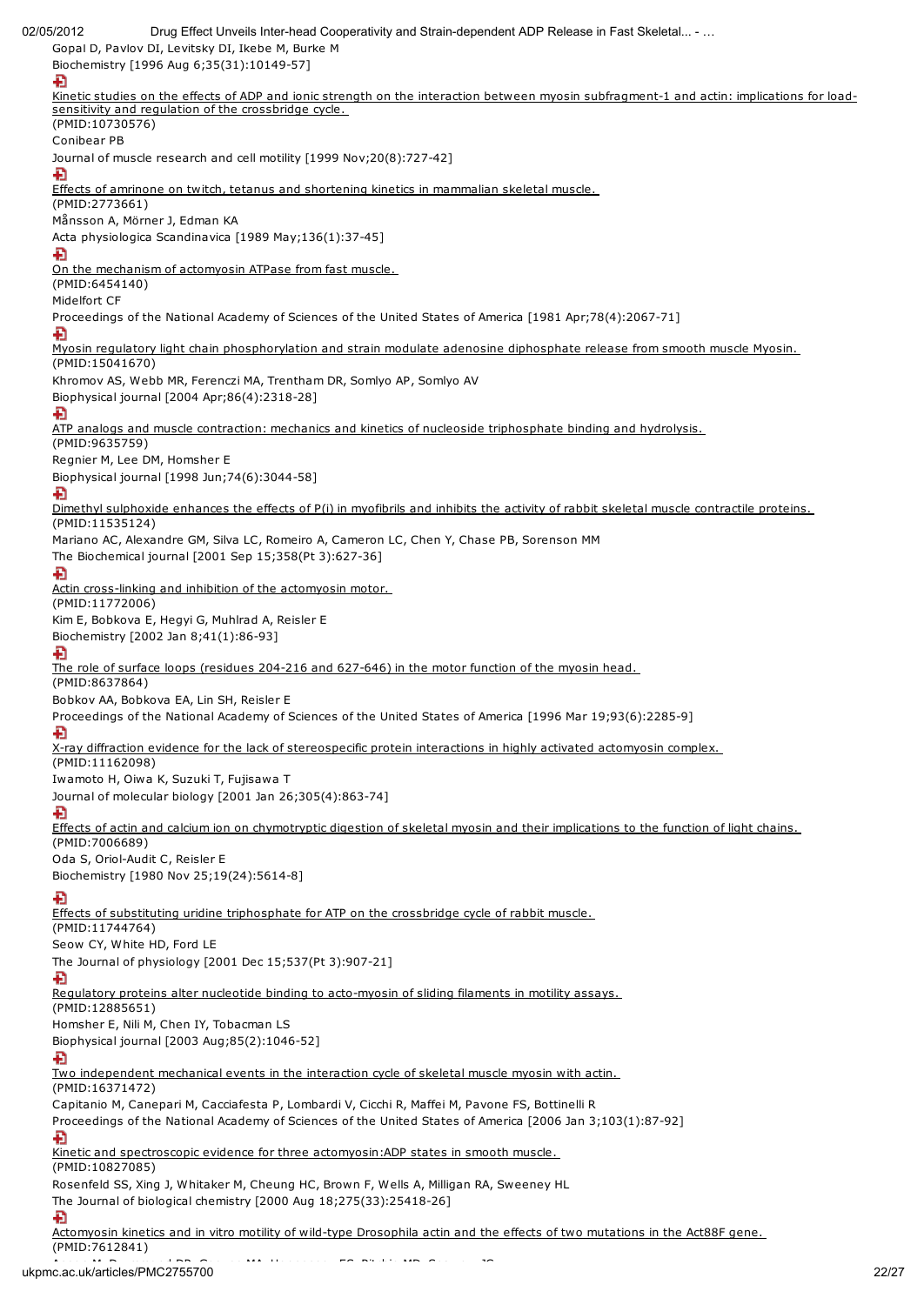| Ð                                                                                                                                                                                                                                                                                                                                                                                                                                                                                                                                                                                                                                                                                                                                                                                                                  |  |
|--------------------------------------------------------------------------------------------------------------------------------------------------------------------------------------------------------------------------------------------------------------------------------------------------------------------------------------------------------------------------------------------------------------------------------------------------------------------------------------------------------------------------------------------------------------------------------------------------------------------------------------------------------------------------------------------------------------------------------------------------------------------------------------------------------------------|--|
| The influence of 2,3-butanedione 2-monoxime (BDM) on the interaction between actin and myosin in solution and in skinned muscle fibres.                                                                                                                                                                                                                                                                                                                                                                                                                                                                                                                                                                                                                                                                            |  |
| (PMID:7929796)<br>McKillop DF, Fortune NS, Ranatunga KW, Geeves MA                                                                                                                                                                                                                                                                                                                                                                                                                                                                                                                                                                                                                                                                                                                                                 |  |
| Journal of muscle research and cell motility [1994 Jun;15(3):309-18]                                                                                                                                                                                                                                                                                                                                                                                                                                                                                                                                                                                                                                                                                                                                               |  |
| Ð                                                                                                                                                                                                                                                                                                                                                                                                                                                                                                                                                                                                                                                                                                                                                                                                                  |  |
| Mutual sensitization of ATP and GTP in driving F-actin on the surface-fixed H-meromyosin.                                                                                                                                                                                                                                                                                                                                                                                                                                                                                                                                                                                                                                                                                                                          |  |
| (PMID:8956480)                                                                                                                                                                                                                                                                                                                                                                                                                                                                                                                                                                                                                                                                                                                                                                                                     |  |
| Oda T, Shikata Y, Mihashi K                                                                                                                                                                                                                                                                                                                                                                                                                                                                                                                                                                                                                                                                                                                                                                                        |  |
| Biophysical chemistry [1996 Oct 30;61(2-3):63-72]                                                                                                                                                                                                                                                                                                                                                                                                                                                                                                                                                                                                                                                                                                                                                                  |  |
| Ð                                                                                                                                                                                                                                                                                                                                                                                                                                                                                                                                                                                                                                                                                                                                                                                                                  |  |
| Magnesium regulates ADP dissociation from myosin V.                                                                                                                                                                                                                                                                                                                                                                                                                                                                                                                                                                                                                                                                                                                                                                |  |
| (PMID:15579901)                                                                                                                                                                                                                                                                                                                                                                                                                                                                                                                                                                                                                                                                                                                                                                                                    |  |
| Rosenfeld SS, Houdusse A, Sweeney HL                                                                                                                                                                                                                                                                                                                                                                                                                                                                                                                                                                                                                                                                                                                                                                               |  |
| The Journal of biological chemistry $[2005$ Feb $18;280(7):6072-9]$                                                                                                                                                                                                                                                                                                                                                                                                                                                                                                                                                                                                                                                                                                                                                |  |
| Ð                                                                                                                                                                                                                                                                                                                                                                                                                                                                                                                                                                                                                                                                                                                                                                                                                  |  |
| Kinetics of binding and hydrolysis of a series of nucleoside triphosphates by actomyosin-S1. Relationship between solution rate constants                                                                                                                                                                                                                                                                                                                                                                                                                                                                                                                                                                                                                                                                          |  |
| and properties of muscle fibers.<br>(PMID:8486675)                                                                                                                                                                                                                                                                                                                                                                                                                                                                                                                                                                                                                                                                                                                                                                 |  |
| White HD, Belknap B, Jiang W                                                                                                                                                                                                                                                                                                                                                                                                                                                                                                                                                                                                                                                                                                                                                                                       |  |
| The Journal of biological chemistry [1993 May $15;268(14):10039-45$ ]                                                                                                                                                                                                                                                                                                                                                                                                                                                                                                                                                                                                                                                                                                                                              |  |
| Ð                                                                                                                                                                                                                                                                                                                                                                                                                                                                                                                                                                                                                                                                                                                                                                                                                  |  |
| Rescue of in vitro actin motility halted at high ionic strength by reduction of ATP to submicromolar levels.                                                                                                                                                                                                                                                                                                                                                                                                                                                                                                                                                                                                                                                                                                       |  |
| (PMID:8950375)                                                                                                                                                                                                                                                                                                                                                                                                                                                                                                                                                                                                                                                                                                                                                                                                     |  |
| Kellermayer MS, Pollack GH                                                                                                                                                                                                                                                                                                                                                                                                                                                                                                                                                                                                                                                                                                                                                                                         |  |
| Biochimica et biophysica acta [1996 Nov 12;1277(1-2):107-14]                                                                                                                                                                                                                                                                                                                                                                                                                                                                                                                                                                                                                                                                                                                                                       |  |
| Ð                                                                                                                                                                                                                                                                                                                                                                                                                                                                                                                                                                                                                                                                                                                                                                                                                  |  |
| Interaction of actin and ADP with the head domain of smooth muscle myosin: implications for strain-dependent ADP release in smooth                                                                                                                                                                                                                                                                                                                                                                                                                                                                                                                                                                                                                                                                                 |  |
| muscle.                                                                                                                                                                                                                                                                                                                                                                                                                                                                                                                                                                                                                                                                                                                                                                                                            |  |
| (PMID:9485324)                                                                                                                                                                                                                                                                                                                                                                                                                                                                                                                                                                                                                                                                                                                                                                                                     |  |
| Cremo CR, Geeves MA                                                                                                                                                                                                                                                                                                                                                                                                                                                                                                                                                                                                                                                                                                                                                                                                |  |
| Biochemistry [1998 Feb 17;37(7):1969-78]                                                                                                                                                                                                                                                                                                                                                                                                                                                                                                                                                                                                                                                                                                                                                                           |  |
| Ð                                                                                                                                                                                                                                                                                                                                                                                                                                                                                                                                                                                                                                                                                                                                                                                                                  |  |
| Electrostatic changes at the actomyosin-subfragment 1 interface during force-generating reactions.                                                                                                                                                                                                                                                                                                                                                                                                                                                                                                                                                                                                                                                                                                                 |  |
| (PMID:1731895)                                                                                                                                                                                                                                                                                                                                                                                                                                                                                                                                                                                                                                                                                                                                                                                                     |  |
| Highsmith S, Murphy AJ                                                                                                                                                                                                                                                                                                                                                                                                                                                                                                                                                                                                                                                                                                                                                                                             |  |
| Biochemistry [1992 Jan 21;31(2):385-9]                                                                                                                                                                                                                                                                                                                                                                                                                                                                                                                                                                                                                                                                                                                                                                             |  |
| Ð                                                                                                                                                                                                                                                                                                                                                                                                                                                                                                                                                                                                                                                                                                                                                                                                                  |  |
| ADP binds similarly to rigor muscle myofibrils and to actomyosin-subfragment one.<br>(PMID:6468650)                                                                                                                                                                                                                                                                                                                                                                                                                                                                                                                                                                                                                                                                                                                |  |
| Johnson RE, Adams PH                                                                                                                                                                                                                                                                                                                                                                                                                                                                                                                                                                                                                                                                                                                                                                                               |  |
| FEBS letters [1984 Aug 20;174(1):11-4]                                                                                                                                                                                                                                                                                                                                                                                                                                                                                                                                                                                                                                                                                                                                                                             |  |
| Ð                                                                                                                                                                                                                                                                                                                                                                                                                                                                                                                                                                                                                                                                                                                                                                                                                  |  |
| Loop I can modulate ADP affinity, ATPase activity, and motility of different scallop myosins. Transient kinetic analysis of S1 isoforms.                                                                                                                                                                                                                                                                                                                                                                                                                                                                                                                                                                                                                                                                           |  |
| (PMID:9585566)                                                                                                                                                                                                                                                                                                                                                                                                                                                                                                                                                                                                                                                                                                                                                                                                     |  |
| Kurzawa-Goertz SE, Perreault-Micale CL, Trybus KM, Szent-Györgyi AG, Geeves MA                                                                                                                                                                                                                                                                                                                                                                                                                                                                                                                                                                                                                                                                                                                                     |  |
| Biochemistry [1998 May 19;37(20):7517-25]                                                                                                                                                                                                                                                                                                                                                                                                                                                                                                                                                                                                                                                                                                                                                                          |  |
| Ð                                                                                                                                                                                                                                                                                                                                                                                                                                                                                                                                                                                                                                                                                                                                                                                                                  |  |
| Direct inhibition of the actomyosin motility by local anesthetics in vitro.                                                                                                                                                                                                                                                                                                                                                                                                                                                                                                                                                                                                                                                                                                                                        |  |
| (PMID:8913610)                                                                                                                                                                                                                                                                                                                                                                                                                                                                                                                                                                                                                                                                                                                                                                                                     |  |
| Tsuda Y, Mashimo T, Yoshiya I, Kaseda K, Harada Y, Yanagida T                                                                                                                                                                                                                                                                                                                                                                                                                                                                                                                                                                                                                                                                                                                                                      |  |
| Biophysical journal [1996 Nov; 71(5): 2733-41]                                                                                                                                                                                                                                                                                                                                                                                                                                                                                                                                                                                                                                                                                                                                                                     |  |
| Ð                                                                                                                                                                                                                                                                                                                                                                                                                                                                                                                                                                                                                                                                                                                                                                                                                  |  |
| Modulation of actomyosin motor function by 1-hexanol.                                                                                                                                                                                                                                                                                                                                                                                                                                                                                                                                                                                                                                                                                                                                                              |  |
| (PMID:15160491)                                                                                                                                                                                                                                                                                                                                                                                                                                                                                                                                                                                                                                                                                                                                                                                                    |  |
|                                                                                                                                                                                                                                                                                                                                                                                                                                                                                                                                                                                                                                                                                                                                                                                                                    |  |
|                                                                                                                                                                                                                                                                                                                                                                                                                                                                                                                                                                                                                                                                                                                                                                                                                    |  |
|                                                                                                                                                                                                                                                                                                                                                                                                                                                                                                                                                                                                                                                                                                                                                                                                                    |  |
|                                                                                                                                                                                                                                                                                                                                                                                                                                                                                                                                                                                                                                                                                                                                                                                                                    |  |
|                                                                                                                                                                                                                                                                                                                                                                                                                                                                                                                                                                                                                                                                                                                                                                                                                    |  |
|                                                                                                                                                                                                                                                                                                                                                                                                                                                                                                                                                                                                                                                                                                                                                                                                                    |  |
|                                                                                                                                                                                                                                                                                                                                                                                                                                                                                                                                                                                                                                                                                                                                                                                                                    |  |
|                                                                                                                                                                                                                                                                                                                                                                                                                                                                                                                                                                                                                                                                                                                                                                                                                    |  |
|                                                                                                                                                                                                                                                                                                                                                                                                                                                                                                                                                                                                                                                                                                                                                                                                                    |  |
|                                                                                                                                                                                                                                                                                                                                                                                                                                                                                                                                                                                                                                                                                                                                                                                                                    |  |
|                                                                                                                                                                                                                                                                                                                                                                                                                                                                                                                                                                                                                                                                                                                                                                                                                    |  |
|                                                                                                                                                                                                                                                                                                                                                                                                                                                                                                                                                                                                                                                                                                                                                                                                                    |  |
|                                                                                                                                                                                                                                                                                                                                                                                                                                                                                                                                                                                                                                                                                                                                                                                                                    |  |
|                                                                                                                                                                                                                                                                                                                                                                                                                                                                                                                                                                                                                                                                                                                                                                                                                    |  |
| Komatsu H, Shigeoka T, Ohno T, Kaseda K, Kanno T, Matsumoto Y, Suzuki M, Kodama T<br>Journal of muscle research and cell motility [2004;25(1):77-85]<br>Ð<br>Both heads of tissue-derived smooth muscle heavy meromyosin bind to actin in the presence of ADP.<br>(PMID:12464606)<br>Ellison PA, DePew ZS, Cremo CR<br>The Journal of biological chemistry [2003 Feb 14;278(7):4410-5]<br>Ð<br>Differing ADP release rates from myosin heavy chain isoforms define the shortening velocity of skeletal muscle fibers.<br>(PMID:11590173)<br>Weiss S, Rossi R, Pellegrino MA, Bottinelli R, Geeves MA<br>The Journal of biological chemistry [2001 Dec 7;276(49):45902-8]<br>Ð<br>The biochemical kinetics underlying actin movement generated by one and many skeletal muscle myosin molecules.<br>(PMID:11916869) |  |
| Baker JE, Brosseau C, Joel PB, Warshaw DM                                                                                                                                                                                                                                                                                                                                                                                                                                                                                                                                                                                                                                                                                                                                                                          |  |
| Biophysical journal [2002 Apr;82(4):2134-47]                                                                                                                                                                                                                                                                                                                                                                                                                                                                                                                                                                                                                                                                                                                                                                       |  |
| Ð<br>Contraction of myofibrils in the presence of antibodies to myosin subfragment 2.                                                                                                                                                                                                                                                                                                                                                                                                                                                                                                                                                                                                                                                                                                                              |  |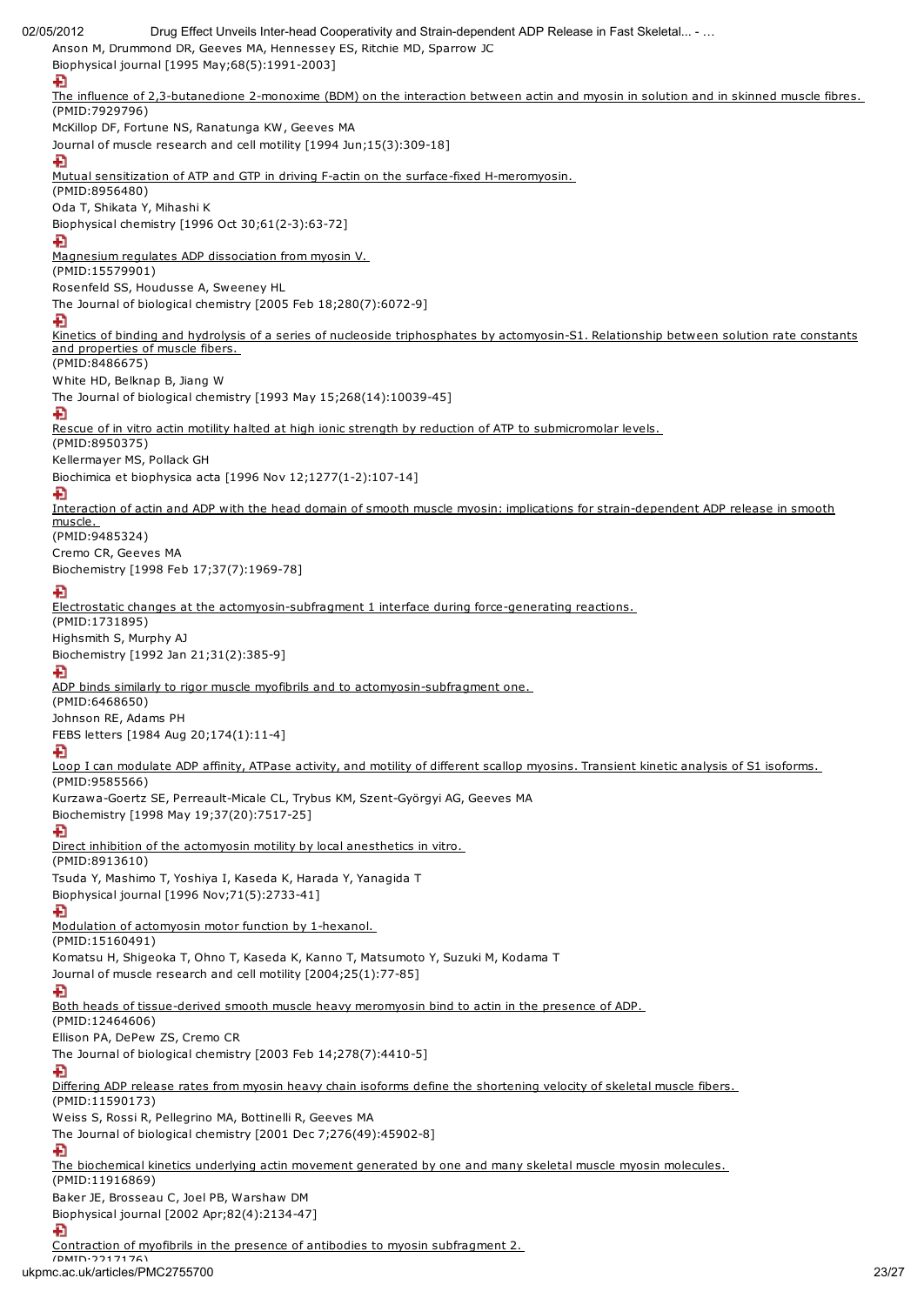| 02/05/2012              | Drug Effect Unveils Inter-head Cooperativity and Strain-dependent ADP Release in Fast Skeletal -                                        |
|-------------------------|-----------------------------------------------------------------------------------------------------------------------------------------|
| (TTHU.ZZII/IU)          | Harrington WF, Karr T, Busa WB, Lovell SJ                                                                                               |
|                         | Proceedings of the National Academy of Sciences of the United States of America [1990 Oct;87(19):7453-6]                                |
| Ð                       |                                                                                                                                         |
|                         | Mechanics of actomyosin bonds in different nucleotide states are tuned to muscle contraction.                                           |
| (PMID:16785439)         |                                                                                                                                         |
| Guo B, Guilford WH      | Proceedings of the National Academy of Sciences of the United States of America [2006 Jun 27;103(26):9844-9]                            |
| Ð                       |                                                                                                                                         |
|                         | Effect of deuterium oxide on actomyosin motility in vitro.                                                                              |
| (PMID:11779555)         |                                                                                                                                         |
|                         | Chaen S, Yamamoto N, Shirakawa I, Sugi H                                                                                                |
|                         | Biochimica et biophysica acta [2001 Nov 1;1506(3):218-23]                                                                               |
| Đ                       | Functional, structural, and chemical changes in myosin associated with hydrogen peroxide treatment of skeletal muscle fibers.           |
| (PMID:18003749)         |                                                                                                                                         |
|                         | Prochniewicz E, Lowe DA, Spakowicz DJ, Higgins L, O'Conor K, Thompson LV, Ferrington DA, Thomas DD                                      |
|                         | American journal of physiology. Cell physiology [2008 Feb; 294(2): C613-26]                                                             |
| Ð                       |                                                                                                                                         |
| myocardium.             | Effects of Amrinone on shortening velocity, force development and ATPase activity of demembranated preparations of rat ventricular      |
| (PMID:1442124)          |                                                                                                                                         |
|                         | Mörner SE, Canepari M, Bottinelli R, Cappelli V, Reggiani C                                                                             |
|                         | Acta physiologica Scandinavica [1992 Sep;146(1):21-30]                                                                                  |
| Ð                       |                                                                                                                                         |
| (PMID:10827990)         | Influence of ionic strength on the actomyosin reaction steps in contracting skeletal muscle fibers.                                     |
| Iwamoto H               |                                                                                                                                         |
|                         | Biophysical journal [2000 Jun; 78(6): 3138-49]                                                                                          |
| Ð                       |                                                                                                                                         |
|                         | Regulatory light chains modulate in vitro actin motility driven by skeletal heavy meromyosin.                                           |
| (PMID:20946876)         |                                                                                                                                         |
| Vikhoreva NN, Månsson A | Biochemical and biophysical research communications [2010 Dec 3;403(1):1-6]                                                             |
| Ð                       |                                                                                                                                         |
|                         | Cardiac myosin binding protein-C modulates actomyosin binding and kinetics in the in vitro motility assay.                              |
| (PMID:18482734)         |                                                                                                                                         |
|                         | Saber W, Begin KJ, Warshaw DM, VanBuren P                                                                                               |
|                         | Journal of molecular and cellular cardiology [2008 Jun;44(6):1053-61]                                                                   |
| Ð                       | Skeletal regulatory proteins enhance thin filament sliding speed and force by skeletal HMM.                                             |
| (PMID:15711882)         |                                                                                                                                         |
| Clemmens EW, Regnier M  |                                                                                                                                         |
|                         | Journal of muscle research and cell motility [2004;25(7):515-25]                                                                        |
| Ð                       |                                                                                                                                         |
| (PMID:1835384)          | The effect of hydrostatic pressure on the interaction of actomyosin subfragment 1 with nucleotides.                                     |
|                         | McKillop DF, Geeves MA, Balny C                                                                                                         |
|                         | Biochemical and biophysical research communications [1991 Oct 31;180(2):552-7]                                                          |
| Ð                       |                                                                                                                                         |
|                         | A single-fiber in vitro motility assay. In vitro sliding velocity of F-actin vs. unloaded shortening velocity in skinned muscle fibers. |
| (PMID:10730581)         | Thedinga E, Karim N, Kraft T, Brenner B                                                                                                 |
|                         | Journal of muscle research and cell motility [1999 Nov;20(8):785-96]                                                                    |
| Ð                       |                                                                                                                                         |
|                         | Single turnovers of adenosine 5'-triphosphate by myofibrils and actomyosin subfragment 1.                                               |
| (PMID:6457629)          |                                                                                                                                         |
| Sleep JA                |                                                                                                                                         |
| Đ                       | Biochemistry [1981 Aug 18;20(17):5043-51]                                                                                               |
|                         | Catalytic cooperativity induced by SH1 labeling of myosin filaments.                                                                    |
| (PMID:1824816)          |                                                                                                                                         |
|                         | Root DD, Cheung P, Reisler E                                                                                                            |
|                         | Biochemistry [1991 Jan 8;30(1):286-94]                                                                                                  |
| Ð                       | Magnesium, ADP, and actin binding linkage of myosin V: evidence for multiple myosin V-ADP and actomyosin V-ADP states.                  |
| (PMID:15952789)         |                                                                                                                                         |
|                         | Hannemann DE, Cao W, Olivares AO, Robblee JP, De La Cruz EM                                                                             |
|                         | Biochemistry [2005 Jun 21;44(24):8826-40]                                                                                               |
| Ð                       |                                                                                                                                         |
|                         | The ADP release step of the smooth muscle cross-bridge cycle is not directly associated with force generation.                          |
| (PMID:10388765)         |                                                                                                                                         |
|                         | Dantzig JA, Barsotti RJ, Manz S, Sweeney HL, Goldman YE                                                                                 |
| Ð                       | Biophysical journal [1999 Jul; 77(1): 386-97]                                                                                           |
|                         | ADP inhibits the sliding velocity of fluorescent actin filaments on cardiac and skeletal myosins.                                       |
| (PMID:8187272)          |                                                                                                                                         |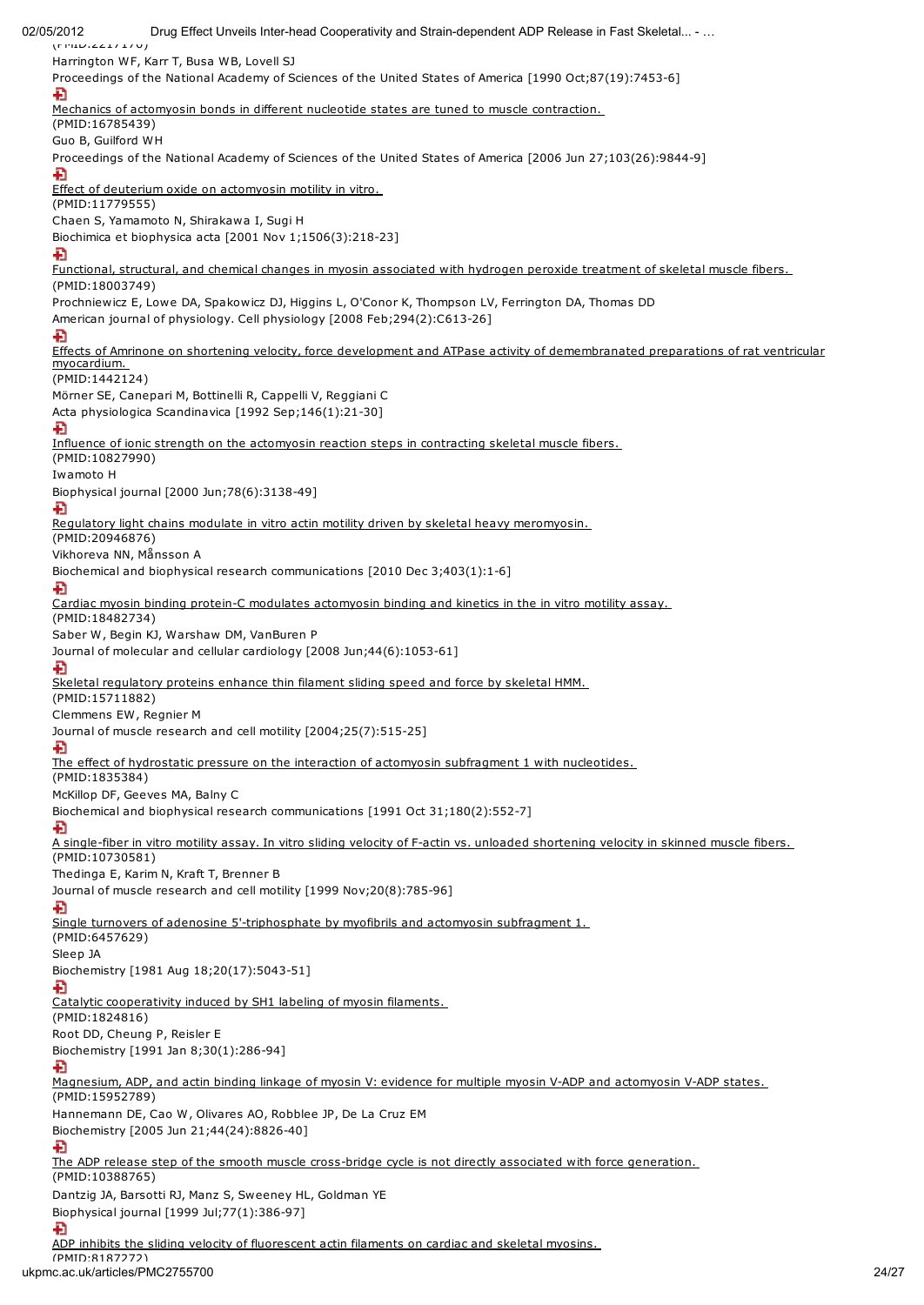| 02/05/2012                           | Drug Effect Unveils Inter-head Cooperativity and Strain-dependent ADP Release in Fast Skeletal -                                                                          |
|--------------------------------------|---------------------------------------------------------------------------------------------------------------------------------------------------------------------------|
|                                      | Yamashita H, Sata M, Sugiura S, Momomura S, Serizawa T, Iizuka M<br>Circulation research [1994 Jun; 74(6): 1027-33]                                                       |
| Đ<br>(PMID:10827983)                 | Comparative single-molecule and ensemble myosin enzymology: sulfoindocyanine ATP and ADP derivatives.                                                                     |
|                                      | Oiwa K, Eccleston JF, Anson M, Kikumoto M, Davis CT, Reid GP, Ferenczi MA, Corrie JE, Yamada A, Nakayama H, Trentham DR<br>Biophysical journal [2000 Jun; 78(6): 3048-71] |
| Ð<br>(PMID:9571057)                  | Quick-freeze deep-etch electron microscopy of the actin-heavy meromyosin complex during the in vitro motility assay.                                                      |
| Katayama E                           | Journal of molecular biology [1998 May 1;278(2):349-67]                                                                                                                   |
| Ð                                    |                                                                                                                                                                           |
| (PMID:12486217)                      | Mechanism of regulation of phosphate dissociation from actomyosin-ADP-Pi by thin filament proteins.                                                                       |
|                                      | Heeley DH, Belknap B, White HD                                                                                                                                            |
| Ð                                    | Proceedings of the National Academy of Sciences of the United States of America [2002 Dec 24;99(26):16731-6]                                                              |
| (PMID:6545638)                       | The effect of adenosine diphosphate on the interaction of actin-myosin-adenosine triphosphate.                                                                            |
|                                      | Szöör A, Kónya L, Csabina S<br>Acta biochimica et biophysica; Academiae Scientiarum Hungaricae [1984;19(3-4):311-7]                                                       |
| Ð                                    |                                                                                                                                                                           |
| (PMID:12729766)                      | A kinetic mechanism for the fast movement of Chara myosin.                                                                                                                |
|                                      | Kimura Y, Toyoshima N, Hirakawa N, Okamoto K, Ishijima A                                                                                                                  |
| Ð                                    | Journal of molecular biology [2003 May 9;328(4):939-50]                                                                                                                   |
|                                      | Actomyosin interactions in a novel single muscle fiber in vitro motility assay.                                                                                           |
| (PMID:11032346)<br>Hook P, Larsson L |                                                                                                                                                                           |
|                                      | Journal of muscle research and cell motility [2000 May;21(4):357-65]                                                                                                      |
| Ð                                    | The slow skeletal muscle isoform of myosin shows kinetic features common to smooth and non-muscle myosins.                                                                |
| (PMID:17130133)                      |                                                                                                                                                                           |
|                                      | Iorga B, Adamek N, Geeves MA                                                                                                                                              |
| Ð                                    | The Journal of biological chemistry [2007 Feb 9;282(6):3559-70]                                                                                                           |
| (PMID:16452317)                      | Troponin is a potential regulator for actomyosin interactions.                                                                                                            |
| Mizuno H, Honda H                    |                                                                                                                                                                           |
| Ð                                    | Journal of biochemistry [2006 Feb;139(2):289-93]                                                                                                                          |
| (PMID:9852347)                       | Evidence for the essential role of myosin subfragment-2 in the ATP-dependent actin-myosin sliding in muscle contraction.                                                  |
|                                      | Tsuchiya T, Tanaka H, Shirakawa I, Karr T, Sugi H<br>The Japanese journal of physiology [1998 Oct;48(5):383-7]                                                            |
| Ð                                    |                                                                                                                                                                           |
| (PMID:123341)                        | The inhibitory action of the light meromyosin component on the myofibrillar and actomyosin atp-ase.                                                                       |
|                                      | Kalamkarova MB, Kofman EB, Nankina VP                                                                                                                                     |
|                                      | Physiologia Bohemoslovaca [1975;24(1):35-40]                                                                                                                              |
| Ð                                    |                                                                                                                                                                           |
| (PMID:15065866)                      | Two-headed binding of the unphosphorylated nonmuscle heavy meromyosin.ADP complex to actin.                                                                               |
|                                      | Kovács M, Tóth J, Nyitray L, Sellers JR                                                                                                                                   |
| Ð                                    | Biochemistry [2004 Apr 13;43(14):4219-26]                                                                                                                                 |
|                                      | Effects of amrinone on the contractile behaviour of frog striated muscle fibres.                                                                                          |
| (PMID:3878658)                       | Månsson A, Edman KA                                                                                                                                                       |
|                                      | Acta physiologica Scandinavica [1985 Nov;125(3):481-93]                                                                                                                   |
| Ð                                    |                                                                                                                                                                           |
| (PMID:15306636)                      | Effects of rapamycin on cardiac and skeletal muscle contraction and crossbridge cycling.                                                                                  |
|                                      | Schoffstall B, Kataoka A, Clark A, Chase PB                                                                                                                               |
| Ð                                    | The Journal of pharmacology and experimental therapeutics [2005 Jan;312(1):12-8]                                                                                          |
|                                      | CaATP as a substrate to investigate the myosin lever arm hypothesis of force generation.                                                                                  |
| (PMID:10692332)                      | Polosukhina K, Eden D, Chinn M, Highsmith S                                                                                                                               |
|                                      | Biophysical journal [2000 Mar; 78(3): 1474-81]                                                                                                                            |
| Ð                                    | Regulation of force development studied by photolysis of caged ADP in rabbit skinned psoas fibers.                                                                        |
| (PMID:11423418)                      |                                                                                                                                                                           |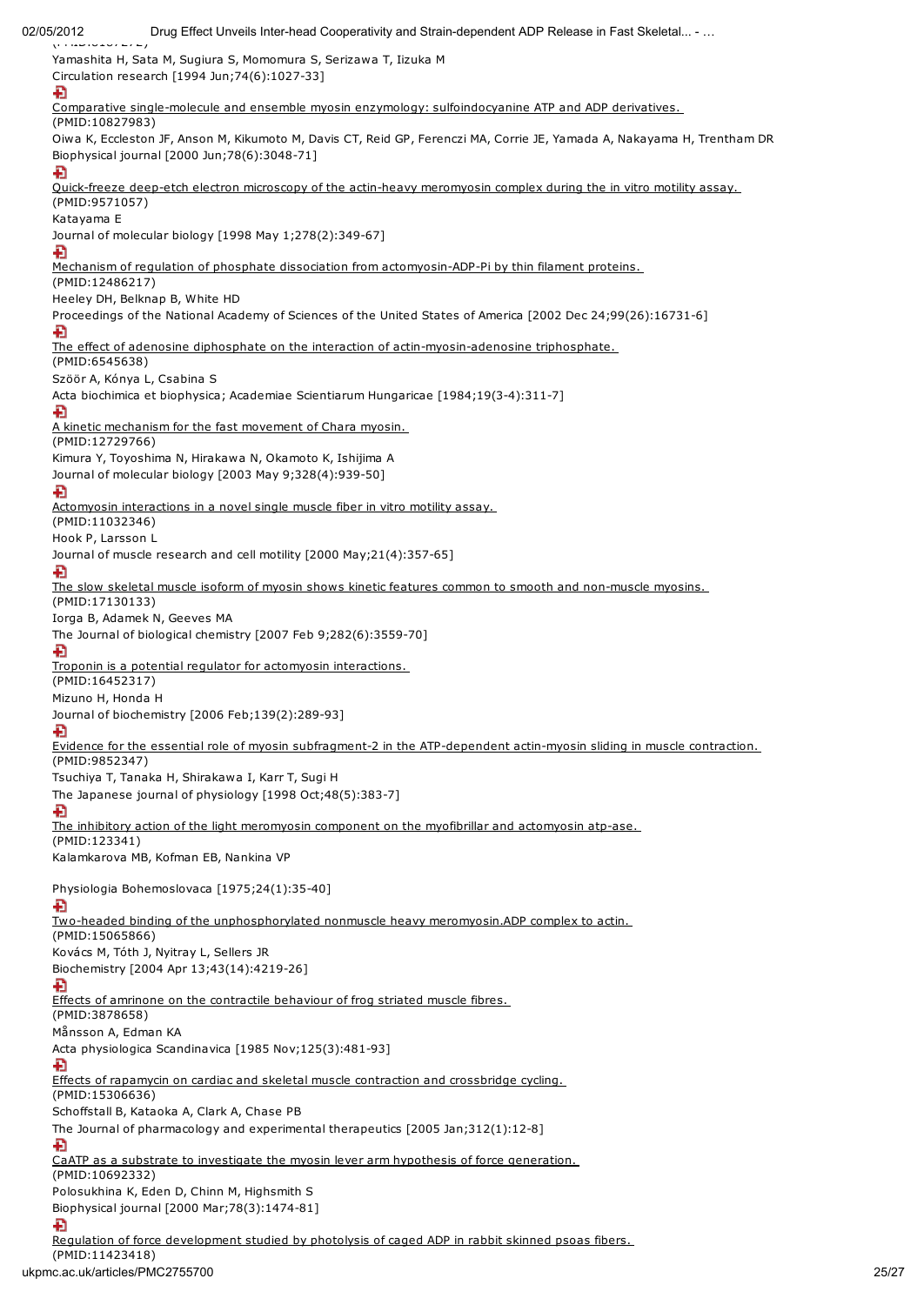Lu Z, Swartz DR, Metzger JM, Moss RL, Walker JW Biophysical journal [2001 Jul;81(1):334-44] Ð Endothermic force generation, temperature-jump experiments and effects of increased [MgADP] in rabbit psoas muscle fibres. (PMID:15975981) Coupland ME, Pinniger GJ, Ranatunga KW The Journal of physiology [2005 Sep 1;567(Pt 2):471-92] Ð Analysis of the bound nucleotide in the acto-heavy meromyosin in vitro motility assay. (PMID:9091891) Kellermayer MS Physiological chemistry and physics and medical NMR [1996;28(3):143-51] Ð The unique properties of tonic smooth muscle emerge from intrinsic as well as intermolecular behaviors of Myosin molecules. (PMID:12756257) Baker JE, Brosseau C, Fagnant P, Warshaw DM The Journal of biological chemistry [2003 Aug 1;278(31):28533-9] Ð Strain-dependent cross-bridge cycle for muscle. (PMID:8527667) Smith DA, Geeves MA Biophysical journal [1995 Aug;69(2):524-37] Ð Effects of surface adsorption on catalytic activity of heavy meromyosin studied using a fluorescent ATP analogue. (PMID:17523677) Balaz M, Sundberg M, Persson M, Kvassman J, Månsson A Biochemistry [2007 Jun 19;46(24):7233-51] ₽ ATP hydrolysis and sliding movement of actomyosin complex in the presence of ethanol. (PMID:7608109) Hatori K, Honda H, Matsuno K Journal of biochemistry [1995 Feb;117(2):264-6] Ð Intermonomer cross-linking of F-actin alters the dynamics of its interaction with H-meromyosin in the weak-binding state. (PMID:16640554) Hegyi G, Belágyi J The FEBS journal [2006 May;273(9):1896-905] Ð Nonlinear force-length relationship in the ADP-induced contraction of skeletal myofibrils. (PMID:17890380) Shimamoto Y, Kono F, Suzuki M, Ishiwata S Biophysical journal [2007 Dec 15;93(12):4330-41] Ð Myosin aggregates as a requirement for contraction and a proposal to the mechanism of contraction of actomyosin systems. (PMID:765324) Hayashi T, Maruyama K Journal of biochemistry [1975 Nov;78(5):1031-8] Ð The essential light chain is required for full force production by skeletal muscle myosin. (PMID:7809049) VanBuren P, Waller GS, Harris DE, Trybus KM, Warshaw DM, Lowey S Proceedings of the National Academy of Sciences of the United States of America [1994 Dec 20;91(26):12403-7] Ð Nonlinear elasticity and an 8-nm working stroke of single myosin molecules in myofilaments. (PMID:20689017) Kaya M, Higuchi H Science (New York, N.Y.) [2010 Aug 6;329(5992):686-9] Ð ADP binding induces an asymmetry between the heads of unphosphorylated myosin. (PMID:11301326) Berger CE, Fagnant PM, Heizmann S, Trybus KM, Geeves MA The Journal of biological chemistry [2001 Jun 29;276(26):23240-5] Ð Interactions of the two heads of scallop (Argopecten irradians) heavy meromyosin with actin: influence of calcium and nucleotides. (PMID:12441001) Nyitrai M, Szent-Györgyi AG, Geeves MA The Biochemical journal [2003 Mar 15;370(Pt 3):839-48] Ð Observation of steady streamings in a solution of Mg-ATP and acto-heavy meromyosin from rabbit skeletal muscle. (PMID:149116) Yano M Journal of biochemistry [1978 Apr;83(4):1203-4] Ð Evidence for a novel, strongly bound acto-S1 complex carrying ADP and phosphate stabilized in the G680V mutant of Dictyostelium myosin  $\frac{\text{II}}{\text{II}}$ .

02/05/2012 Drug Effect Unveils Inter-head Cooperativity and Strain-dependent ADP Release in Fast Skeletal... - ...